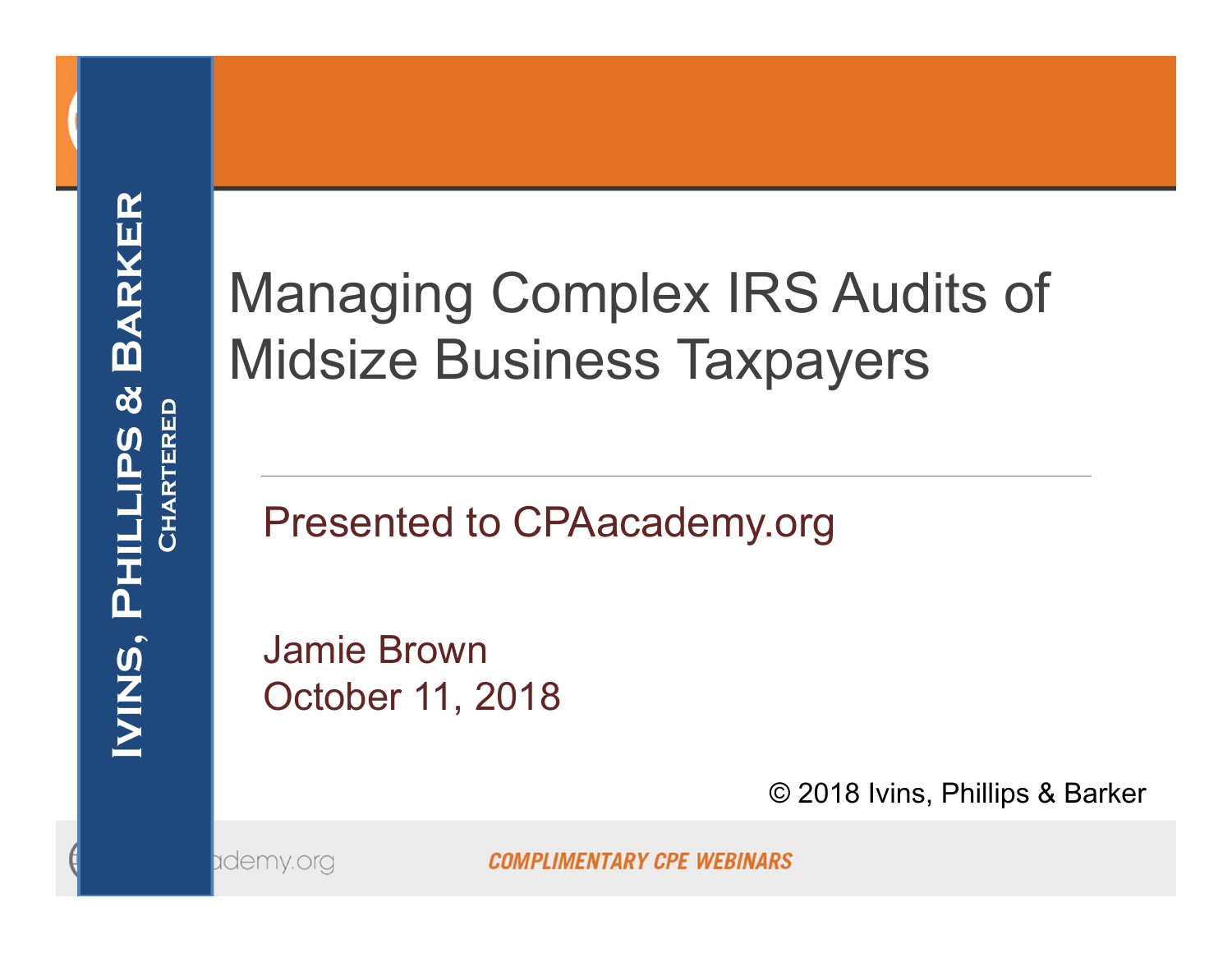

- •Pre-Audit Best Practices
- $\bullet$ Issue and Return Selection
- $\bullet$ Overview of Audit Process
- $\bullet$ Information Document Requests and Summonses
- $\bullet$ Strategic Implications of 2014-2016 Developments
- $\bullet$ **Privileges**
- $\bullet$ IRS Interviews and Meetings
- Period of Limitations on Assessment
- $\bullet$ Pre 30-Day Letter Resolution Tools

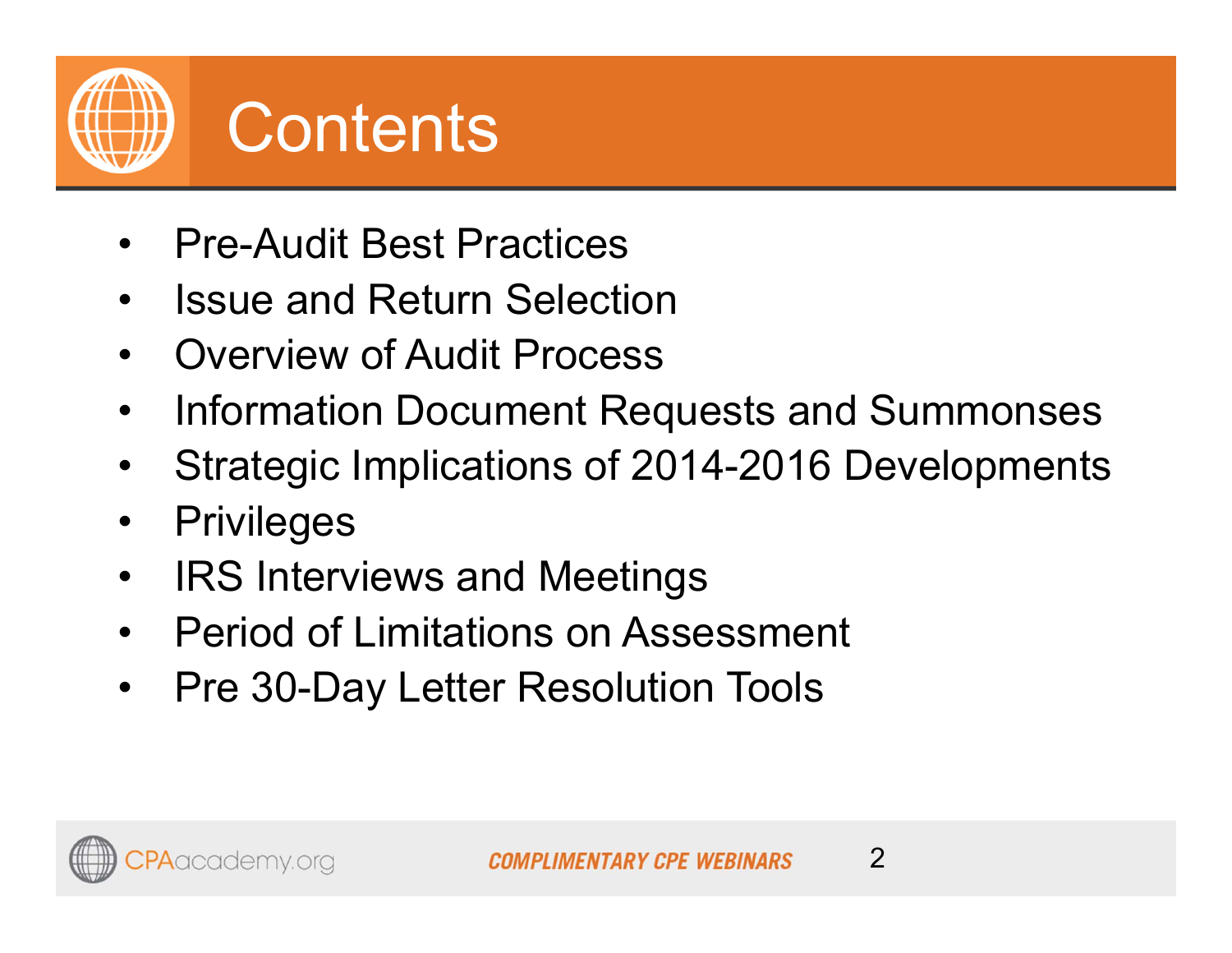## Pre-Audit Best Practices

- Document transactions
	- Contemporaneous documentation is strongest type of evidence
	- IRS agents, judges, juries disfavor "ex-post" analysis
- File required schedules and disclosures
- Self-evaluate audit risks
	- Know how IRS selects business returns
	- Review returns
	- Review prior audit cycle results
- Audit Ready Files

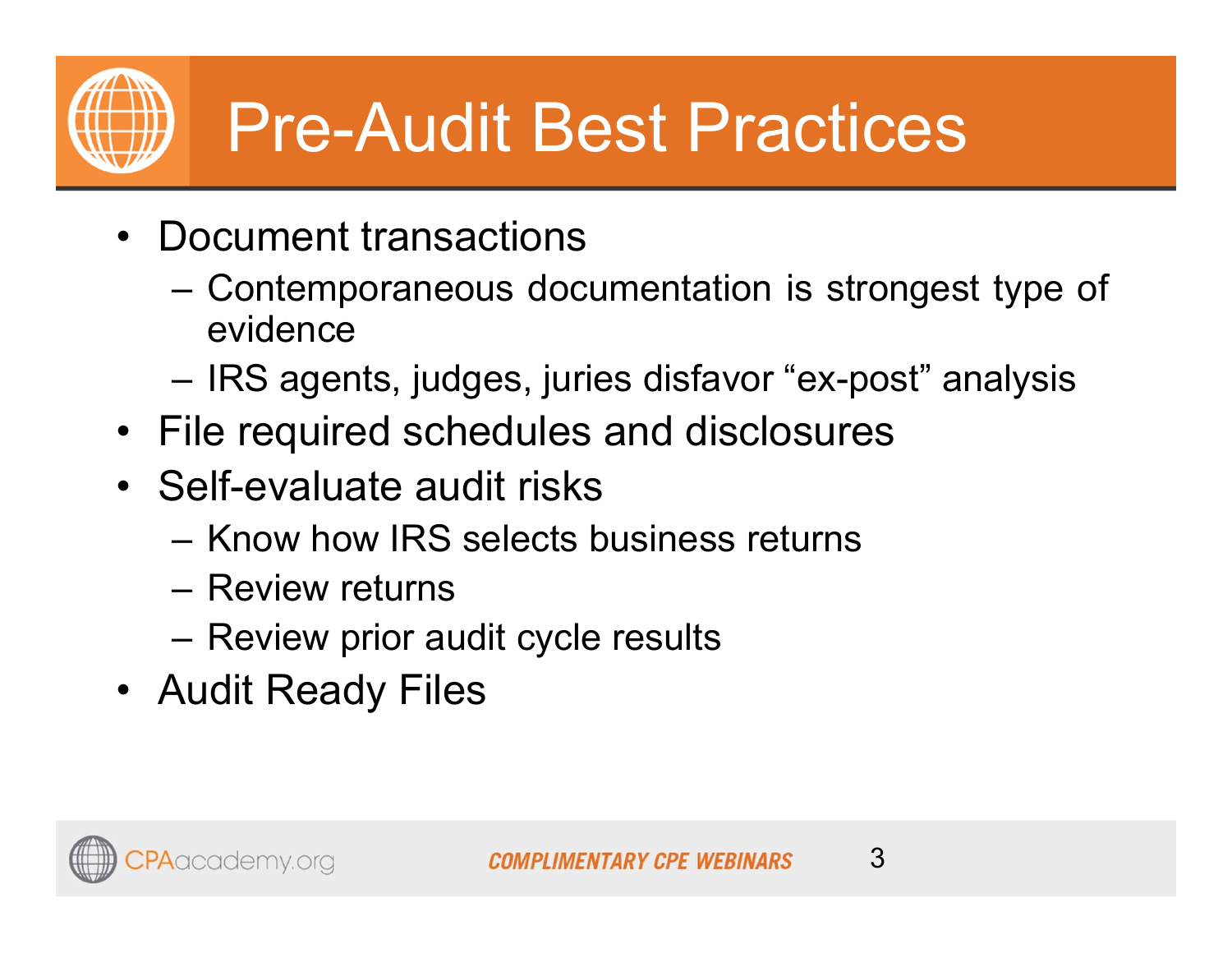

### **ISSUE AND RETURN SELECTION**

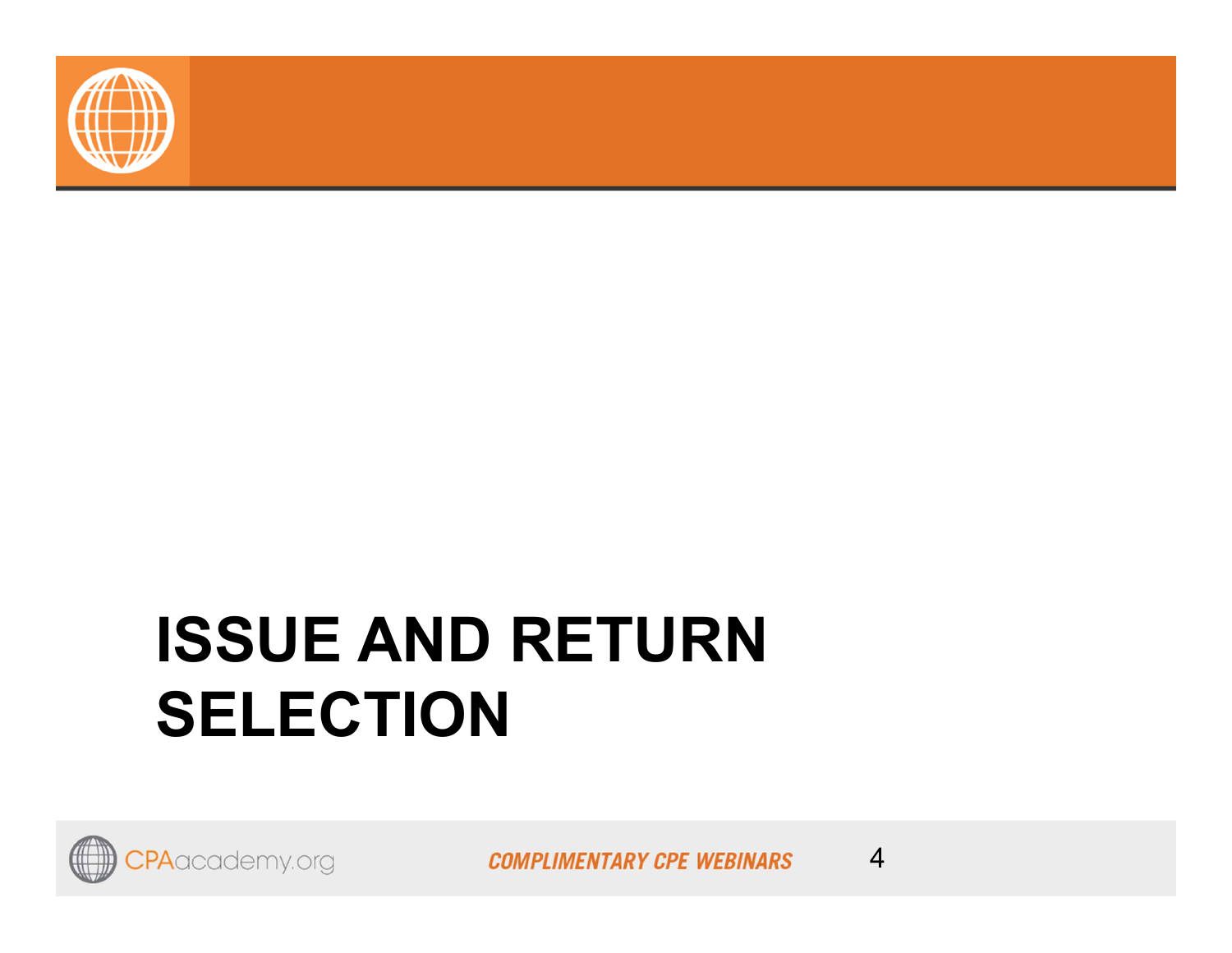

- • Small Business/Self-Employed Division (SB/SE) - businesses with assets under \$10 million
- • Large Business and International (LB&I) examines corporations, subchapter S corporations, and partnerships with assets greater than \$10 million

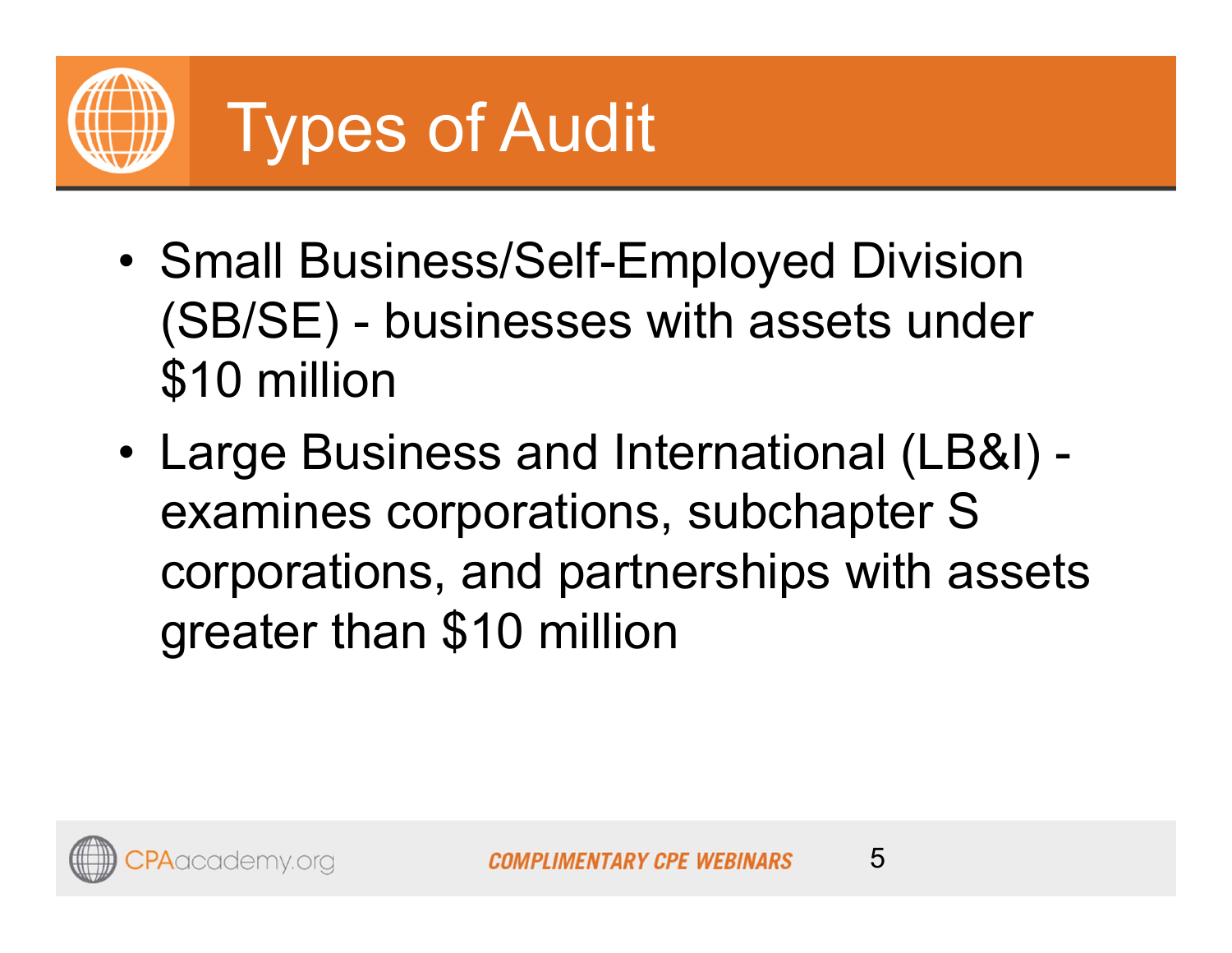

#### LB&I Reorganization – Centralized Issue Selection

- "Campaigns"
	- Centralized, not local, issue selection
	- Select current and emerging compliance concerns
	- –Move away from selection of taxpayers, and of returns
	- Goals: flexibility, efficient resource allocation
- "Treatment streams"
	- Identify intended compliance outcome
	- Use multiple enforcement tools
	- Example: offshore enforcement
- Better issue selection tools
	- –Data analysis
	- "Integrated feedback loop," *e.g.* examiner feedback

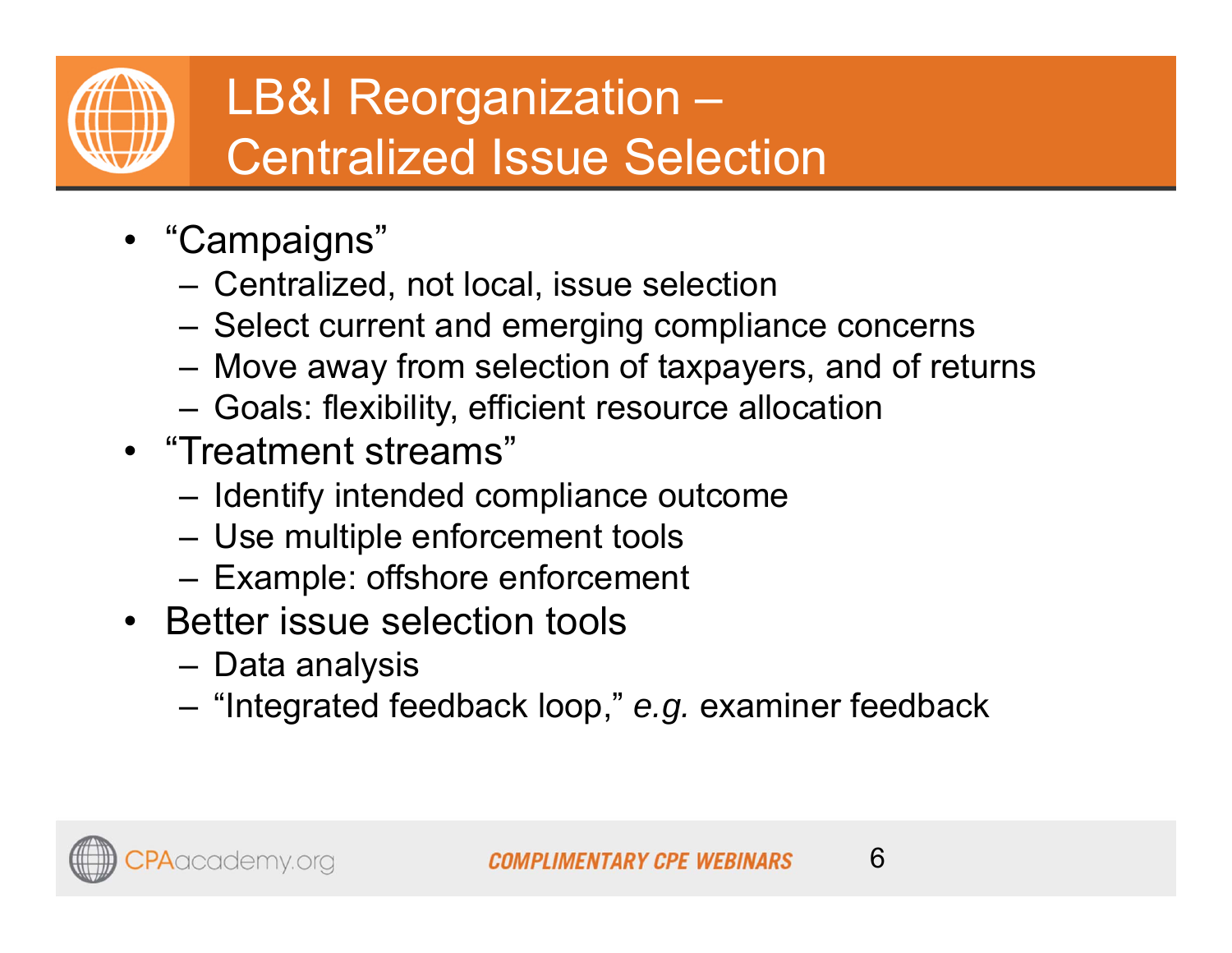

- Five substantive "Practice Areas"
	- Pass Through Entities
	- Enterprise Activities
	- Cross Border Activities
	- Withholding & Individual Compliance
	- Treaty & Transfer Pricing Operations
- Four geographic "Compliance Practice Areas" Western, Central, Eastern and Northeastern
- Will evaluate compliance issues within their area of expertise or region and suggest campaigns

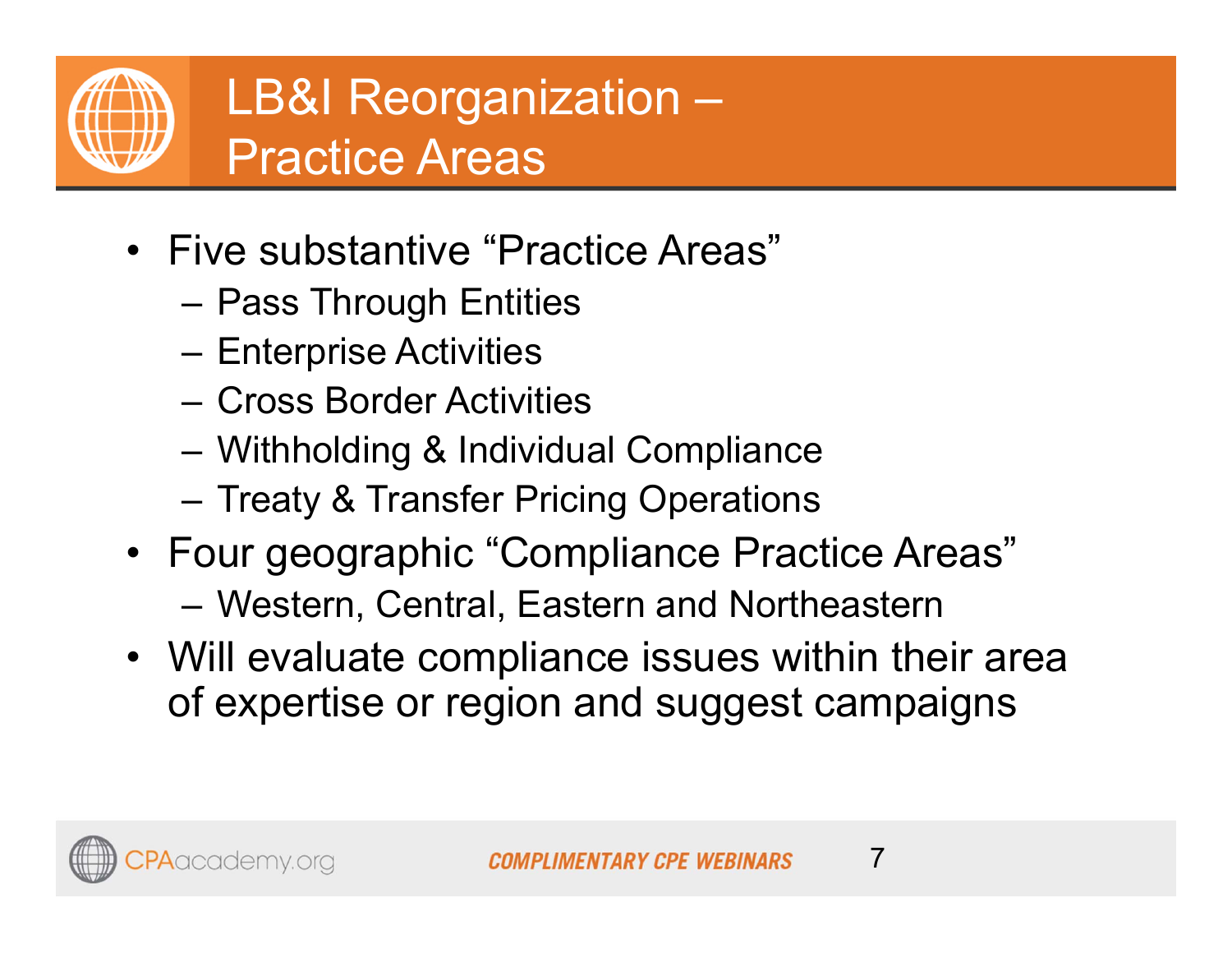

- •40 campaigns as of October, 2018
- • Available at www.irs.gov/businesses/largebusiness-and-international-compliancecampaigns

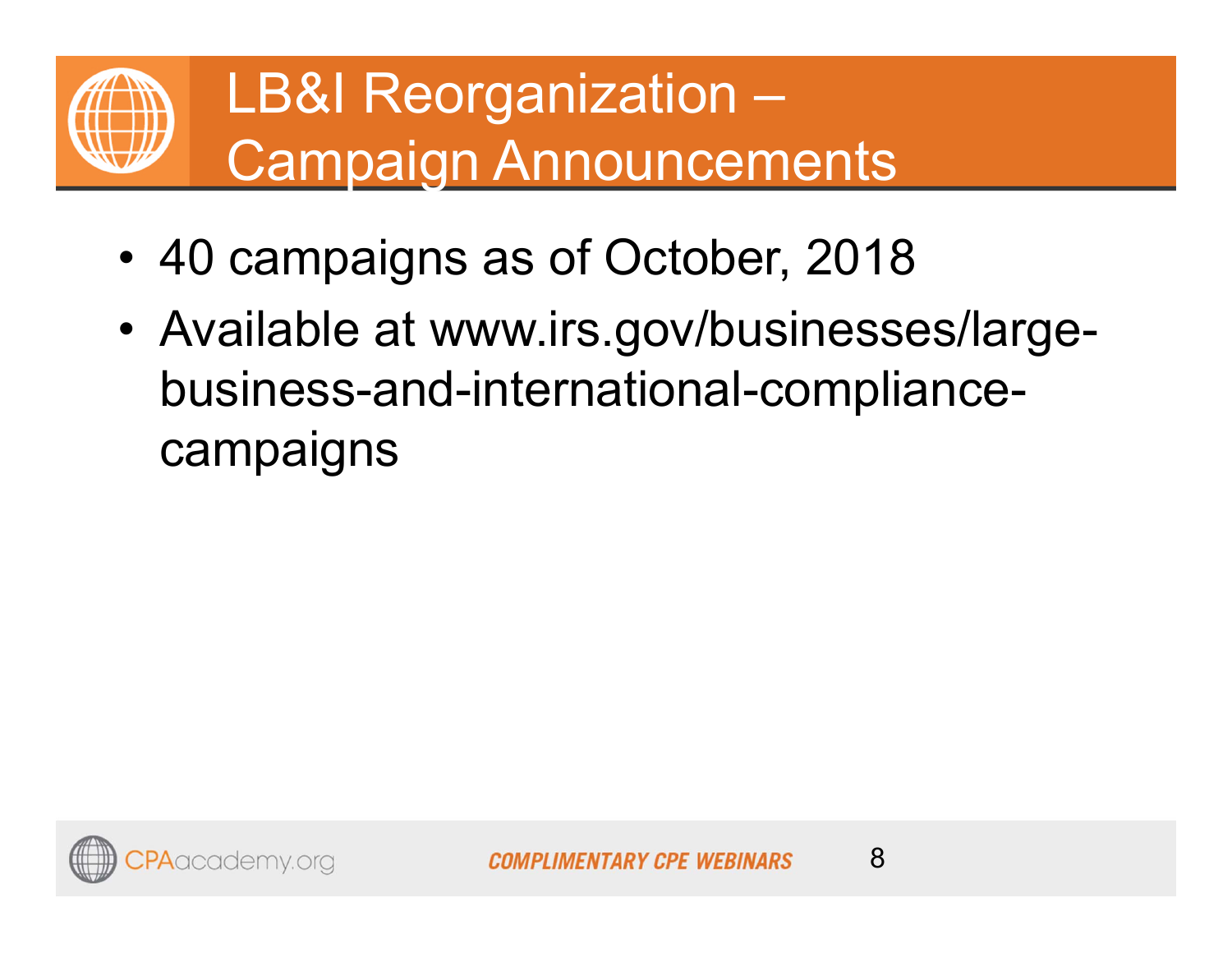- • Review case file to Identify Large, Unusual, or Questionable Items (LUQs) beyond those selected by case classifier:
	- –Review complete tax return
	- – Review data from IRS computer systems and internet
	- –Preliminary legal research
- *See* IRM 4.10.2.3

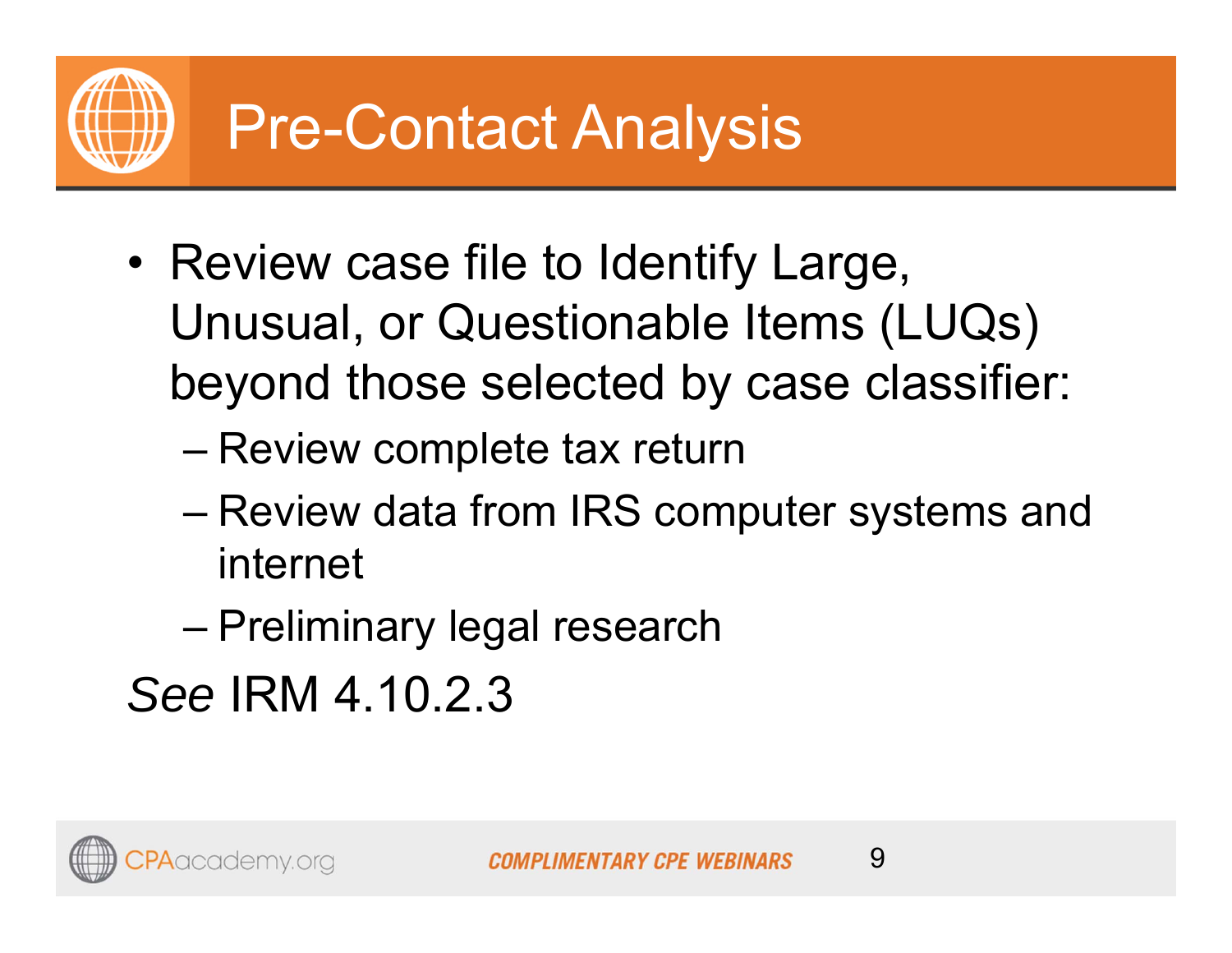

### **OVERVIEW OF AUDIT PROCESS**



**COMPLIMENTARY CPE WEBINARS**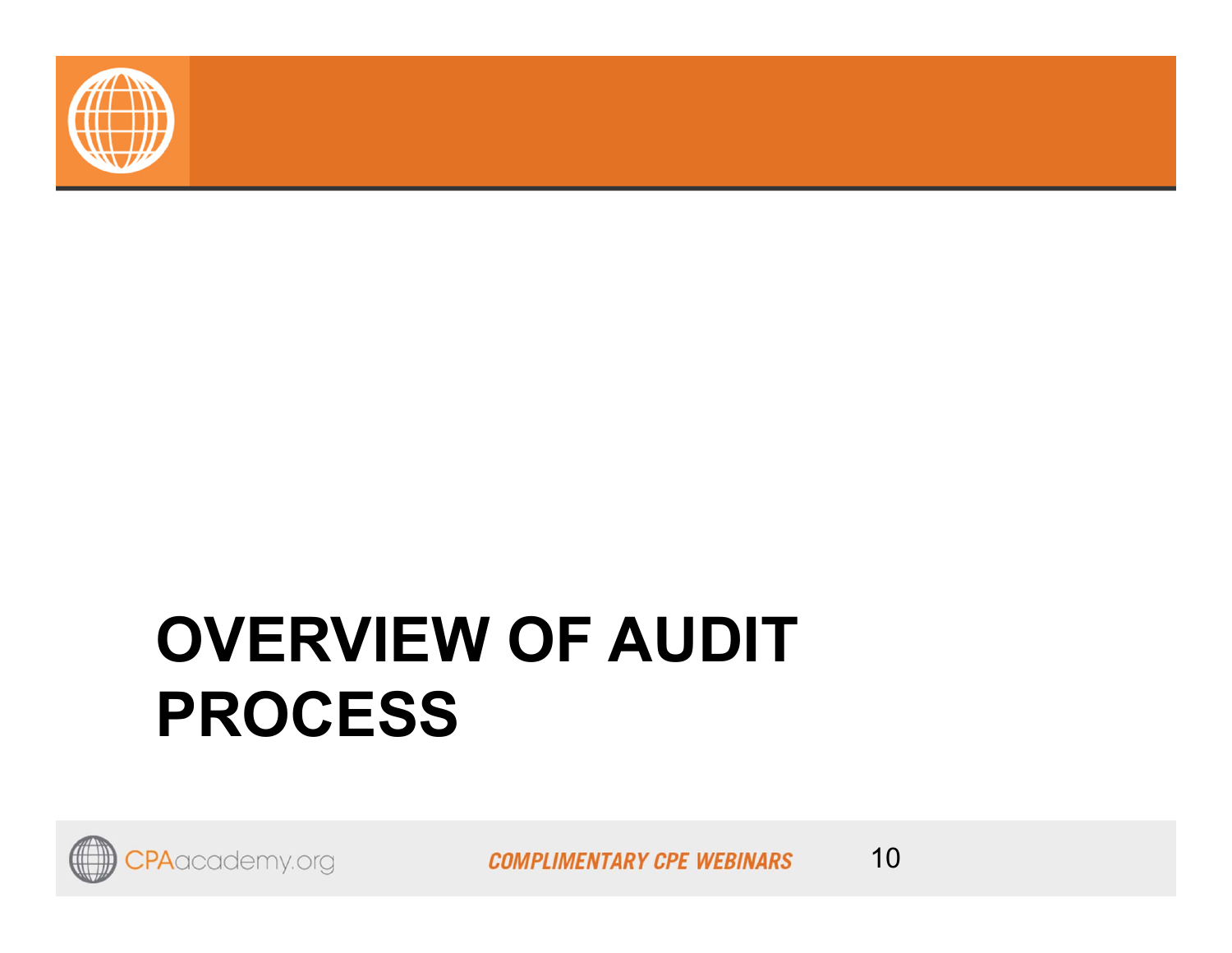### LB&I Exam Process - General

- Publication 5125, and IRM 4.46.
- • Sets forth process, effective May 1, 2016, for conduct of audits by LB&I.
	- –Replaced prior procedures ("QEP") from 2010.
- • Identifies responsibilities of both LB&I and taxpayers
- Divides audit process into phases: Planning, Execution and Resolution

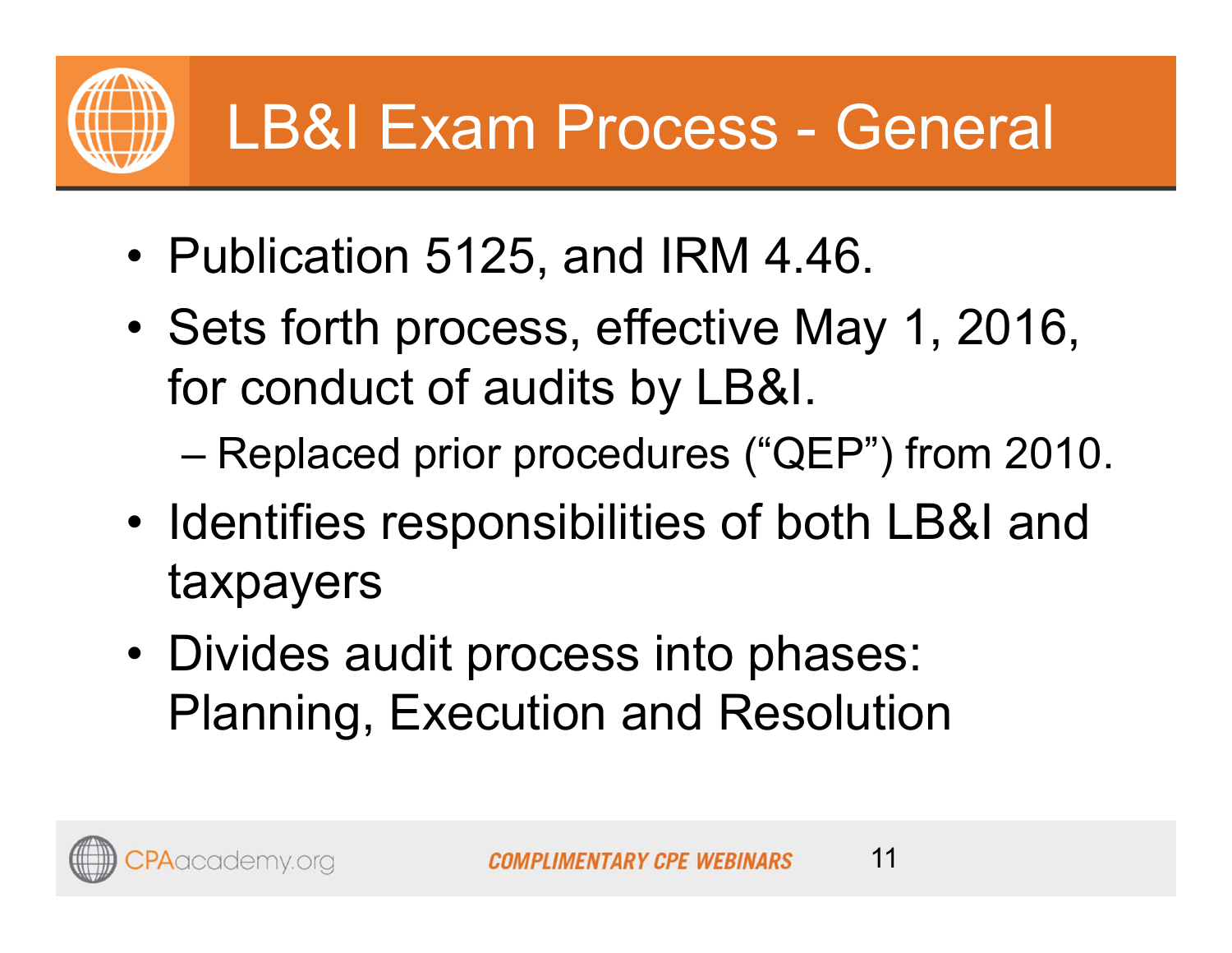

### LB&I Exam Process – Example

| <b>Phase</b>      | <b>Timeline</b> | <b>Events</b>                                        |
|-------------------|-----------------|------------------------------------------------------|
| <b>Planning</b>   | -3 Months       | Pre-contact examination                              |
|                   | -2 months       | Initial contact letter and IDRs                      |
|                   | 0 months        | Opening conference                                   |
|                   | 1 month         | <b>Examination plan</b>                              |
| <b>Execution</b>  | 1-12 months     | Tailored IDRs, witness interviews                    |
|                   |                 | Exchanges of views on factual and<br>legal issues    |
| <b>Resolution</b> | 14 months       | <b>Draft Notice of Proposed</b><br>Adjustment (NOPA) |
|                   | 16 months       | <b>Resolution meeting</b>                            |
|                   | 18 months       | 30-day letter and NOPA                               |

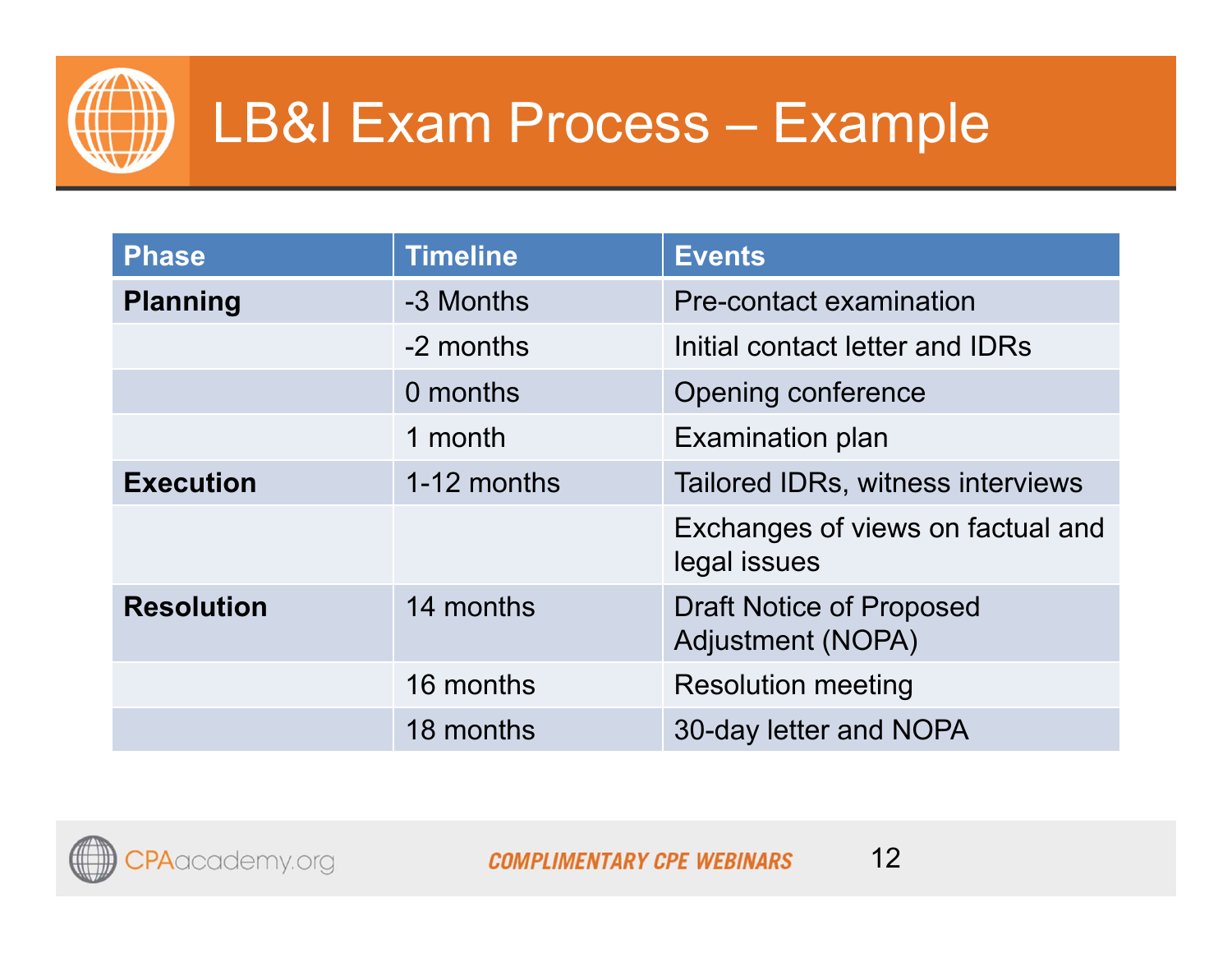### LB&I Exam Process - Emphases

- Planning:
	- Communication
	- Issue team concept
- Execution:
	- Communication
	- New "acknowledgment of facts" IDRs
	- Comprehensive consideration and documentation of facts
- Resolution:
	- Early resolution
	- Fast Track Settlement
	- Appeals Judicial Approach and Culture (AJAC) changes
	- Taxpayer responsibility to address all issues

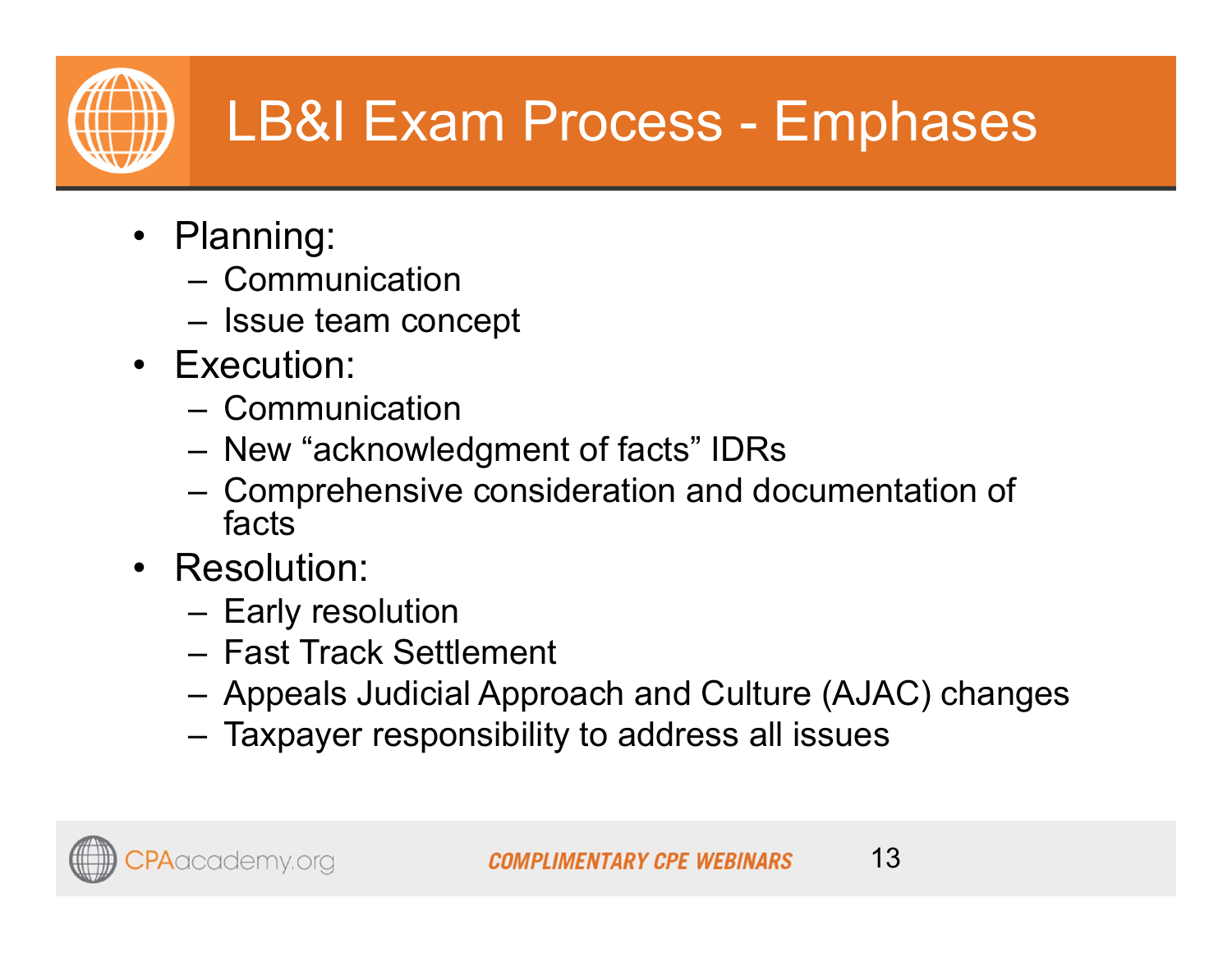- • Opportunities to convince IRS are fewer in Execution phase
- • Cut off as many issues as possible
	- Offer documents?
	- –Offer write-ups or presentations?
- •Limit scope of further investigation
- •Establish clear lines of communication

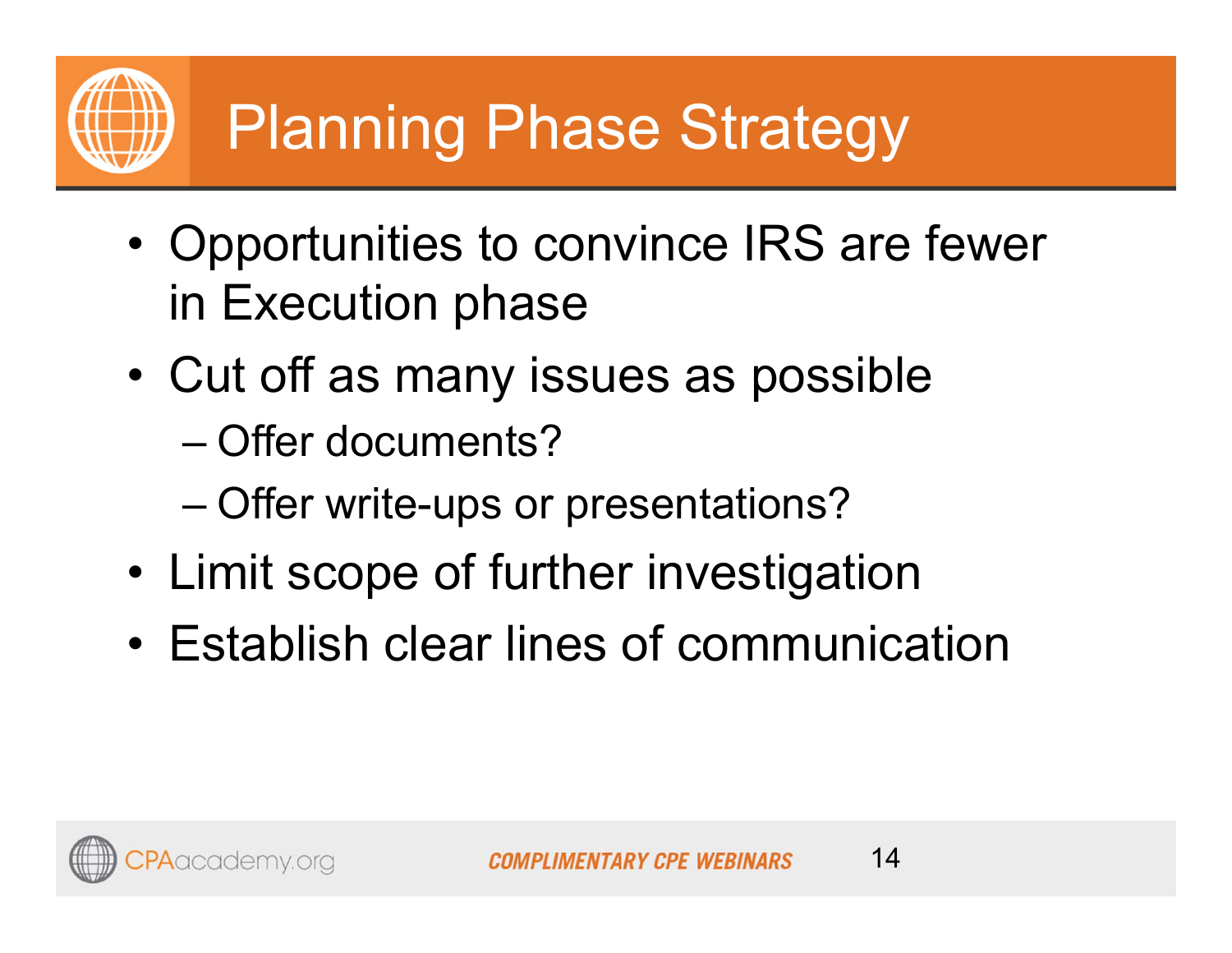

- Practice Units
- •Audit Techniques Guides

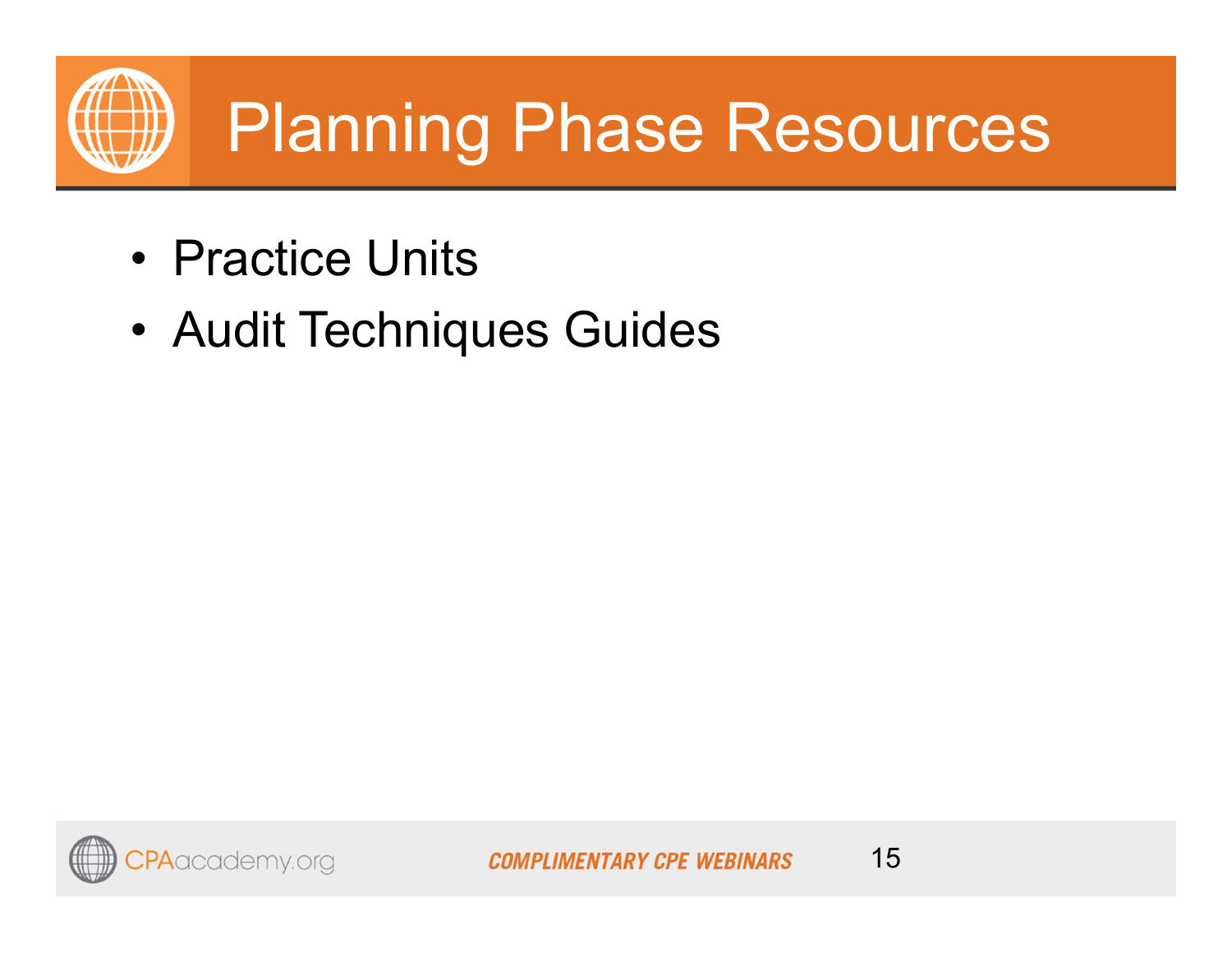

### **INFORMATION DOCUMENT REQUESTS AND SUMMONSES**

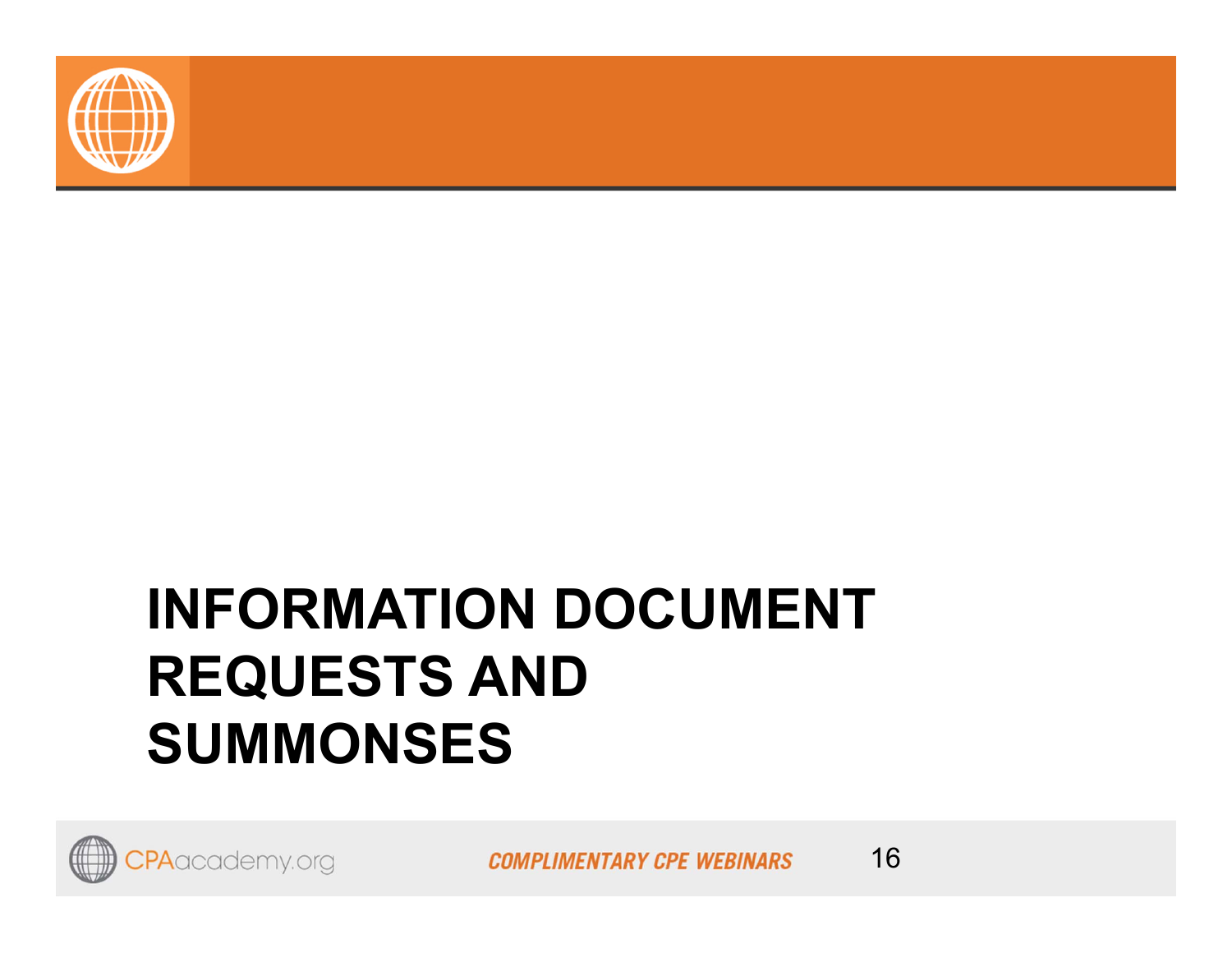

| Form $4564$<br>(Rev. June 1988)                                                                                | Department of the Treasury - Internal Revenue Service<br><b>Information Document Request</b> |                            | Request number |  |
|----------------------------------------------------------------------------------------------------------------|----------------------------------------------------------------------------------------------|----------------------------|----------------|--|
|                                                                                                                | To: (Name of Taxpayer and Company Division or Branch)                                        | Subject                    |                |  |
|                                                                                                                |                                                                                              | <b>SAIN</b> number         | Submitted to:  |  |
|                                                                                                                |                                                                                              | Dates of previous requests |                |  |
| Please return Part 2 with listed documents to requester identified below<br>Description of documents requested |                                                                                              |                            |                |  |

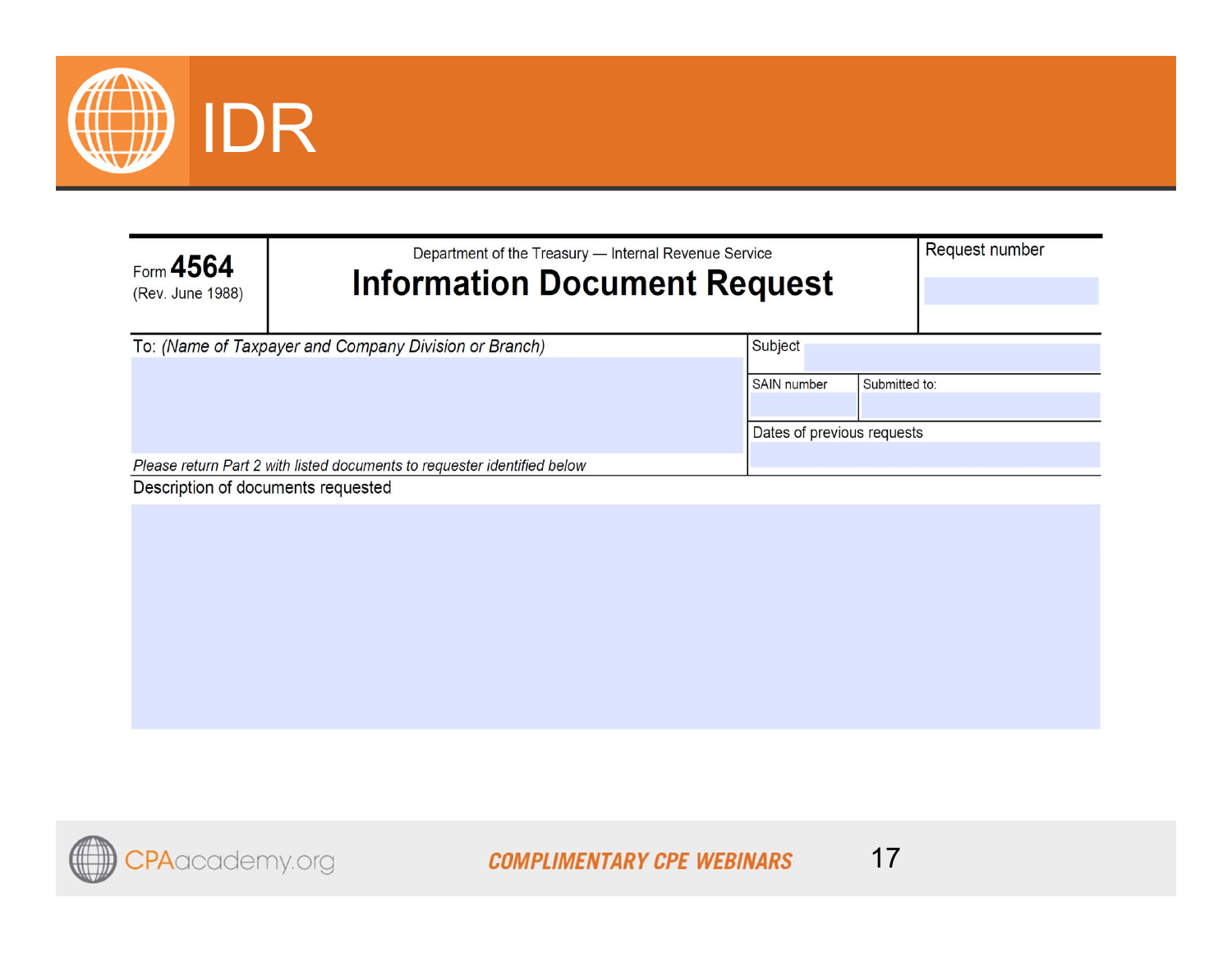

## LB&I IDR Directive

- Finalized February 28, 2014. Now IRM 4.46.4.5.
- • Two components: Requirements for issuance; enforcement process
- • To extent followed, important protections from fishing expeditions, overbreadth and otherwise unreasonable inquiries

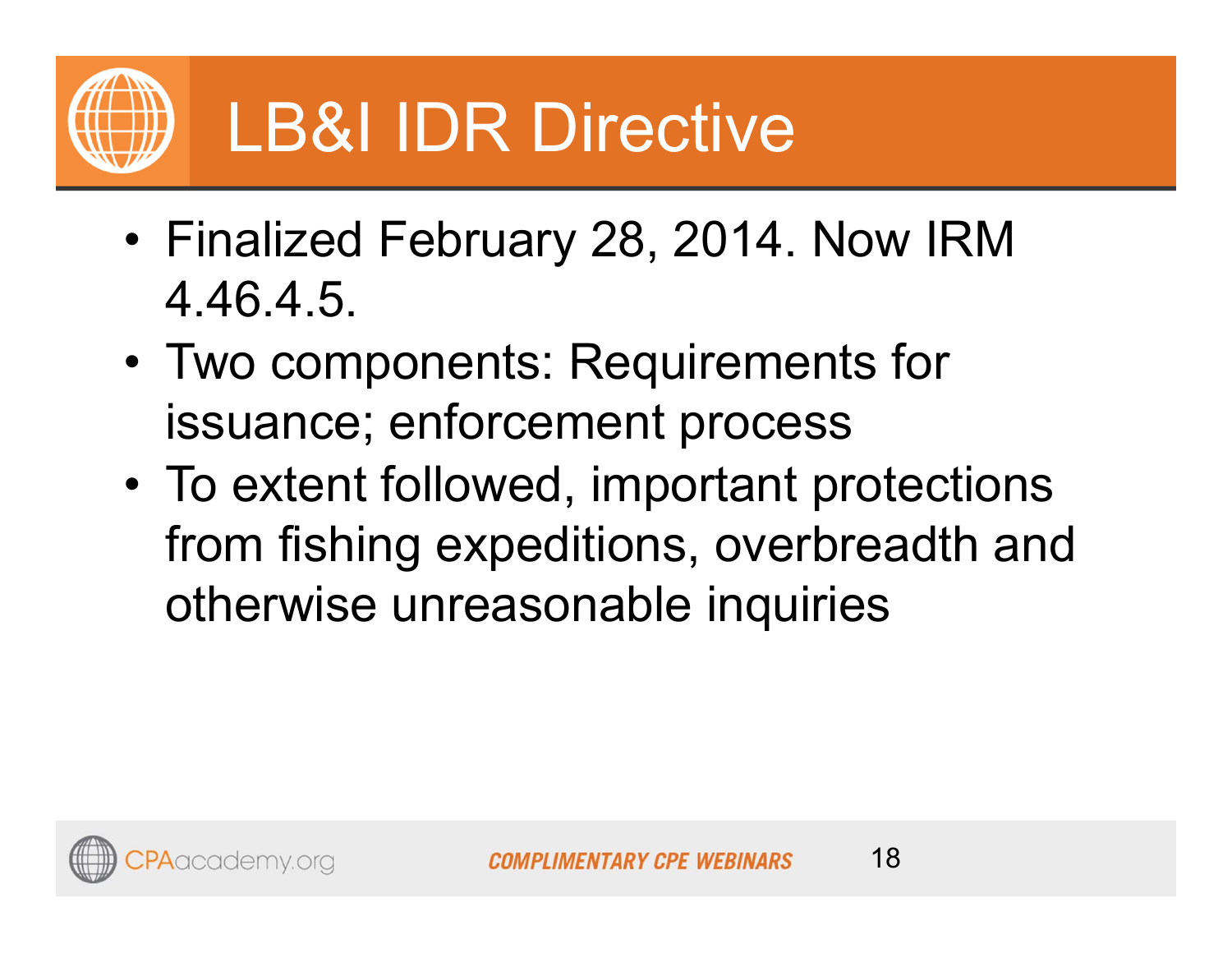### IDR Issuance – Key Requirements

- •Discuss the issue related to the IDR with the taxpayer
- $\bullet$  Discuss how the information requested is related to the issue under consideration and why it is necessary
- Ensure IDR clearly states the issue that is being considered and that the IDR only requests information relevant to the stated issue
- Prepare separate IDRs for each issue
- Provide a draft of the IDR and discuss its contents with the taxpayer
	- Generally, within 10 business days

Aacademy.org

• After discussion is complete, determine with taxpayer a reasonable timeframe for a response to the IDR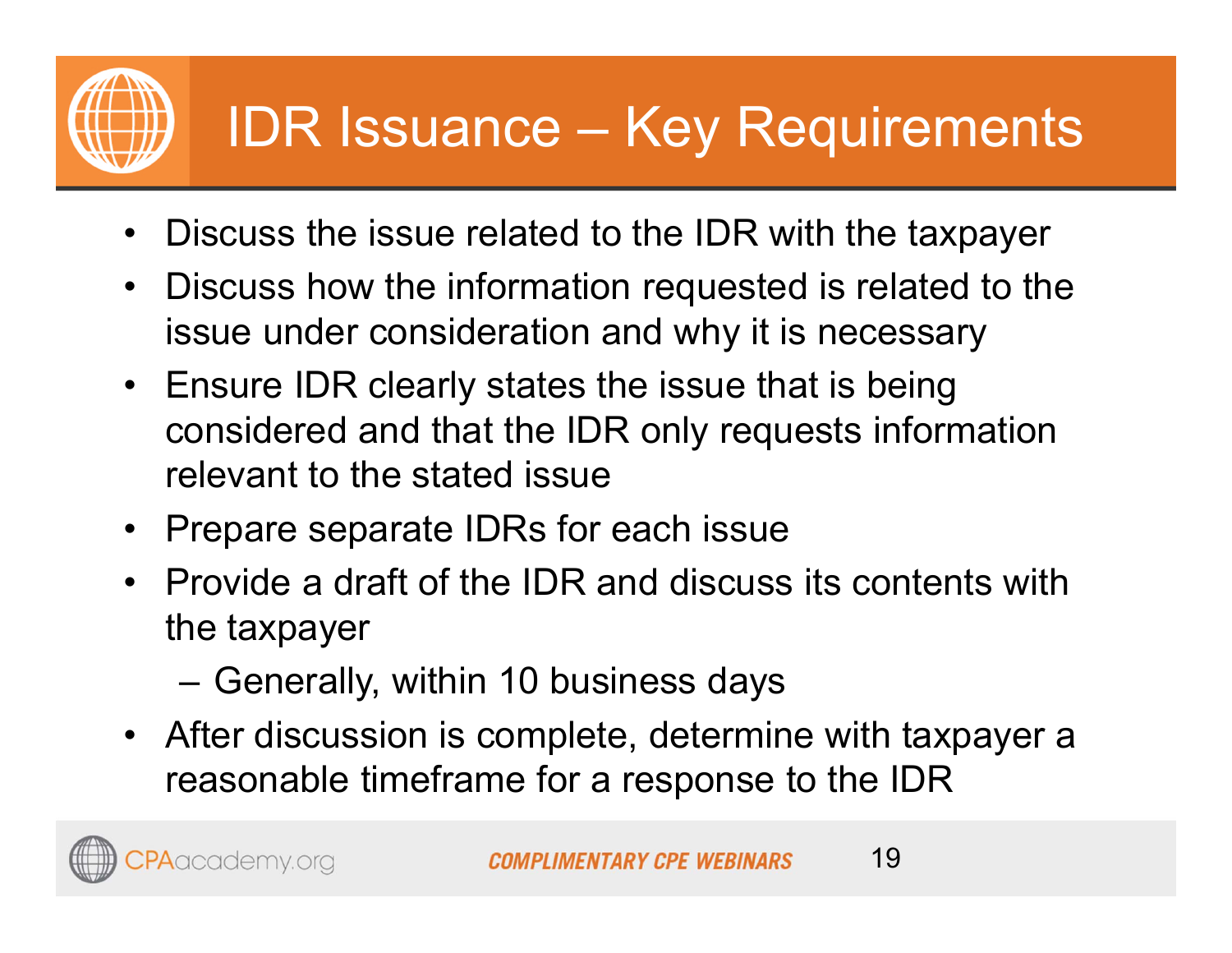

### IDRs – Enforcement Process

| <b>Timing</b>                                                   | <b>Step</b>                                           | <b>Description</b>                                                                                                                                                                         |
|-----------------------------------------------------------------|-------------------------------------------------------|--------------------------------------------------------------------------------------------------------------------------------------------------------------------------------------------|
| Within 5 business days<br>after IDR response                    | <b>IRS</b> determines whether<br>response is complete | <b>IRS</b> can in its discretion<br>grant extension of up to<br>15 days                                                                                                                    |
| Within 10 days after<br>application of<br>enforcement process   | <b>Delinquency Notice</b>                             | <b>Issued by Team Manager.</b><br>10 business days to<br>respond                                                                                                                           |
| Within 10 business days<br>after Delinquency Notice<br>deadline | <b>Pre-Summons Letter</b>                             | <b>Issued by Territory</b><br>Manager., with<br>involvement of IRS<br>Counsel. Addressed to<br>management level at least<br>one level above official<br>who received delinquency<br>notice |
| <b>Thereafter</b>                                               | <b>Summons</b>                                        |                                                                                                                                                                                            |

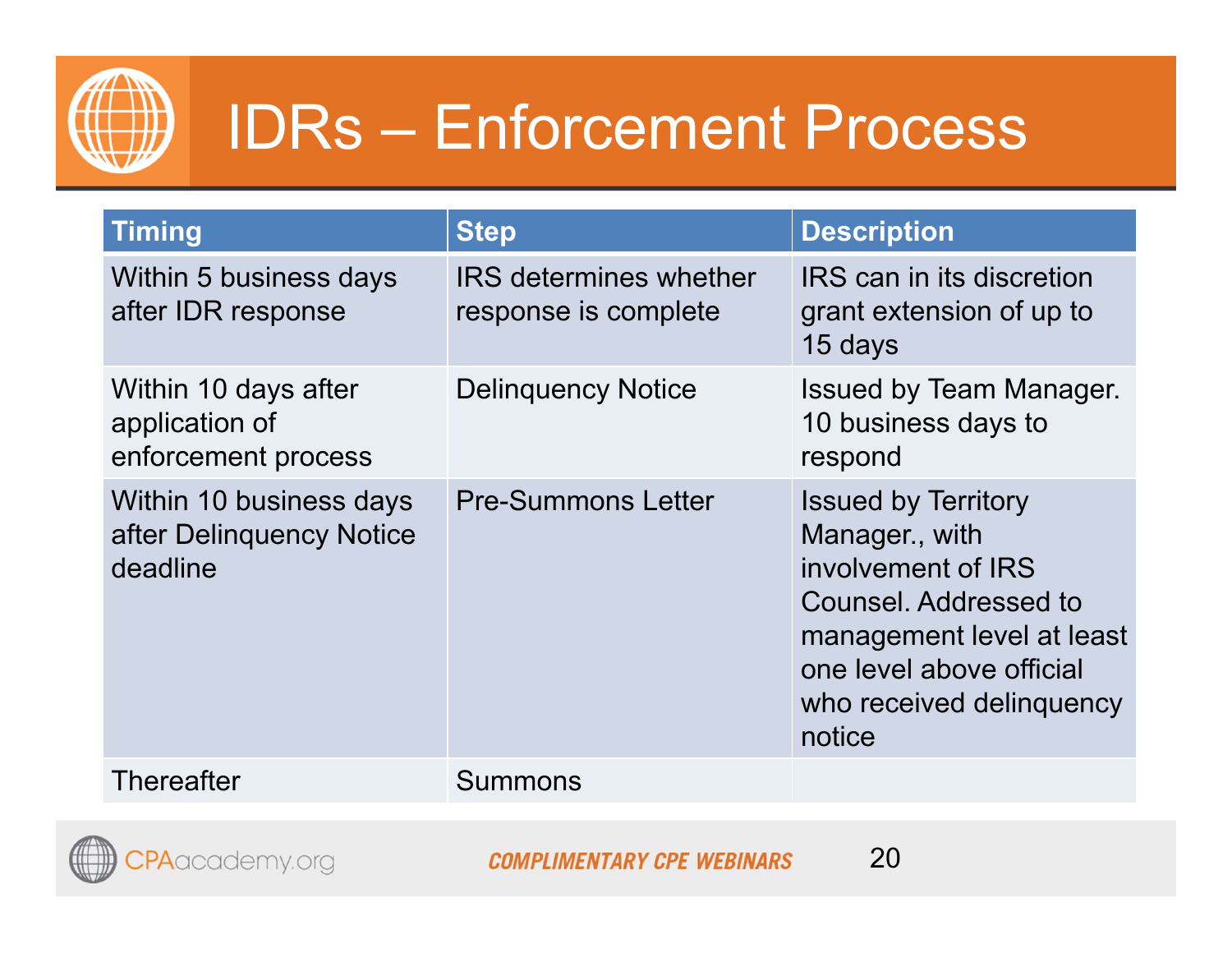## IRS Summons Authority

- •IRC § 7602(a)(2)
- $\bullet$  For the purpose of ascertaining the correctness of any return, . . . , the Secretary is authorized—
	- $(1)$   $[ \dots ]$ .
	- (2) *To summon the person liable for tax* . . . , or any officer or employee of such person, or any person having possession, custody, or care of books of account containing entries relating to the business of the person liable for tax . . . , *or any other person the Secretary may deem proper*, to appear before the Secretary at a time and place named in the summons and *to produce such books, papers, records, or other data, and to give such testimony, under oath, as may be relevant or material to such inquiry*; and

 $(3)$   $[ \dots ]$ . (Emphasis added).

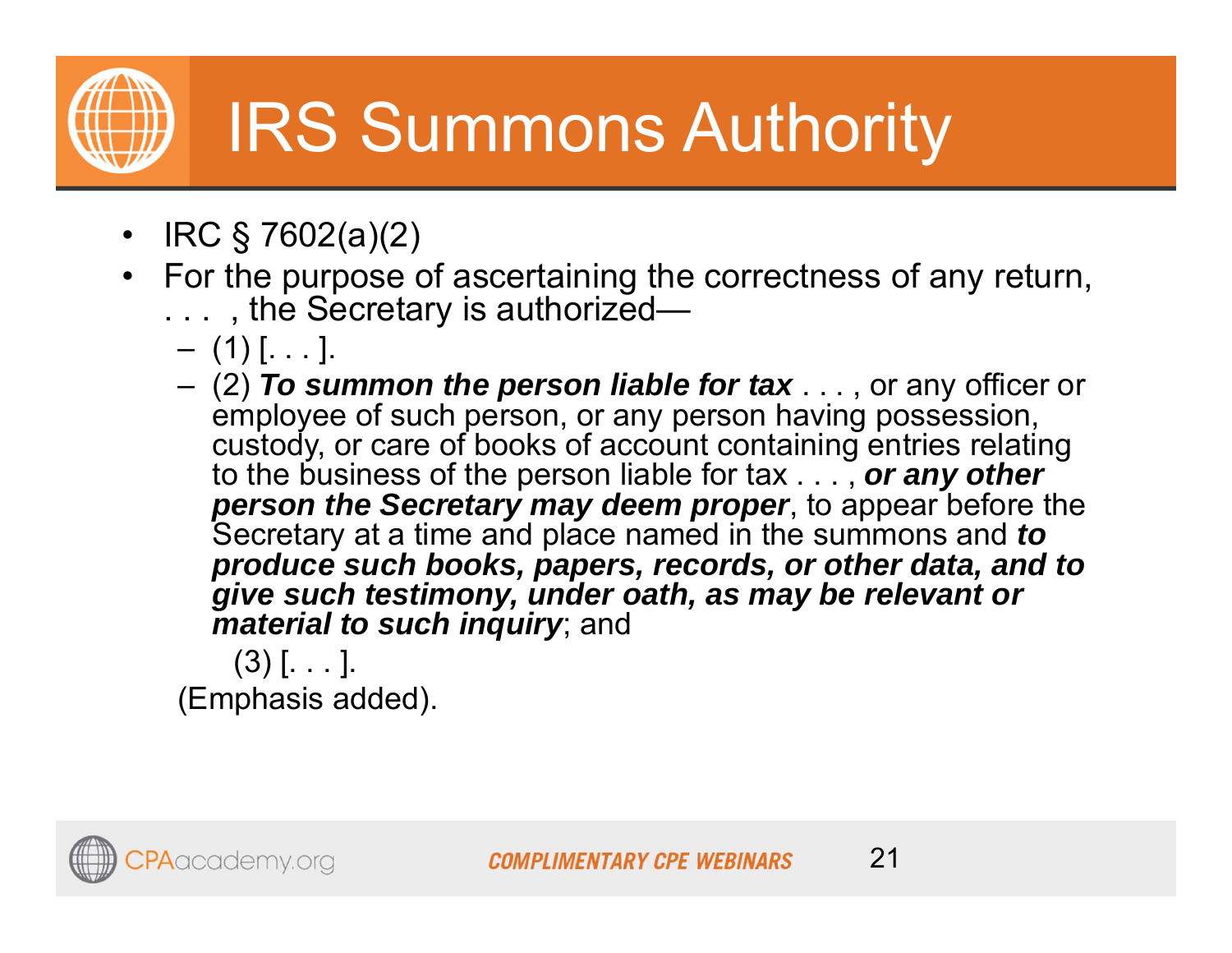## Summons Authority - Scope

- IRC § 7602: IRS can summons evidence that "*may* be relevant or material."
- Test is whether requested records "might throw light upon" the correctness of the return under examination. *U.S. v. Arthur Young & Co.*, 465 U.S. 805, 813 n. 11 (1984).
- IRS can summons even *potentially relevant* evidence. *Id.*, p. 814.
- Courts: relevance threshold is low because IRS needs to detect non-compliance.

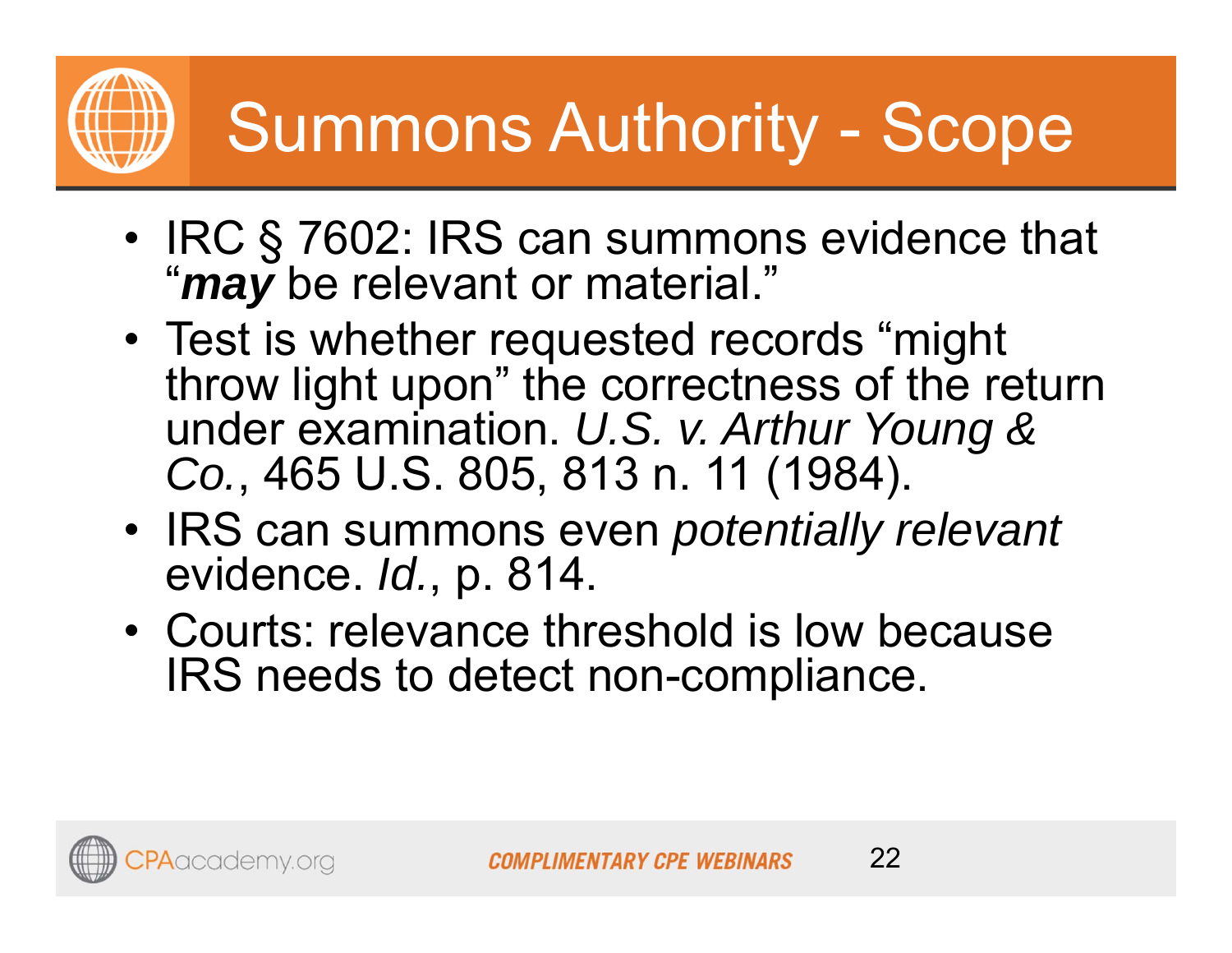- Disproportionate and overbroad summonses
- •"Fishing expeditions"
- • *U.S. v. Richards*, 631 F.2d 341, 345 (4th Cir. 1980).
- •*See also* LB&I IDR Directive

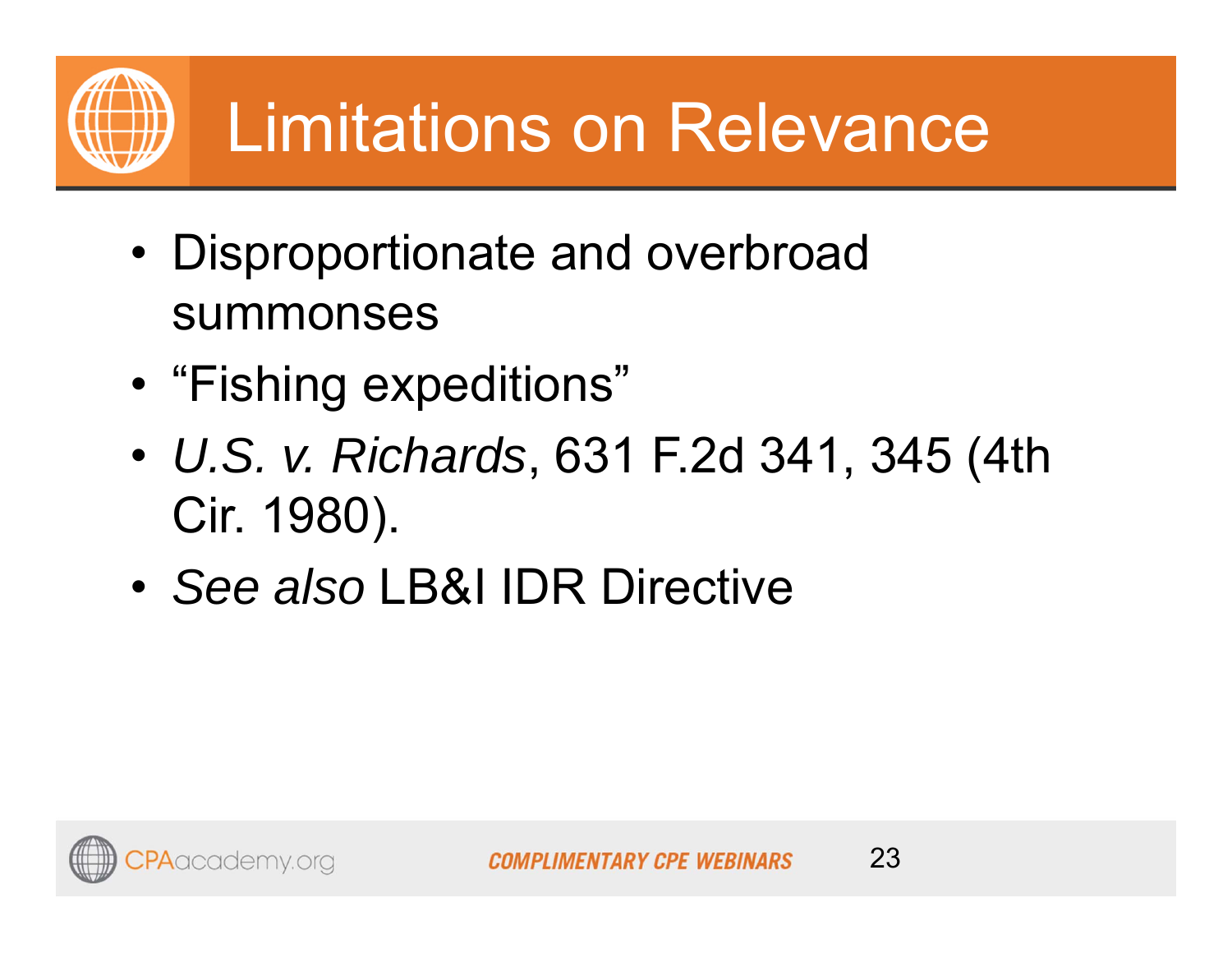

- • General rule: provide exactly what the IDR asks for, and not more
- • Review documents for privilege and work product protection

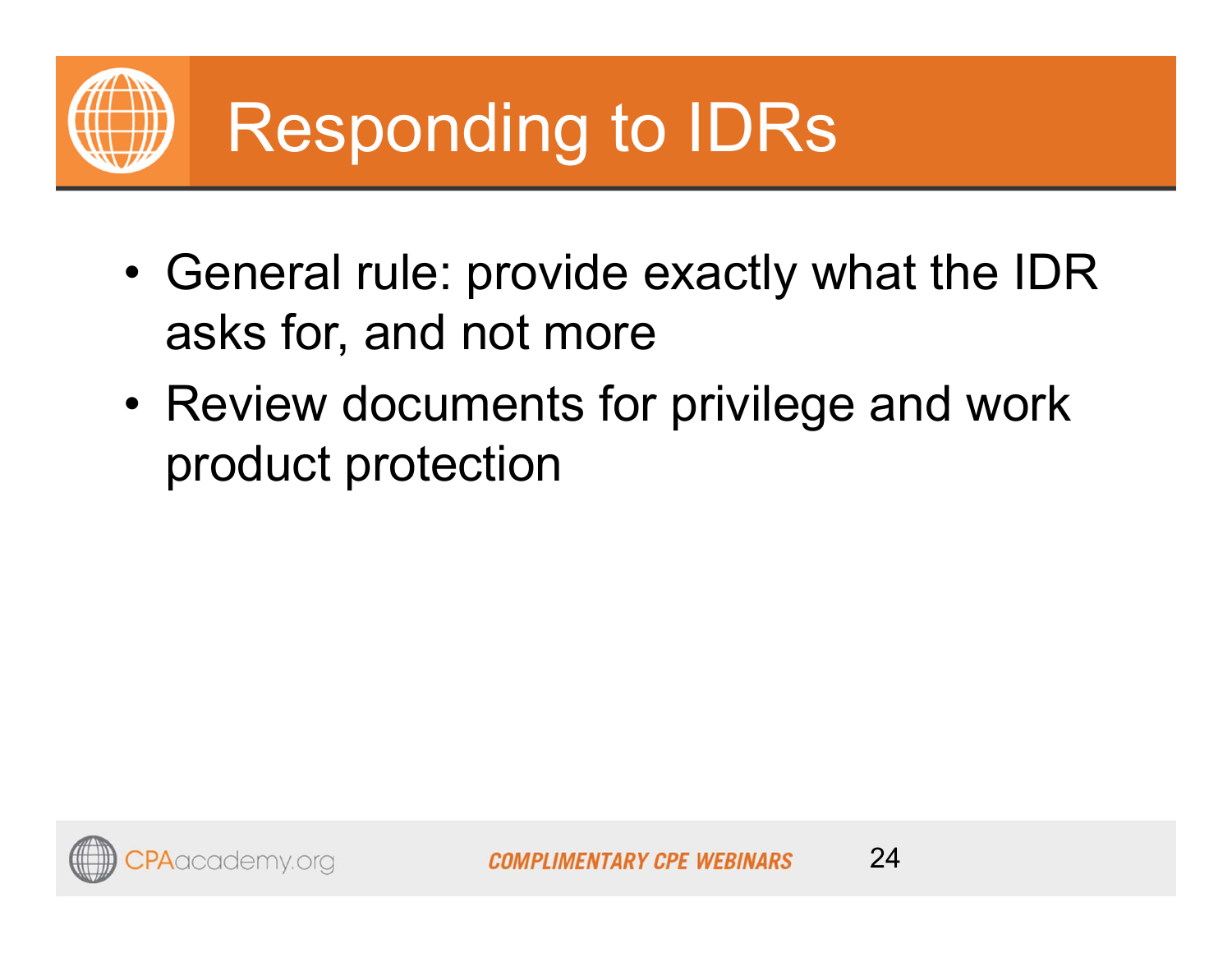

- Provide any and all emails related to the XYZ transaction
- Provide a chart . . .
- Provide a summary . . .



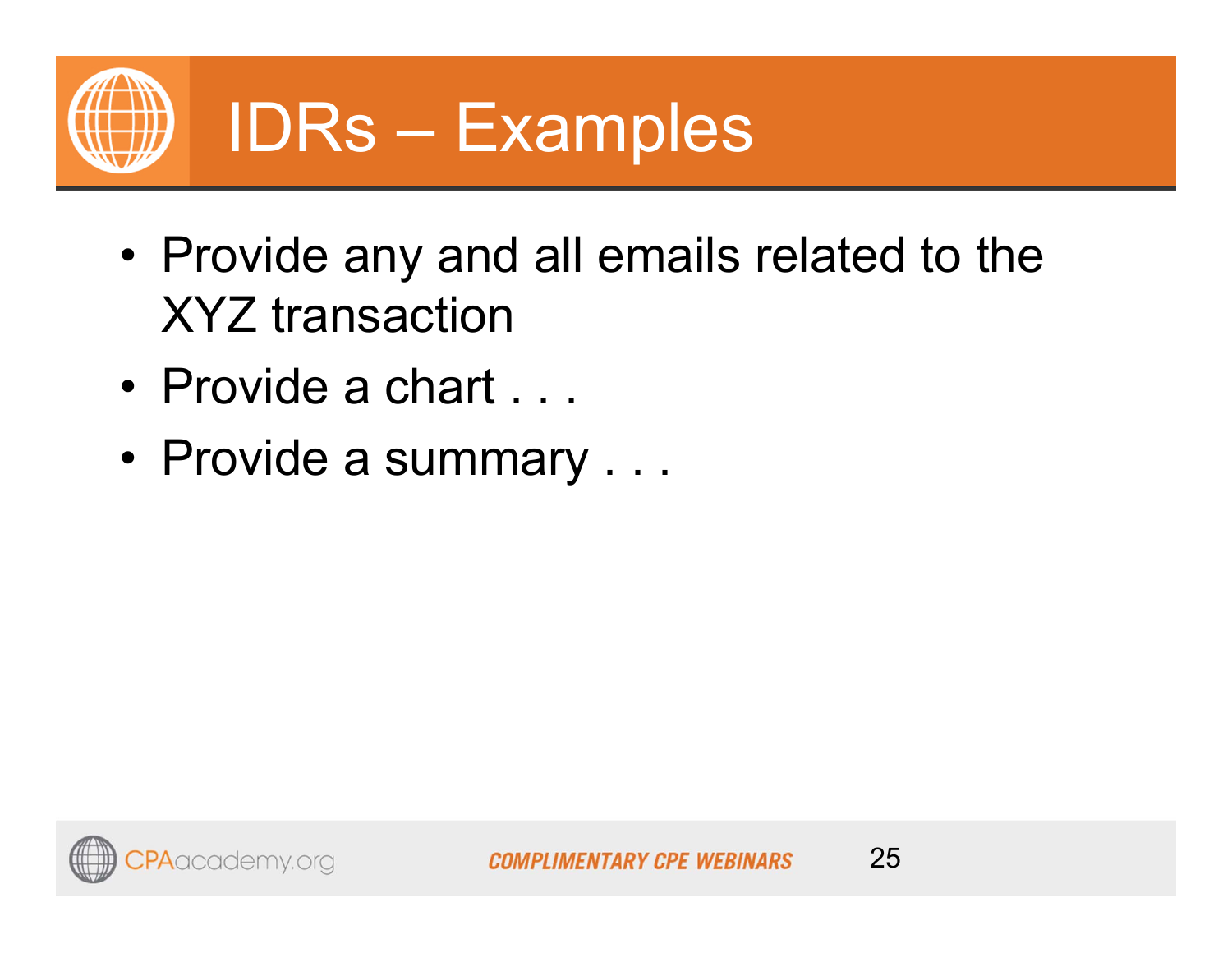- Relatively recent process
- Exam uses routinely
- •In response to AJAC procedures
- • If case not fully developed factually, may be sent back
- •Exam wants taxpayer to agree to facts

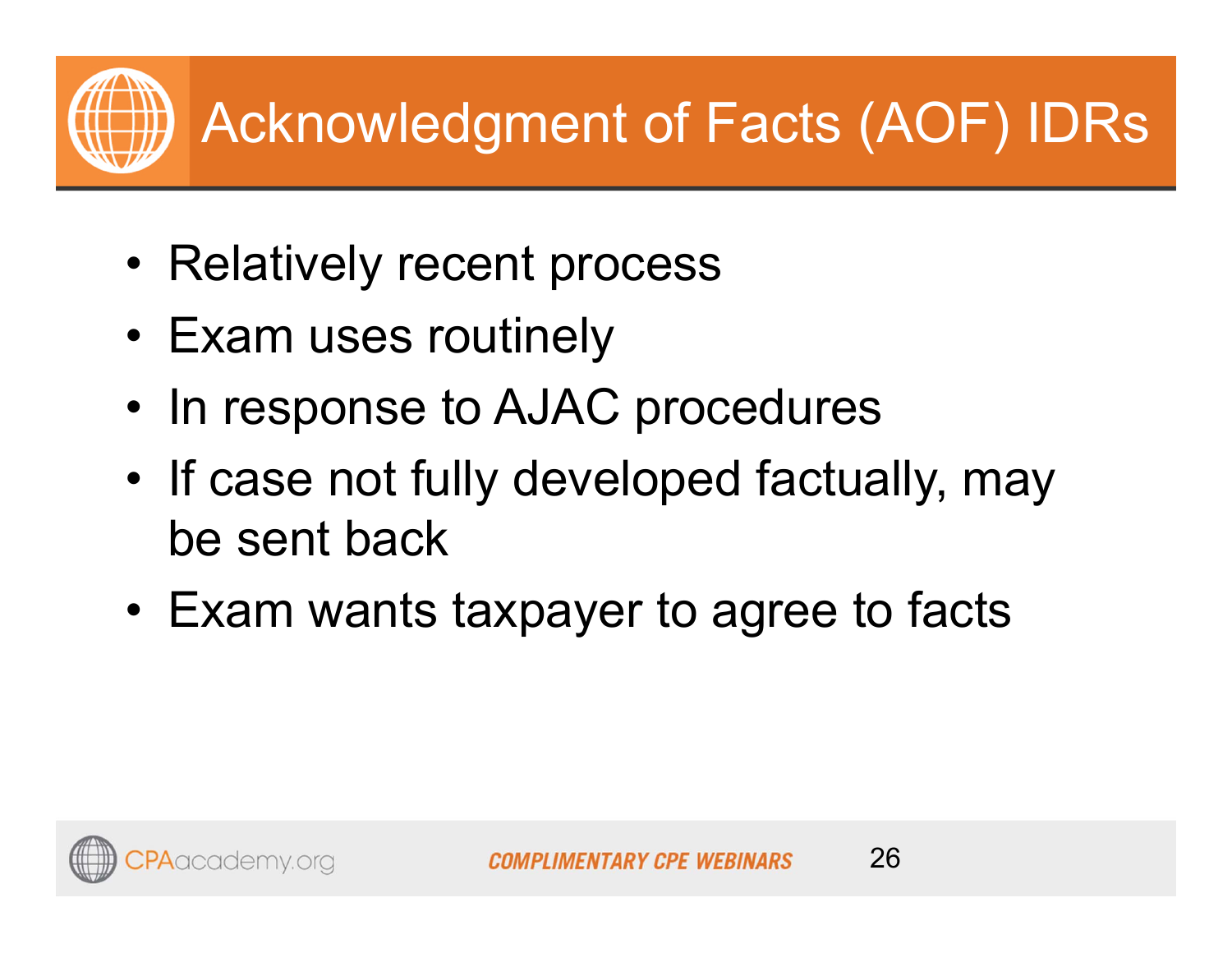

## AOF IDRs – Language

*The purpose of this IDR is to ensure that all relevant facts, whether favorable to the taxpayer or LB&I, are being considered before the Form 5701, Notice of Proposed Adjustment (NOPA), is issued.*

*Please review the attached Form 886-A and respond accordingly in writing to the LB&I issue team by the agreed-upon date (MM/DD/YYYY):*

*(a) Taxpayer agrees to the facts as written.*

*(b) Taxpayer provides additional relevant facts and supporting documentation.*

*(c) Taxpayer identifies disputed facts and provides clarification and/or supporting documentation.*

*Appeals will return the case to exam if the taxpayer presents new information during the Appeals process that was not shared with LB&I during the examination. Therefore, the taxpayer has the primary responsibility to ensure all relevant facts are provided to the LB&I issue team.*

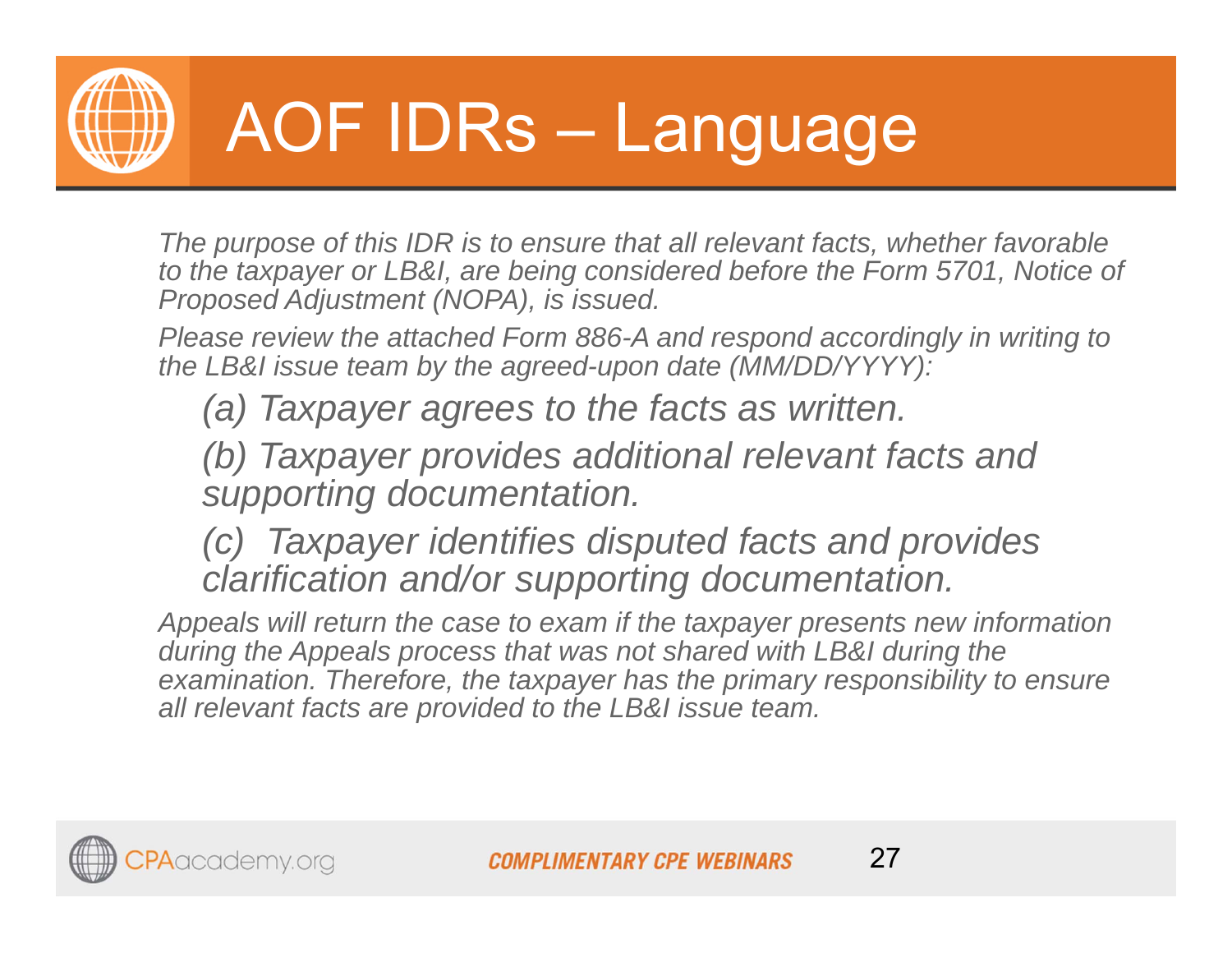

## AOF IDRs – Best Practices

- •Should you cooperate?
- •Review carefully before answering
- • Has Exam identified its legal position?
	- –Can you identify all relevant facts without?
	- – Consider pushing back before response if the legal issues have not been identified
- Do not underestimate time to respond

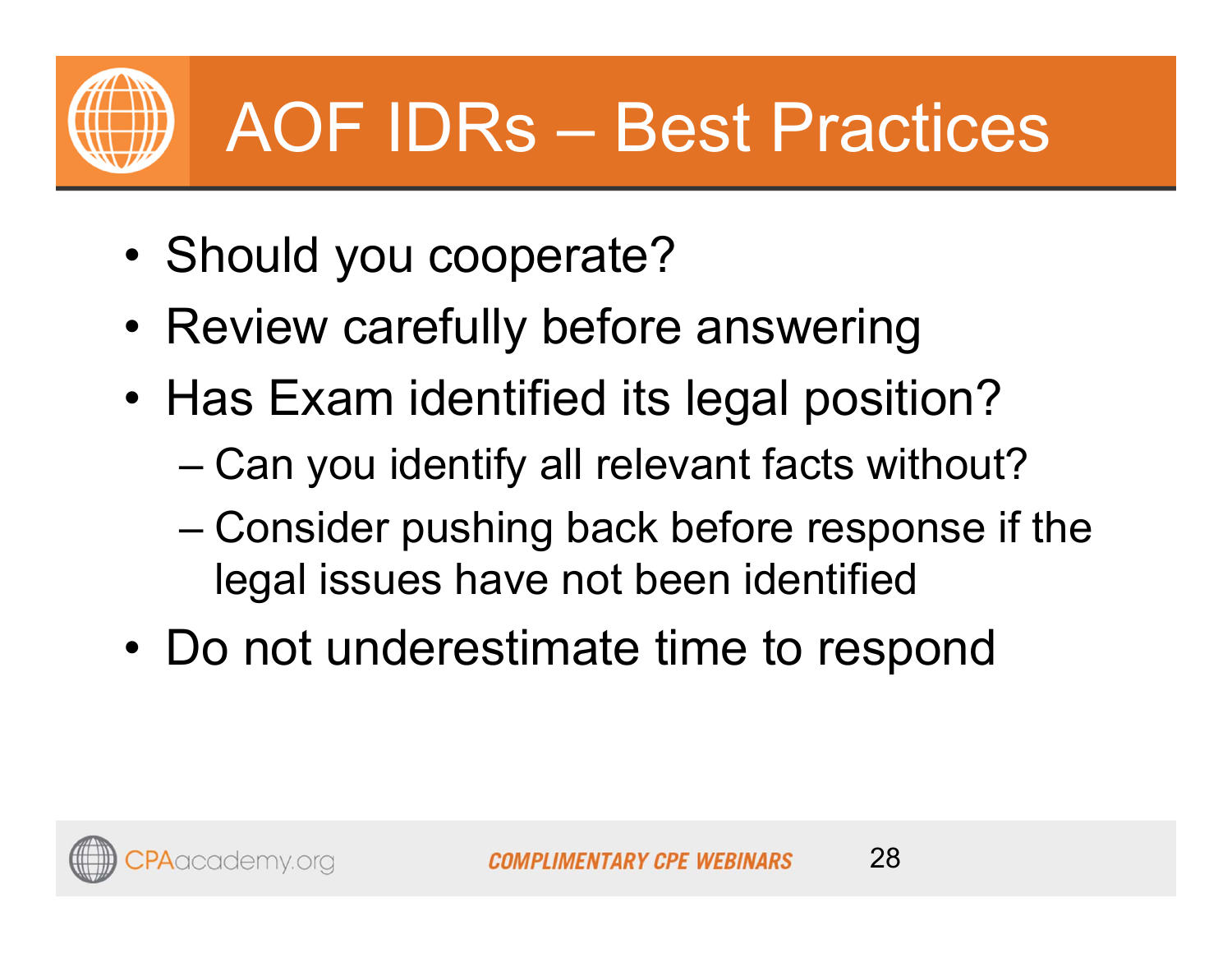

## AOF IDRs — Best Practices

- • Remove mixed statements of fact and law, and shading of facts
- •If relevant facts omitted, supply in response
- •Consider counter fact statement
- • Qualify response for good faith errors; further investigation; and changes in IRS theories of adjustment

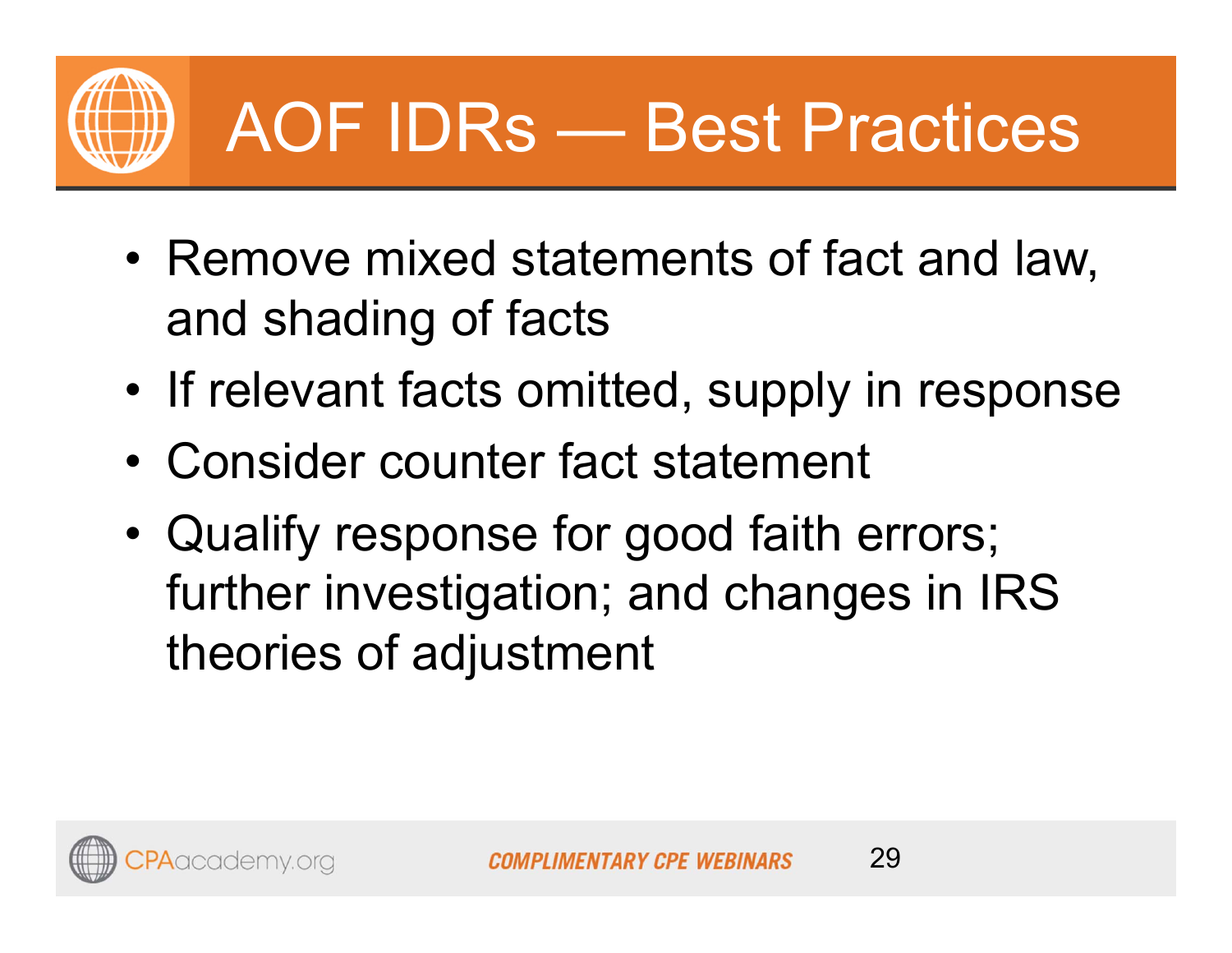

### **STRATEGIC IMPLICATIONS OF 2014-2016 DEVELOPMENTS**



**COMPLIMENTARY CPE WEBINARS**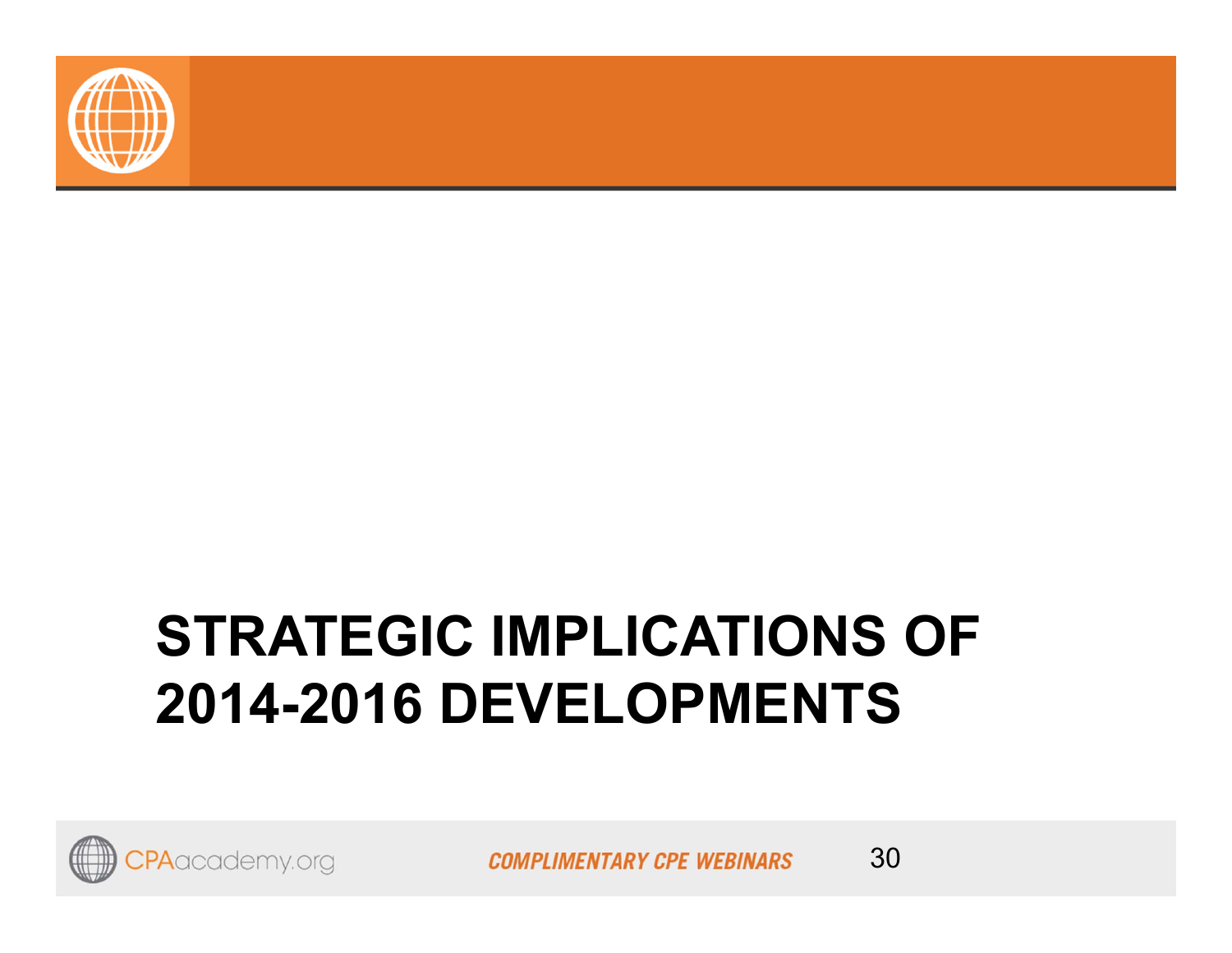

- LB&I Information Document Request (IDR) Directive (Feb. 28, 2014)
- Appeals Judicial Approach and Culture (AJAC) (Sep. 2, 2014)
- Publication 5125 (May 1, 2016)—LB&I Exam Process
- LB&I Reorganization and Campaigns (early 2016)
- Acknowledgment of Facts (AOF) IDRs (May 1, 2016)

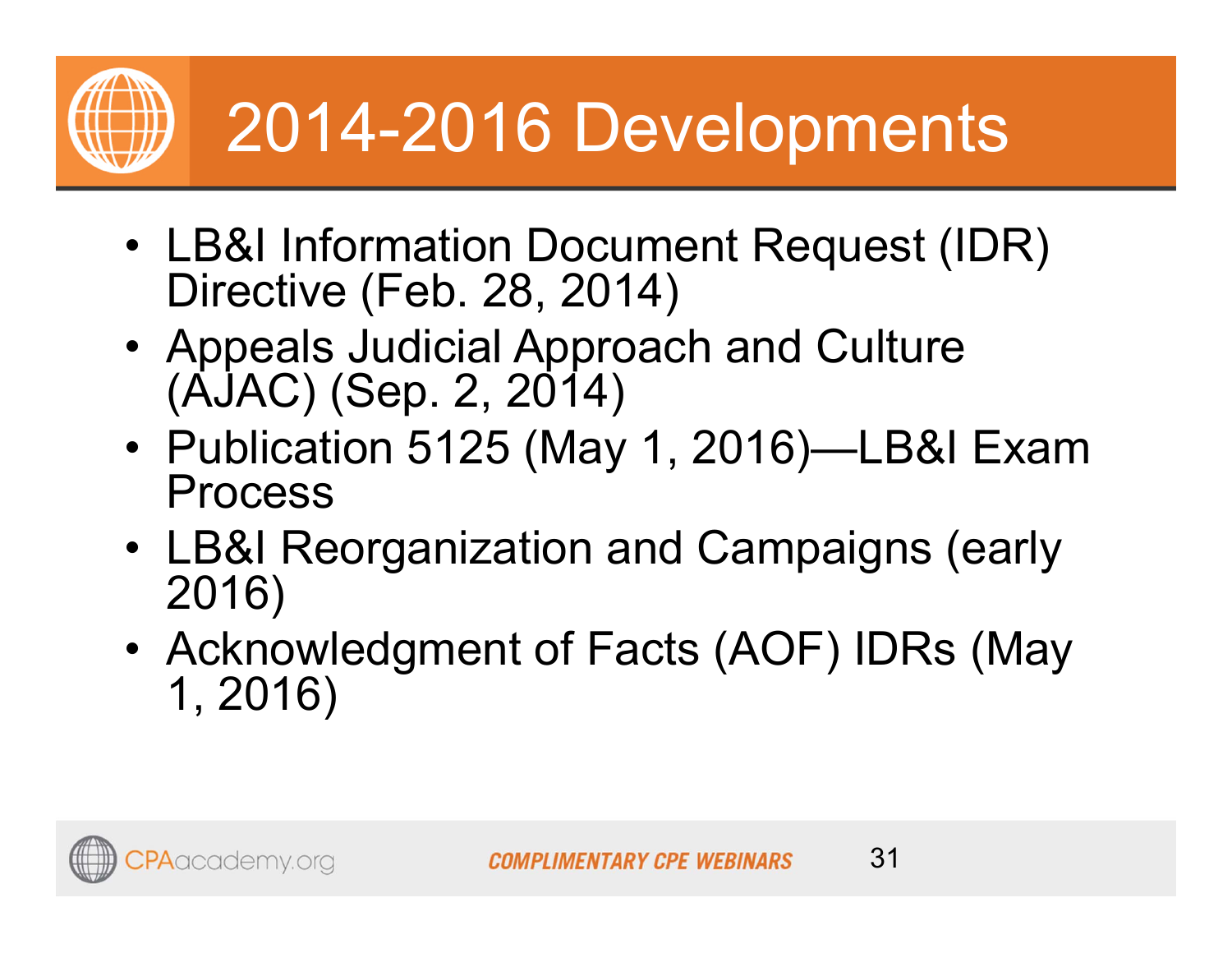#### Appeals Judicial Approach and Culture ("AJAC")

- • Judicial approach to Appeals by using what is in the case file.
- Effective for non-docketed case receipts after September 2, 2014. For docketed case receipts, effective October 3, 2016.
- The good news:
	- Appeals does not engage in factual development, and does not return cases to Exam for further factual development.
	- Instead, Appeals will treat undeveloped facts as a litigation hazard for the government.
	- Appeals does not raise new issues, or reopen issues.

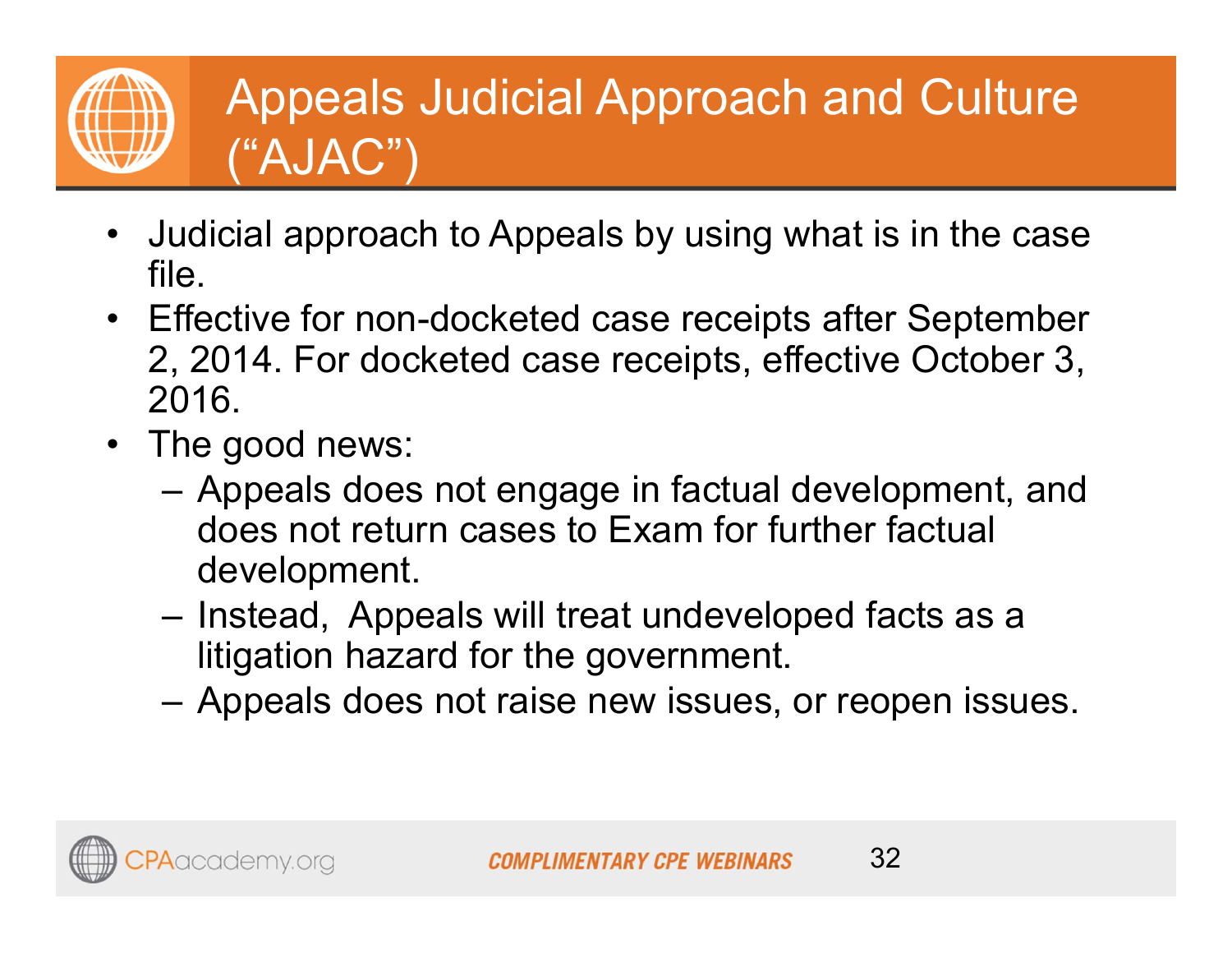

### AJAC - Hazards

- If a taxpayer raises a new issue, Appeals refers case back to Exam.
- If a taxpayer provides new information or evidence that, in Appeals' judgment, requires additional analysis or investigation by Exam, Appeals refers case back to Exam.
- If a taxpayer raises a new theory or argument that, in Appeals' judgment, requires further development, Appeals retains jurisdiction but requests Exam to review and comment.

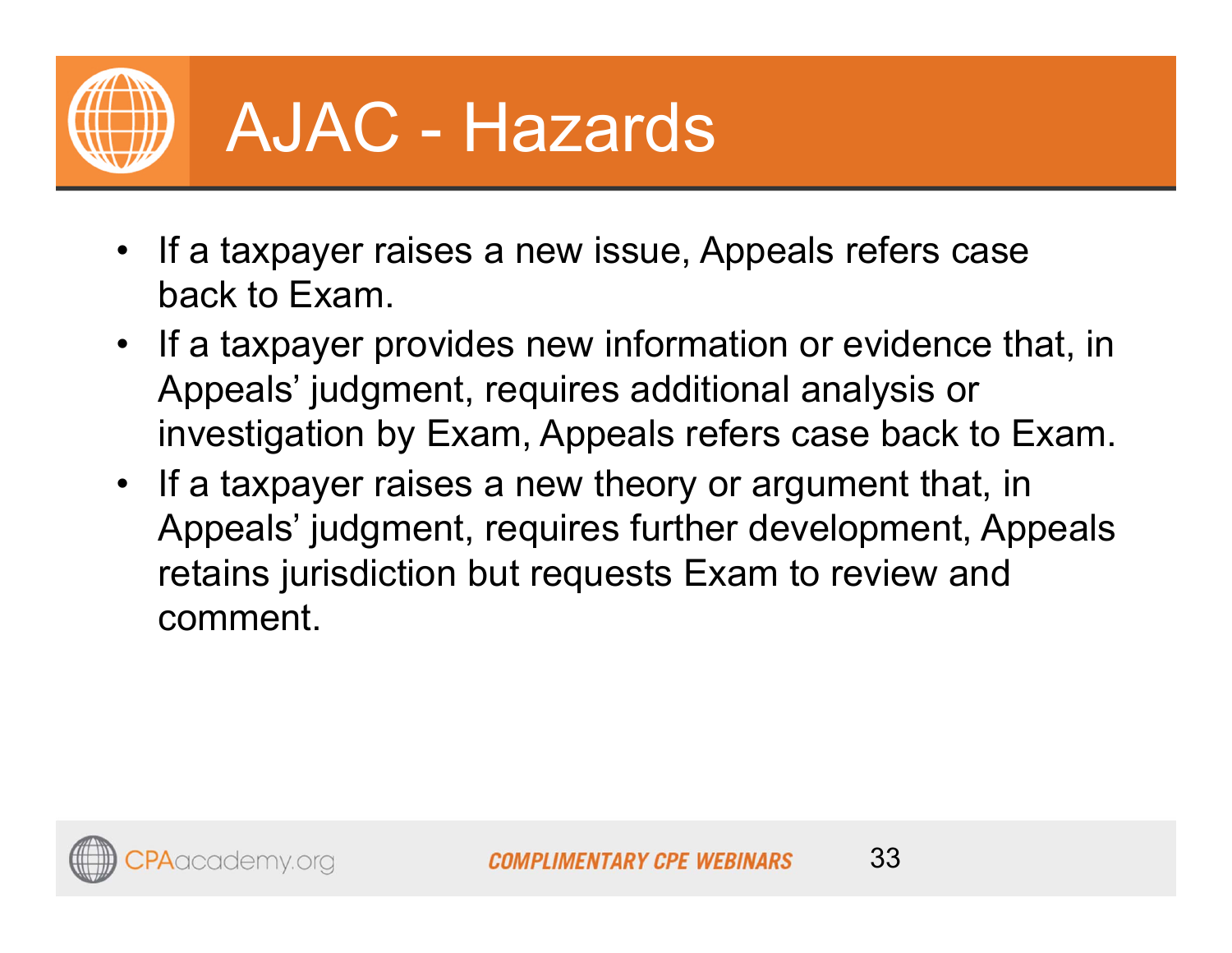- • Sophisticated, coordinated strategy by LB&I and Appeals
- •But tools and opportunities for taxpayers
- • Some issues should be easier to avoid or resolve, others harder
- • Fewer situations where "keeping your powder dry" makes sense

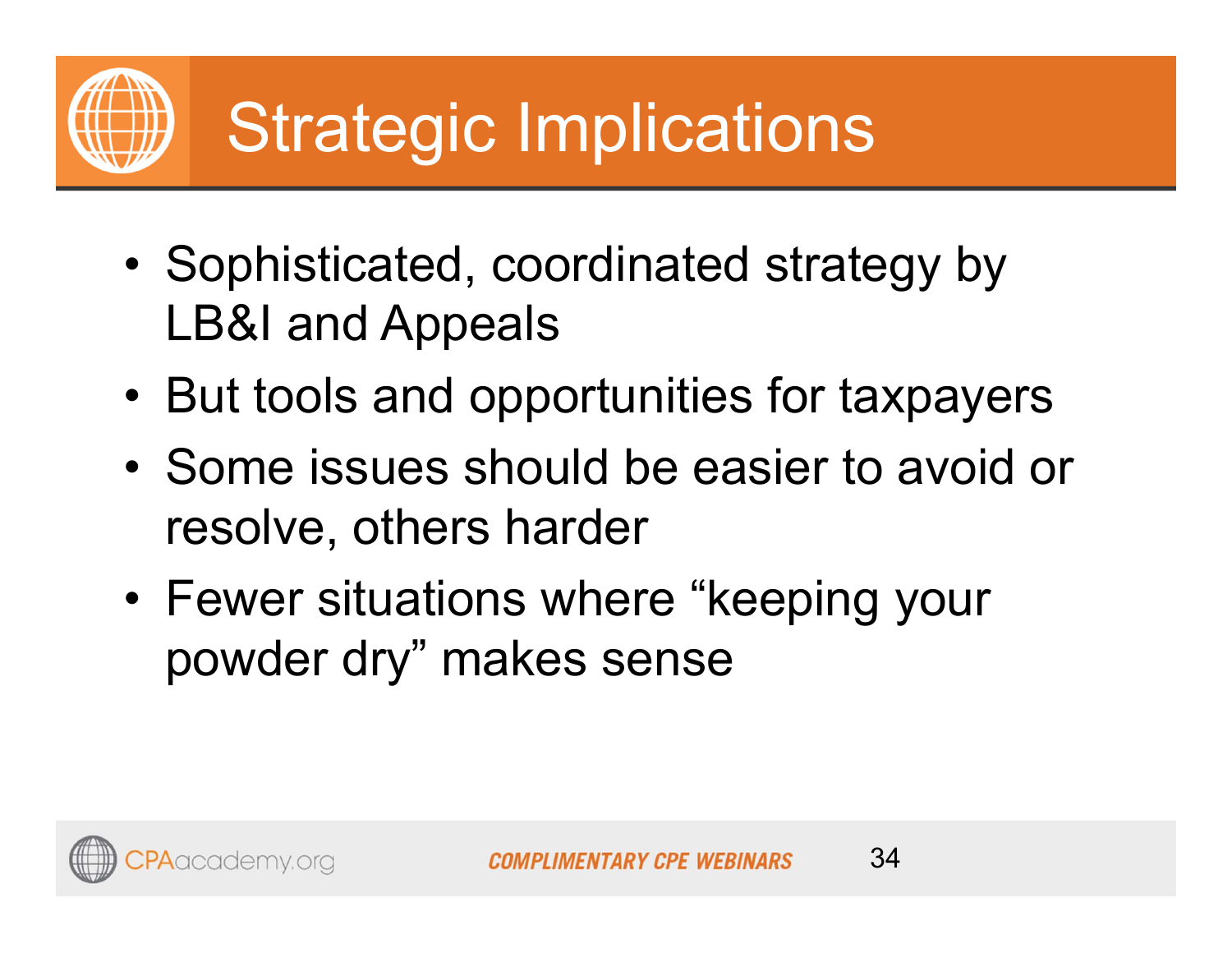

### **PRIVILEGES**



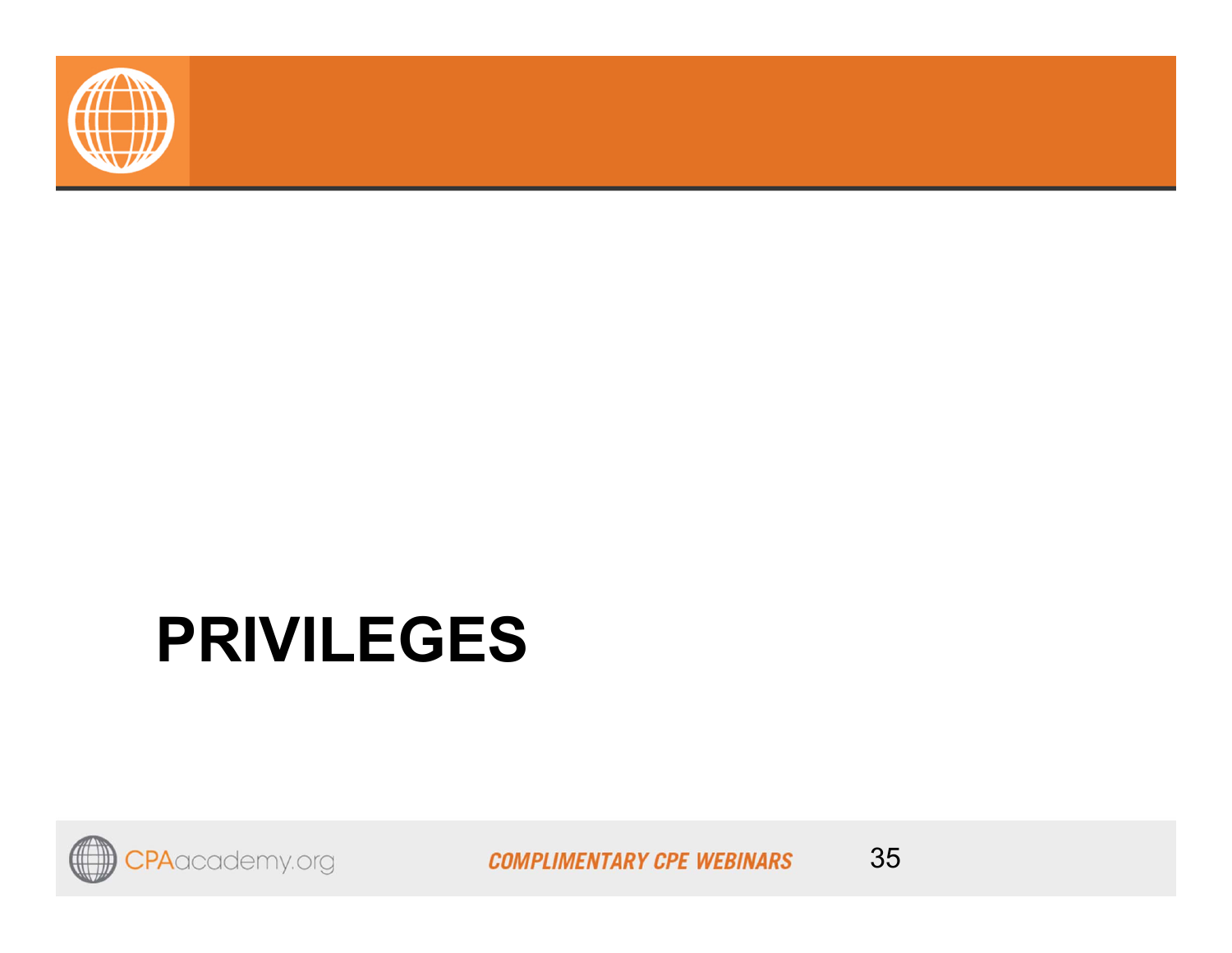

• Privilege and work product protection are *only* grounds for withholding sensitive documents

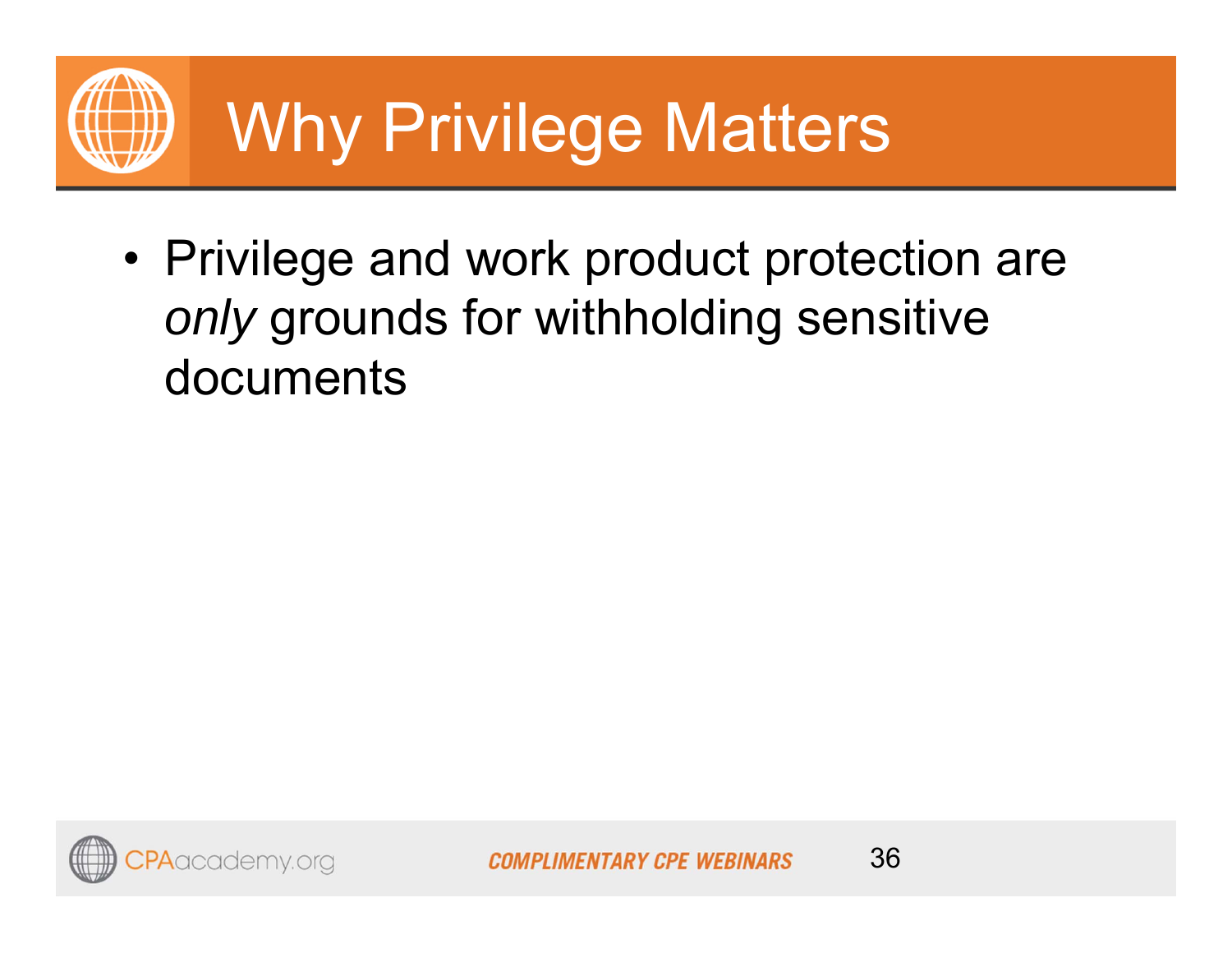

- • Attorney-Client Privilege
	- Protects confidential communications between an attorney and client.
- Tax Practitioner Privilege
	- IRC Section 7525
- Work Product Doctrine
	- –Protects certain documents prepared in anticipation of litigation.

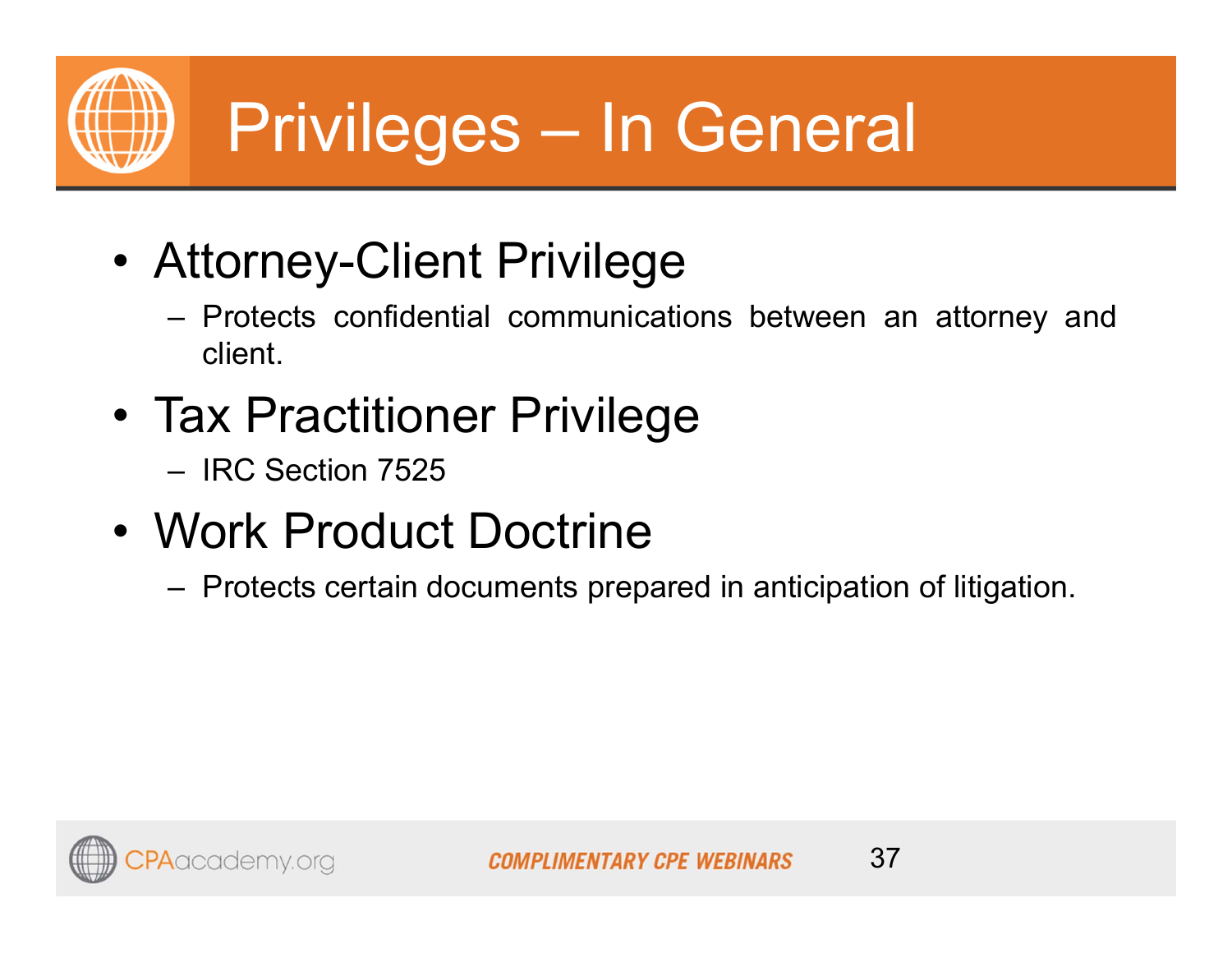### Attorney-Client Privilege – Elements

- •Confidential communication
- • From client to attorney for the purpose of obtaining legal advice; or
- • From attorney to client and either (i) contains legal advice or (ii) reveals confidential information on which client seeks advice
- • Dual purpose documents protected if "primary purpose" is legal advice

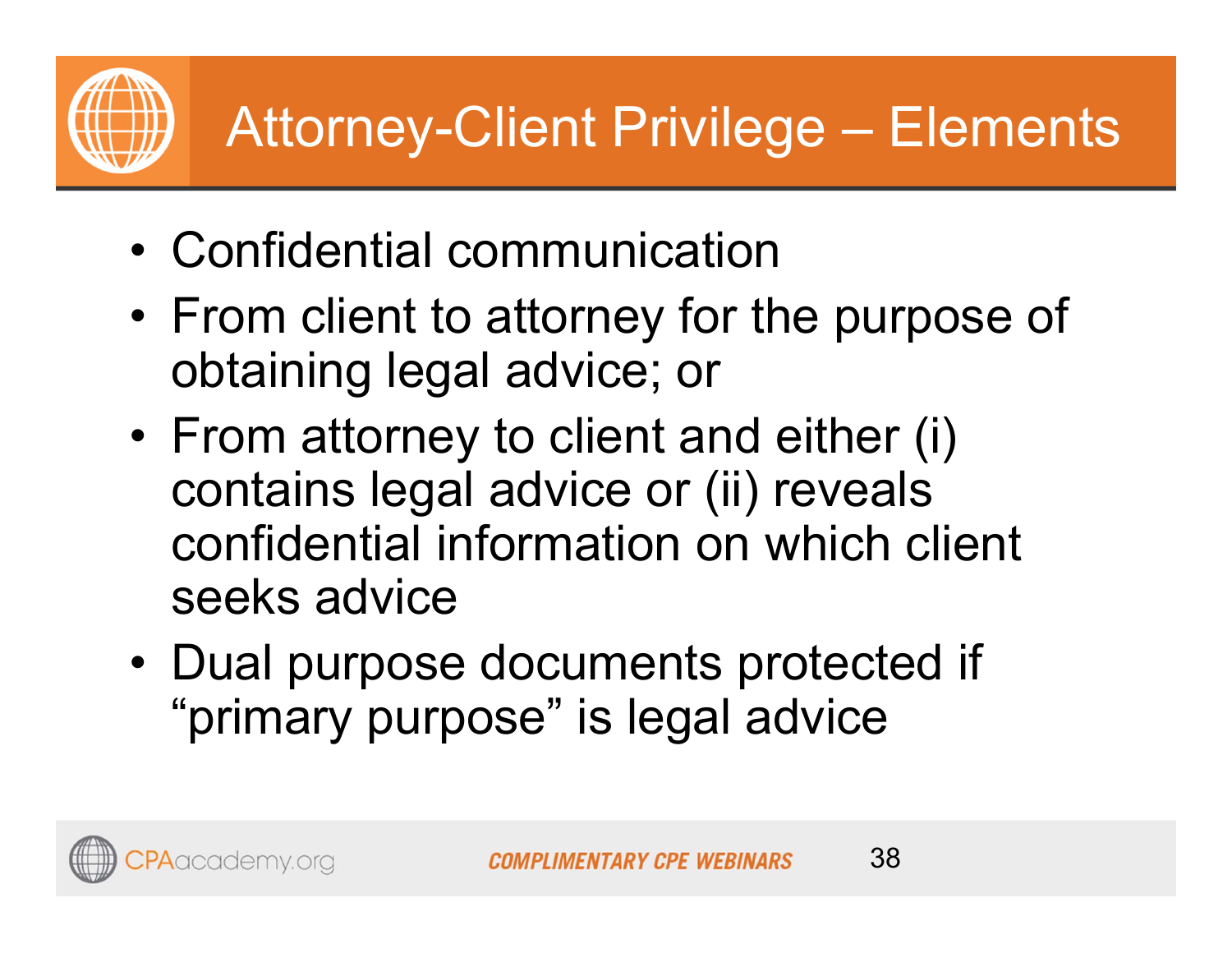

- Enacted in 1998
- With respect to tax advice, communications between a taxpayer and any "federally authorized tax practitioner" are privileged to the same extent as communications with an attorney
- But . . .

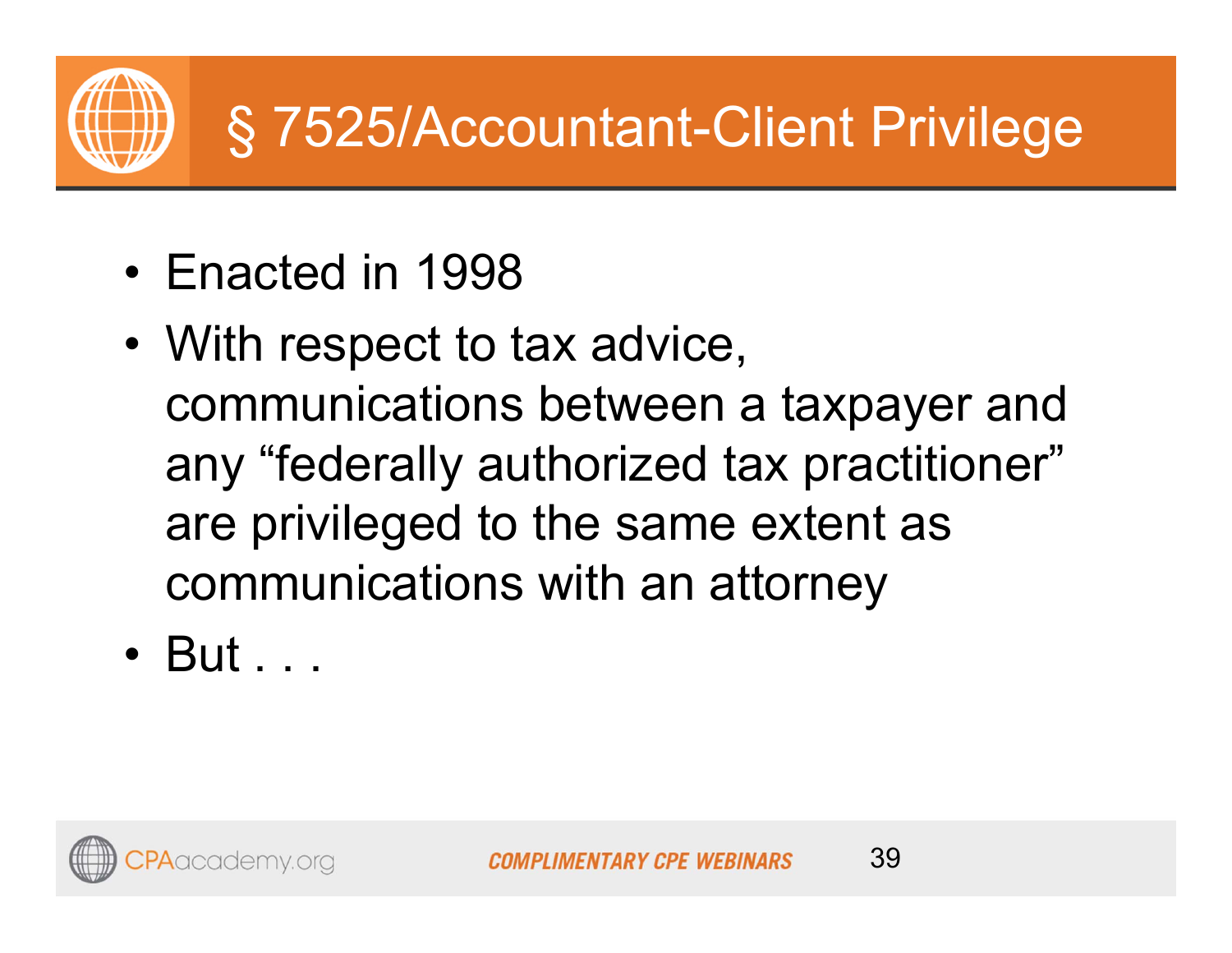## Section 7525 - Limitations

- •Only applies with respect to tax advice
- •Does not apply to foreign accountants
- •Only applies in federal tax proceedings
- •Cannot be asserted in any criminal matter
- Does not apply to communications relating to the promotion of any tax shelter
- •Accountants wear lots of hats

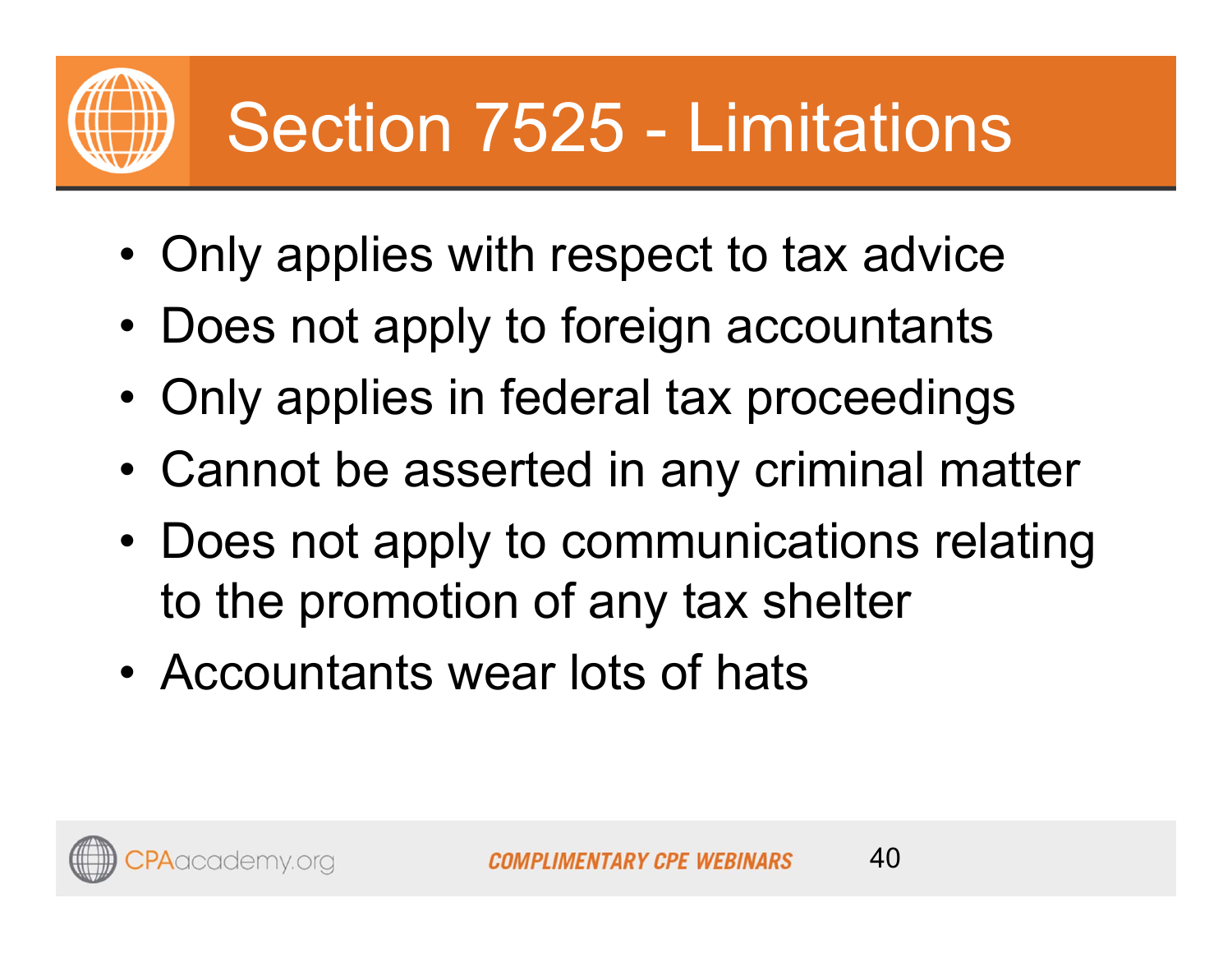### Work Product Protection –Elements

- Prepared in anticipation of litigation, or in other words "because of" the prospect of litigation
- By or for a party or its representative
- Protects litigation strategies and analyses of litigation hazards
- When is litigation anticipated in tax planning? Likely IRS Appeals?
- Joint purpose document: would it have been prepared in substantially similar form if litigation had not been anticipated?

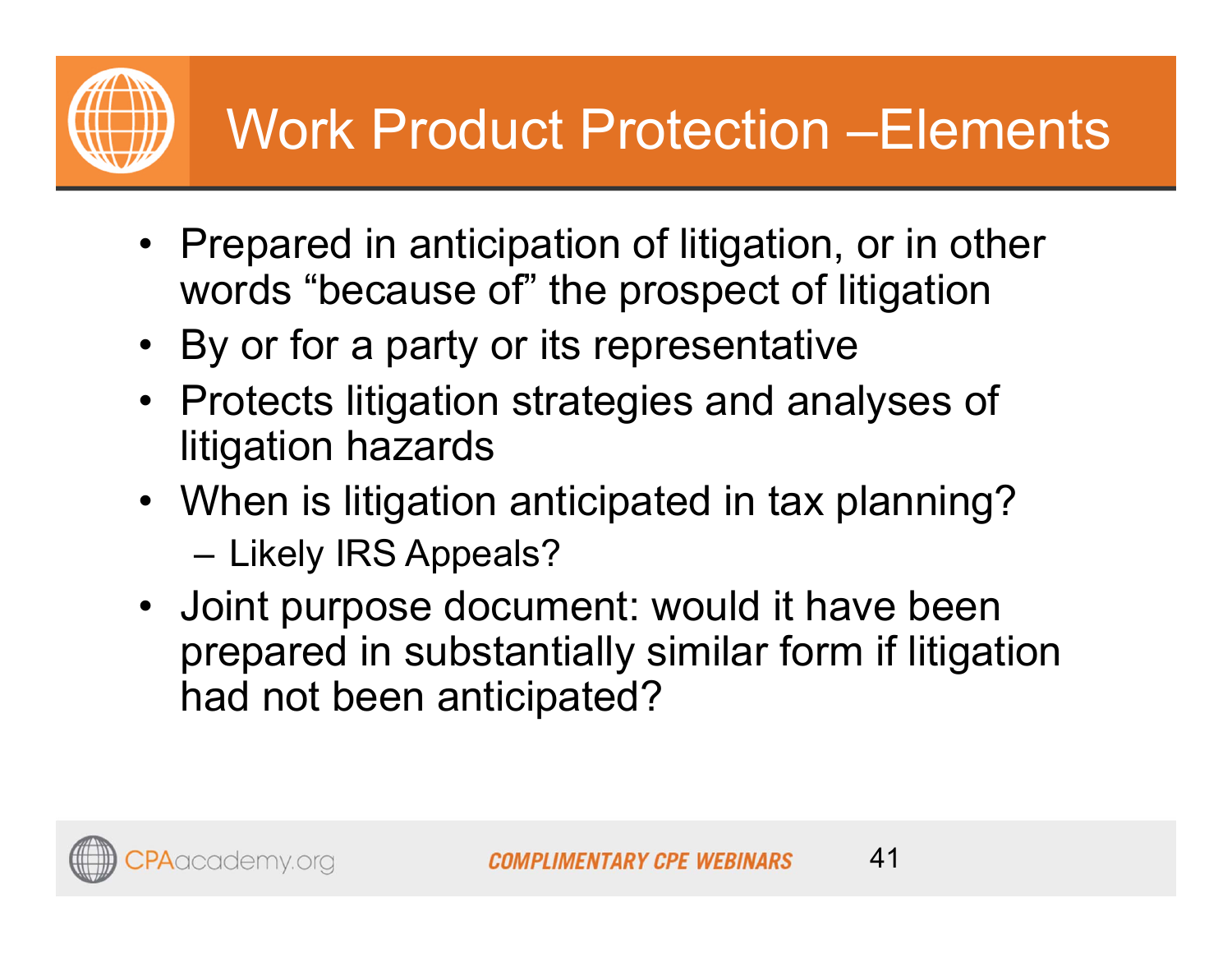

- Attorney-client and section 7525
	- Voluntary disclosure to a third party results in broad waiver as to all documents concerning the same subject matter
- Work product protection
	- Waiver only as to specific document
	- Waiver only when disclosure is inconsistent with purpose of maintaining secrecy from adversaries
- Compare:
	- *U.S. v. Textron* (1st Cir. 2009) (Textron waived *attorneyclient privilege* by disclosing to outside auditor);
	- – *U.S. v. Deloitte* (DC Cir. 2010) (Dow Chemical did not waive *work product protection* by disclosure to outside auditor)
- "At-issue" waiver

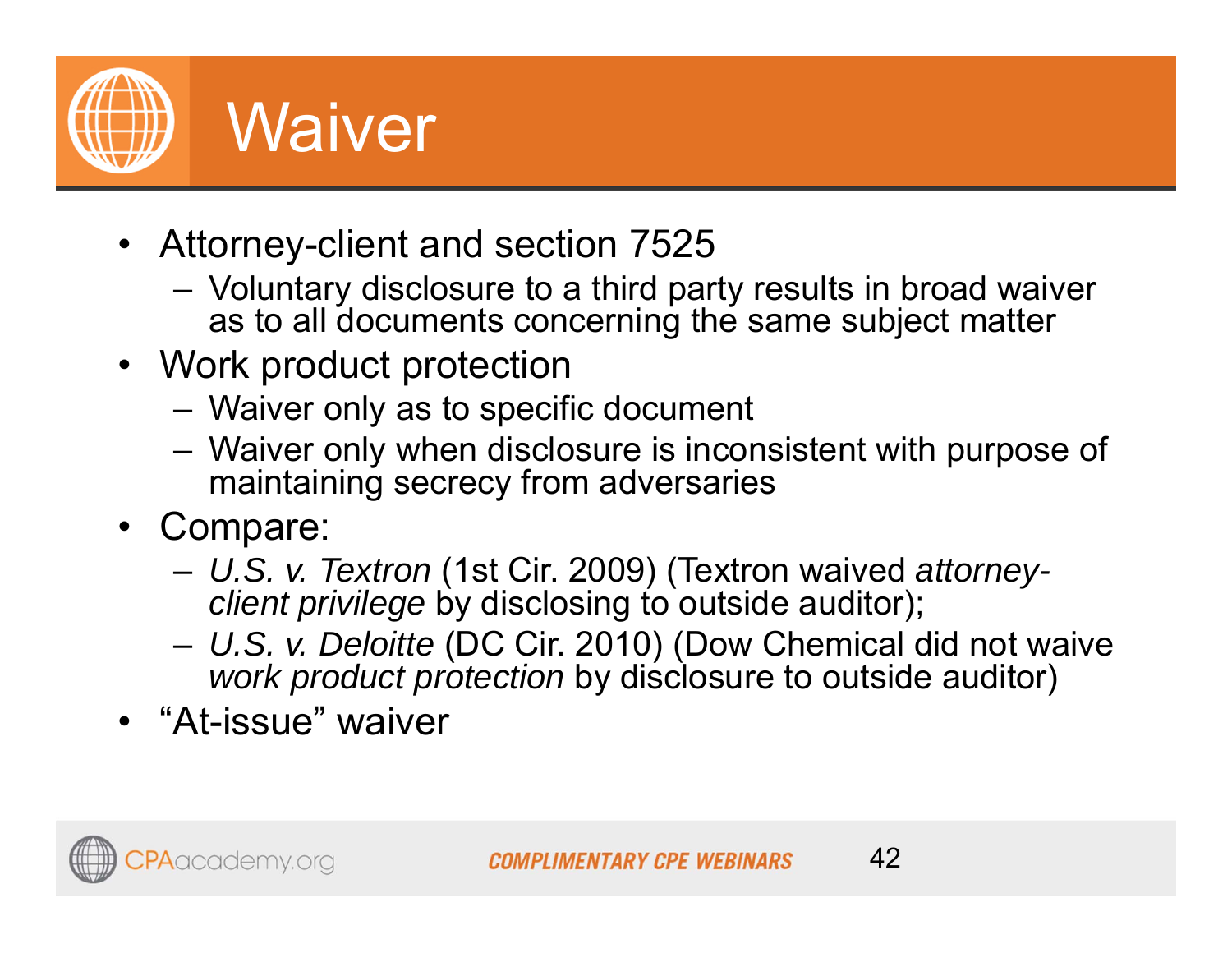

### **IRS INTERVIEWS AND MEETINGS**



**COMPLIMENTARY CPE WEBINARS**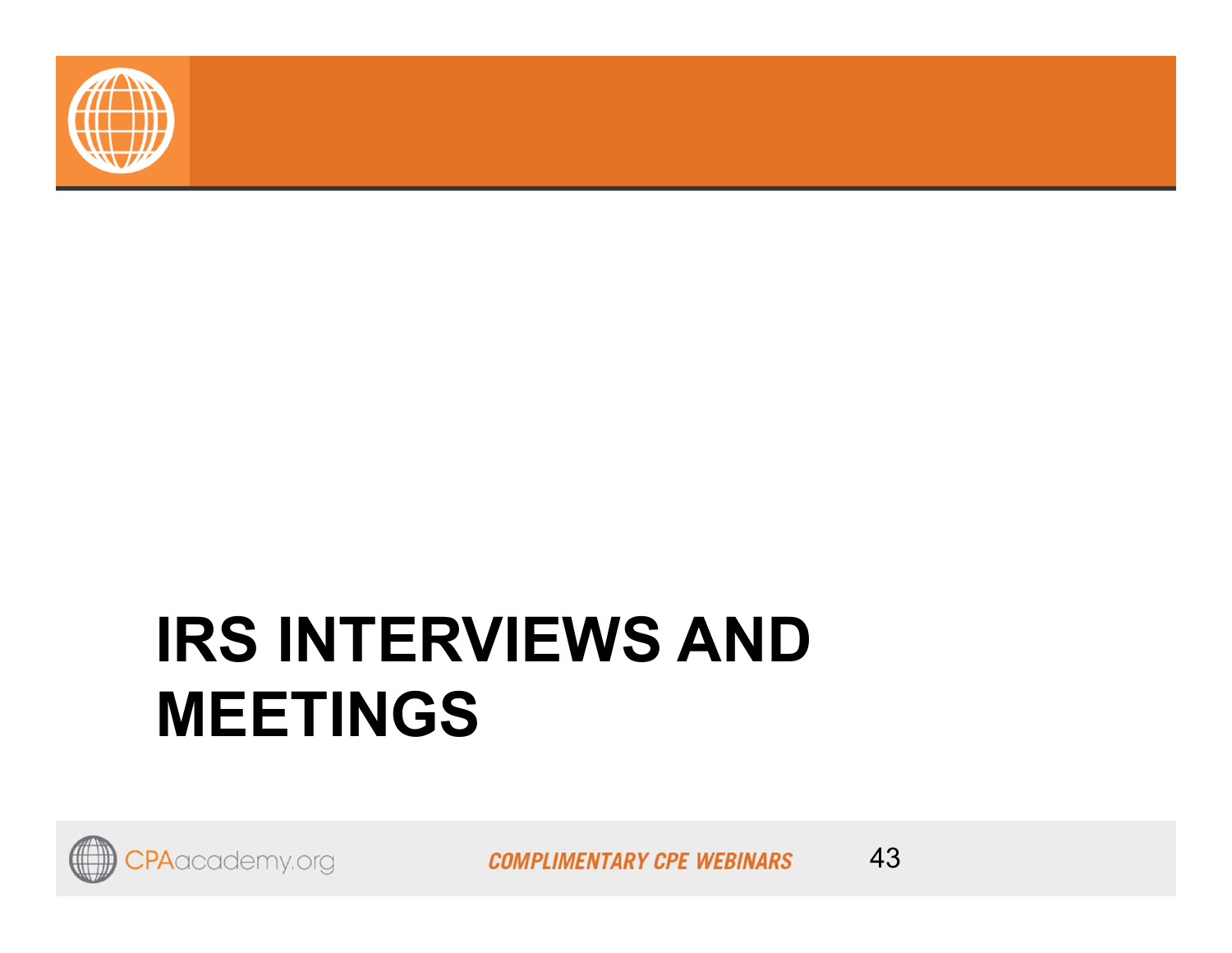# IRS Interviews and Meetings

- • IRS defines an "interview" as any meeting (including by phone) between the taxpayer (or its representative) and IRS. IRM 4.10.3.3
- • Not limited to IRS interrogating <sup>a</sup> specific witness about specific issues
- • Includes planning conferences and settlement discussions

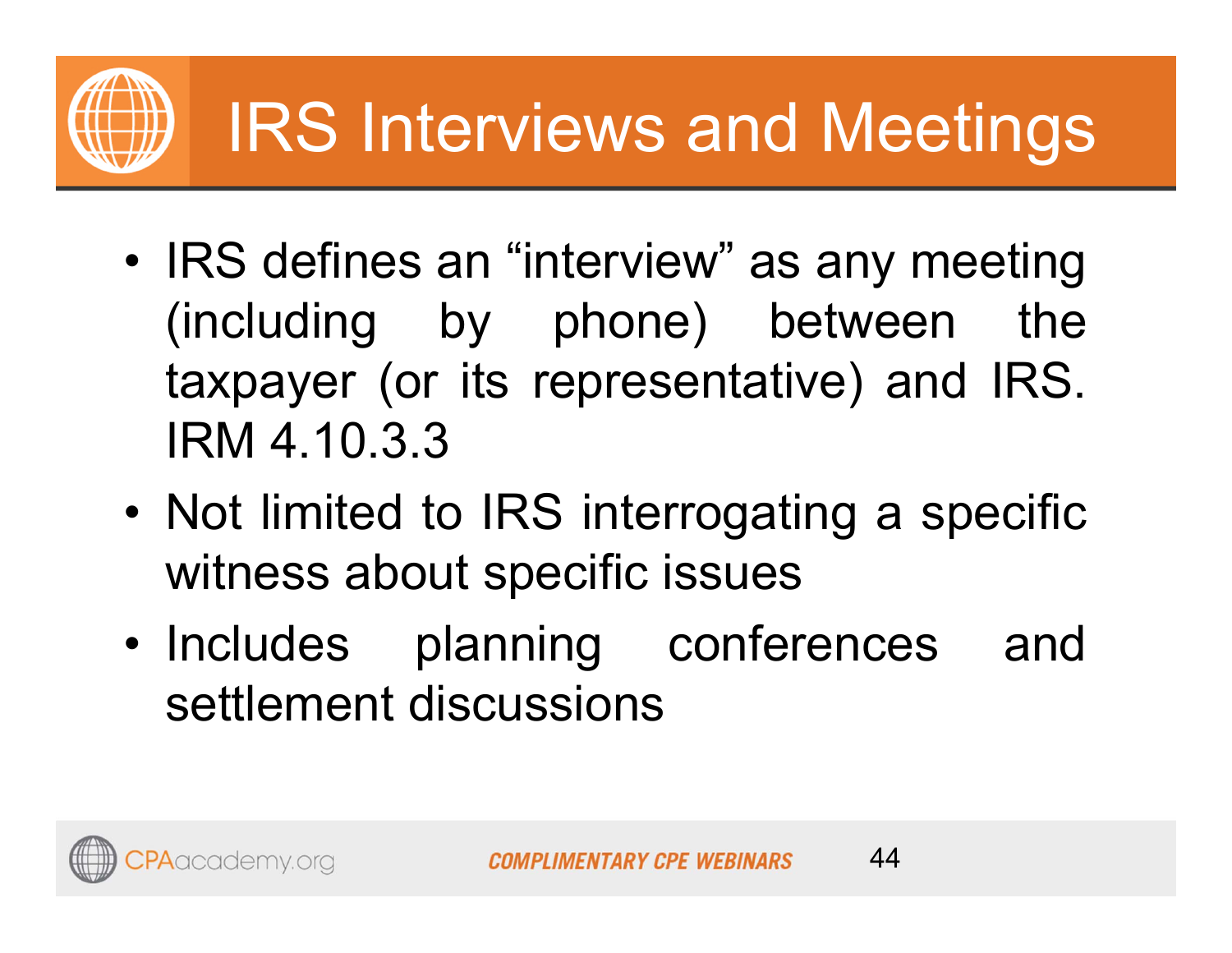

- Initial Interviews: "[P]rovide information about the taxpayer's financial history, business operations, and books and records."
- Subsequent Interviews: "[O]btain leads, develop information, and establish evidence."
	- "The testimony of witnesses and statements made by taxpayer or their representatives are major factors in resolving tax cases."
	- Testimony can "provide information not otherwise available from physical documentation, corroborate return information, provide relevant information not reflected on the return, and establish the taxpayer's intent."
- IRM 4.10.3.3

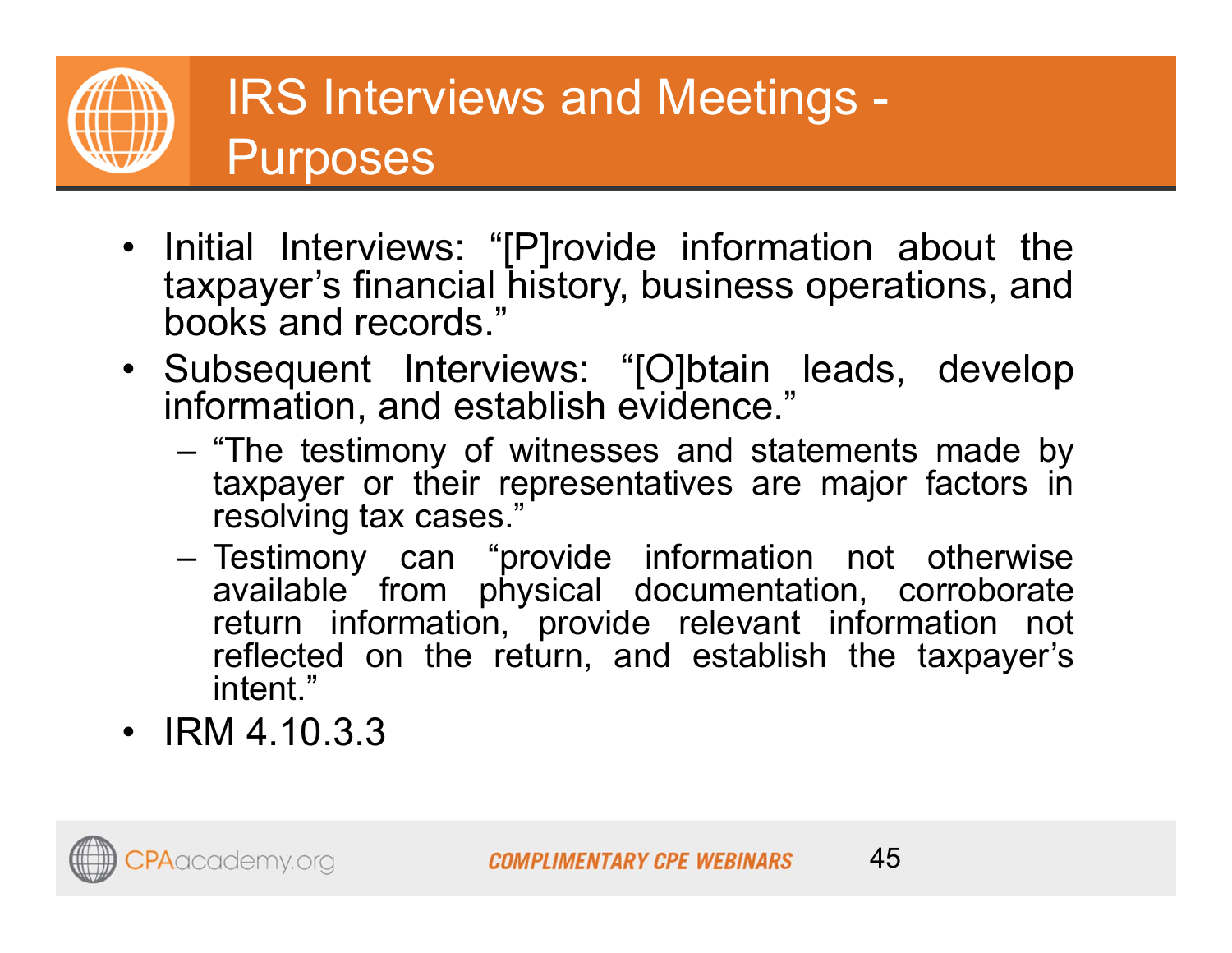### IRS Interviews and Meetings – Taxpayer Rights

- • If during an IRS interview (other than pursuant to <sup>a</sup> summons) the taxpayer states that it wishes to consult <sup>a</sup> representative, IRS must suspend the interview.
- • A taxpayer can authorize any licensed practitioner with <sup>a</sup> power of attorney to represent it in an IRS interview.
- $\bullet$  IRS "may not require <sup>a</sup> taxpayer to accompany the representative" unless the interview is pursuant to <sup>a</sup> summons.
	- IRS may, however, request the taxpayer's voluntary presence at the interview (including initial conferences) "as <sup>a</sup> means to expedite the examination process." IRM 4.10.3.3.1

IRC Sec. 7521(b)(2), (c).

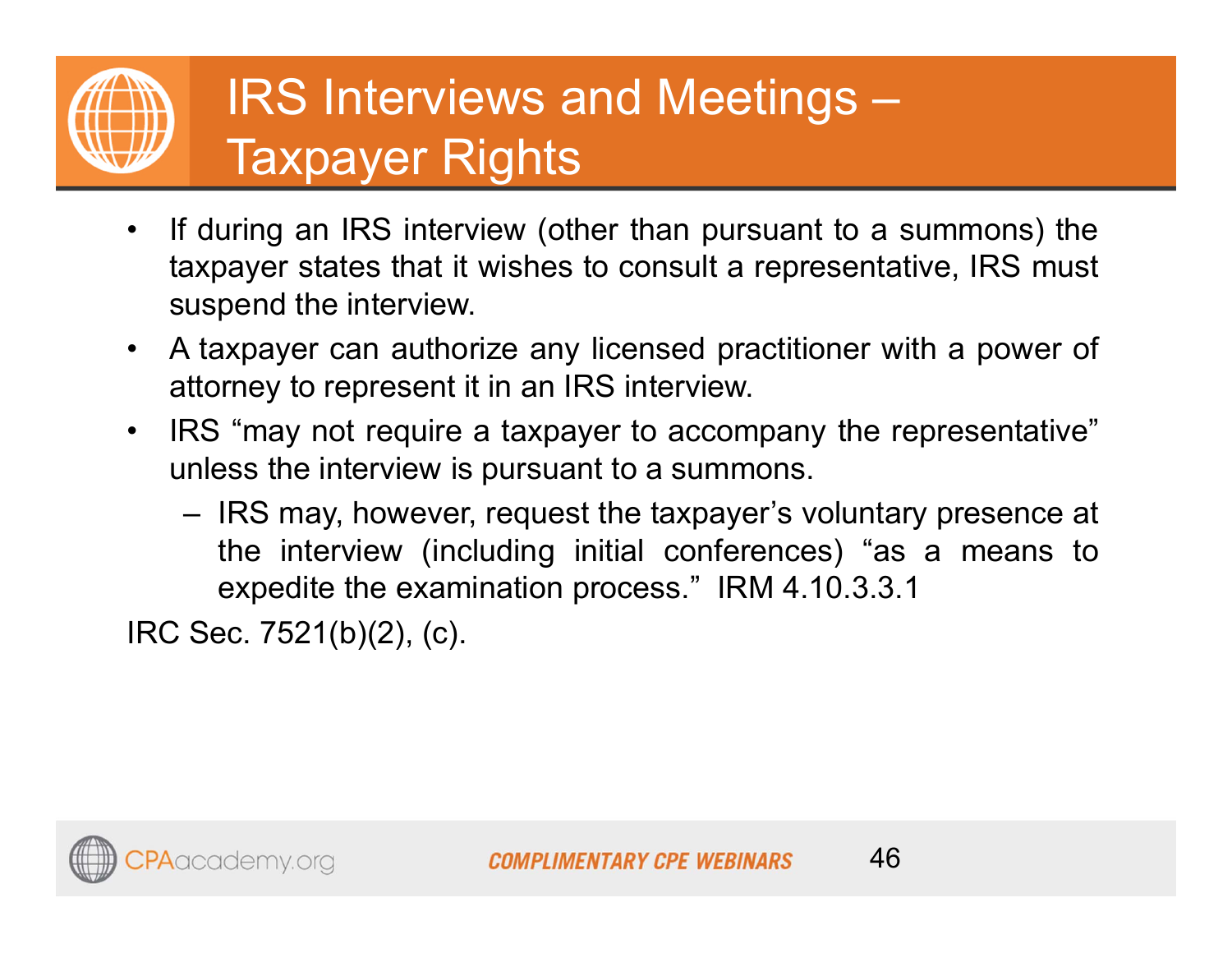## IRS Interviews - Techniques

- IRM includes list of best practices for conducting interviews, addressing for example:
	- Friendly and professional demeanor
	- –Not being beholden to pre-planned questions
	- Listening
	- –Asking good follow-up questions
	- Establishing <sup>a</sup> rapport
	- Asking open-ended questions
	- –Establishing <sup>a</sup> "conversational atmosphere"
- IRM 4.10.3.3.7 (Interview Techniques)
- Goal: taxpayer volunteers maximum of information

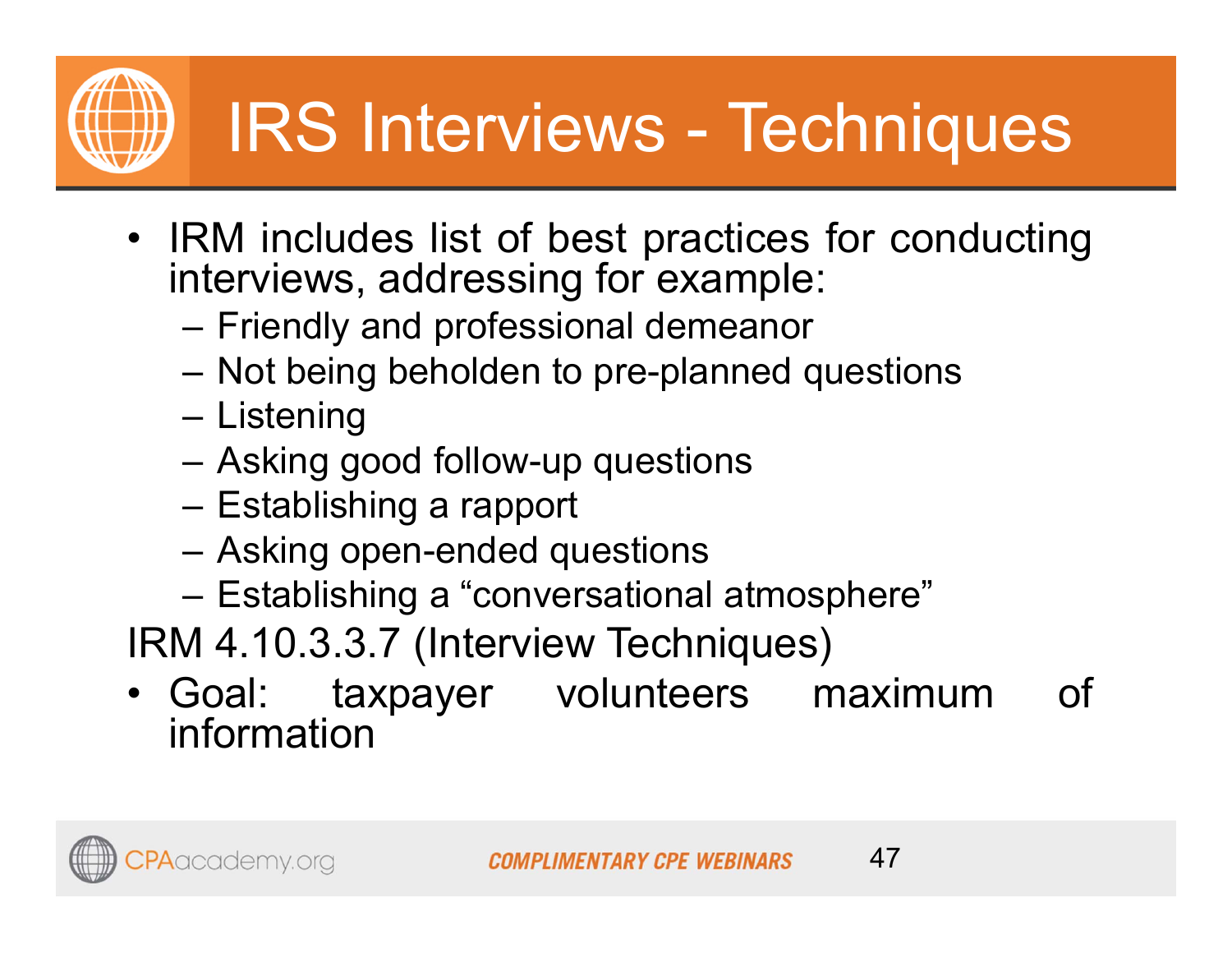

#### IRS Interviews and Meetings - Example



- 2010 Financing of New Wind Farm Investment
- Lump sum payment of principal in 50 years
- 2011-2013 interest payments from oil profits
- 2014 default
- •Debt/Equity Audit
- • IRS interviews PowerUS CFO



**COMPLIMENTARY CPE WEBINARS**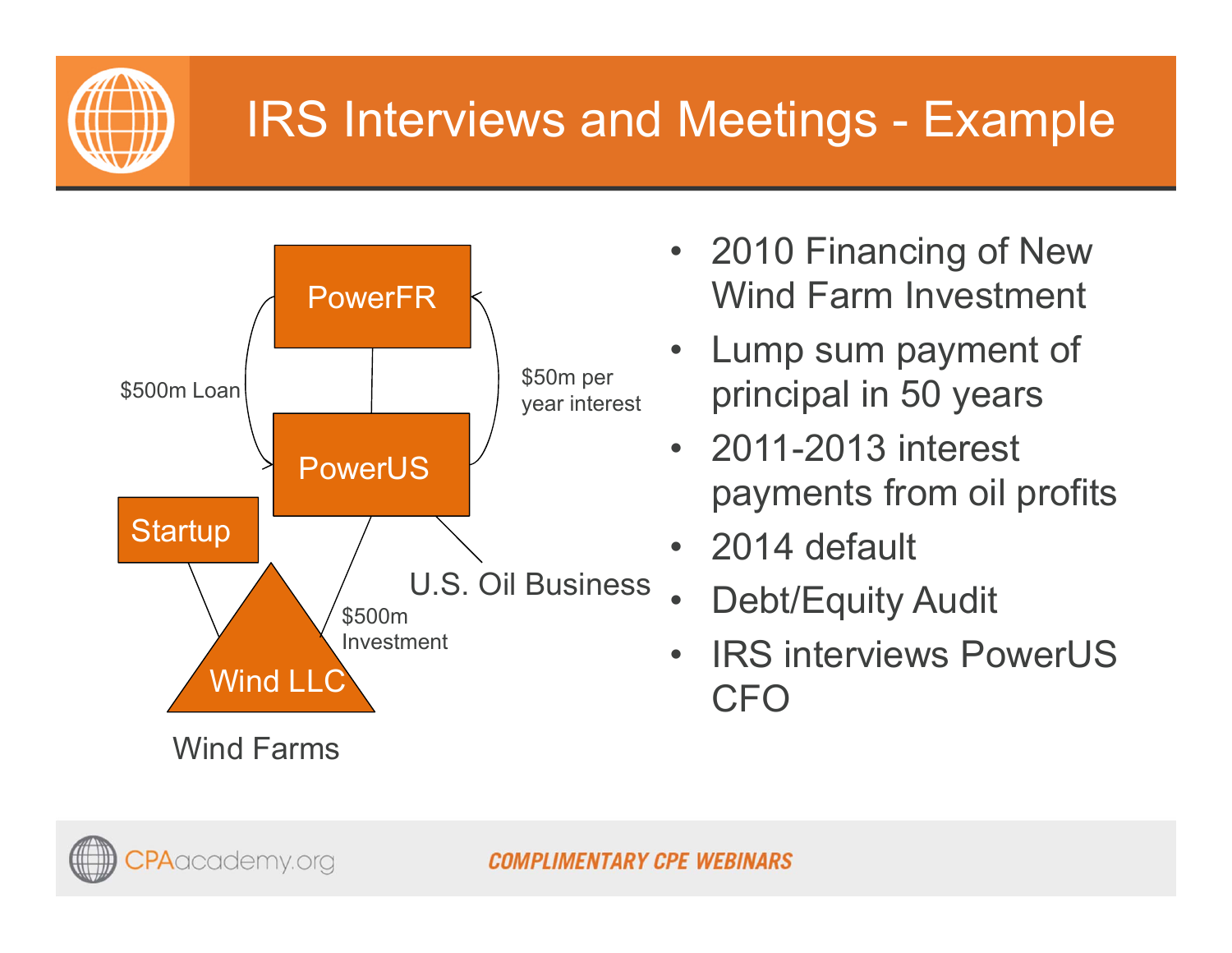

## **PERIOD OF LIMITATIONS**



**COMPLIMENTARY CPE WEBINARS** 

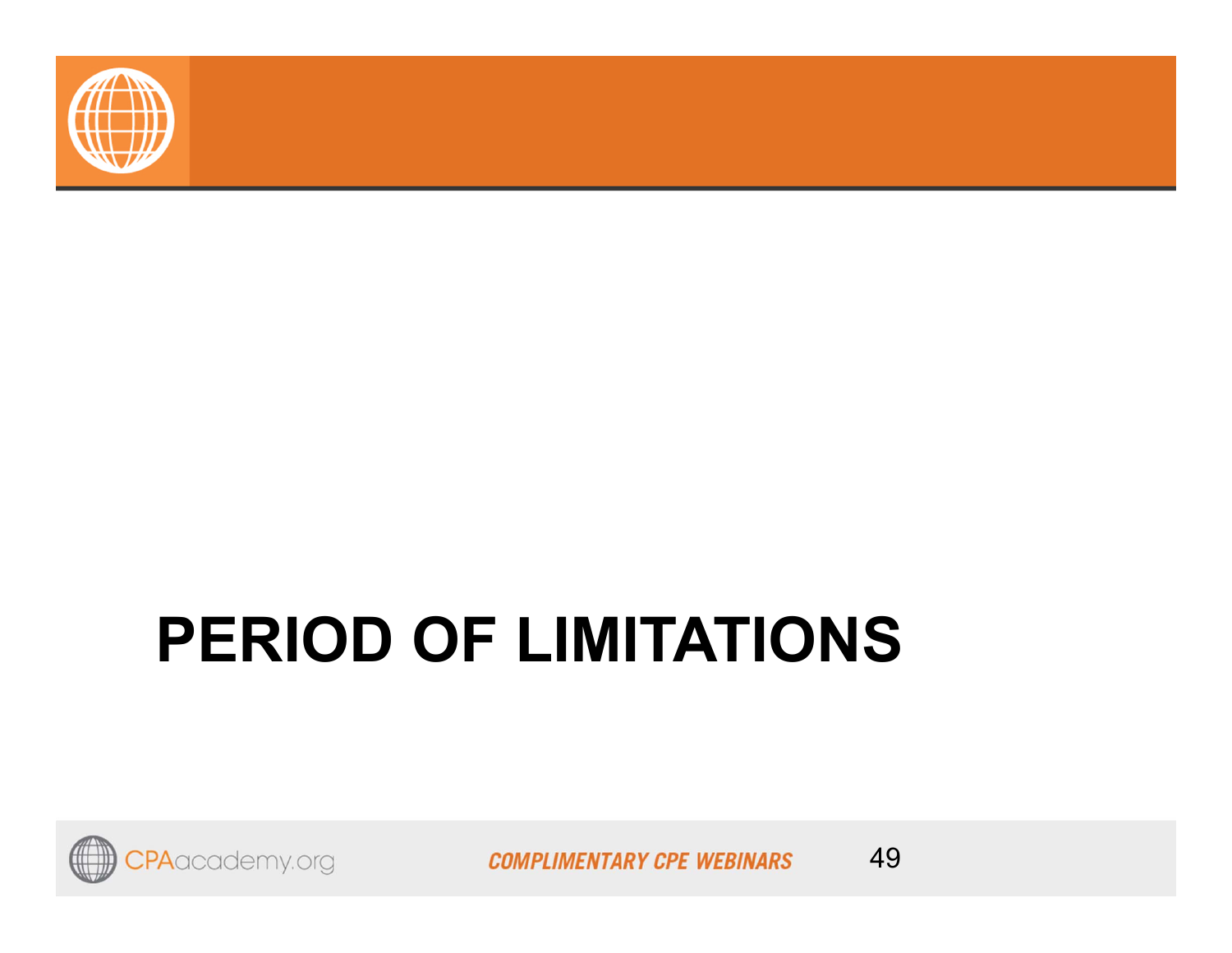Period of Limitations

- • IRS generally has 3 years from the due date of a return or the actual filing date of the return (whichever is later) to audit and to assess additional tax. IRC § 6501(a).
	- IRS procedures generally require exam team to request issuance of notice of deficiency with at least 6 months remaining
- • Major exceptions:
	- False or fraudulent returns unlimited
	- No return filed unlimited
	- Material omissions or misstatements on (or unfiled) disclosure forms related to cross-border transactions or foreign assets, such as:

Form 926, Return by U.S. Transferor of Property to a Foreign Corporation, Form 5471, Information Return of U.S. Persons With Respect To Certain Foreign Corporations, Form 5472, Information Return of a 25% Foreign-Owned U.S. Corporation, and Form 8865, Return of U.S. Persons With Respect To Certain Foreign Partnerships

– generally 3 years after correction (Continued . . .)

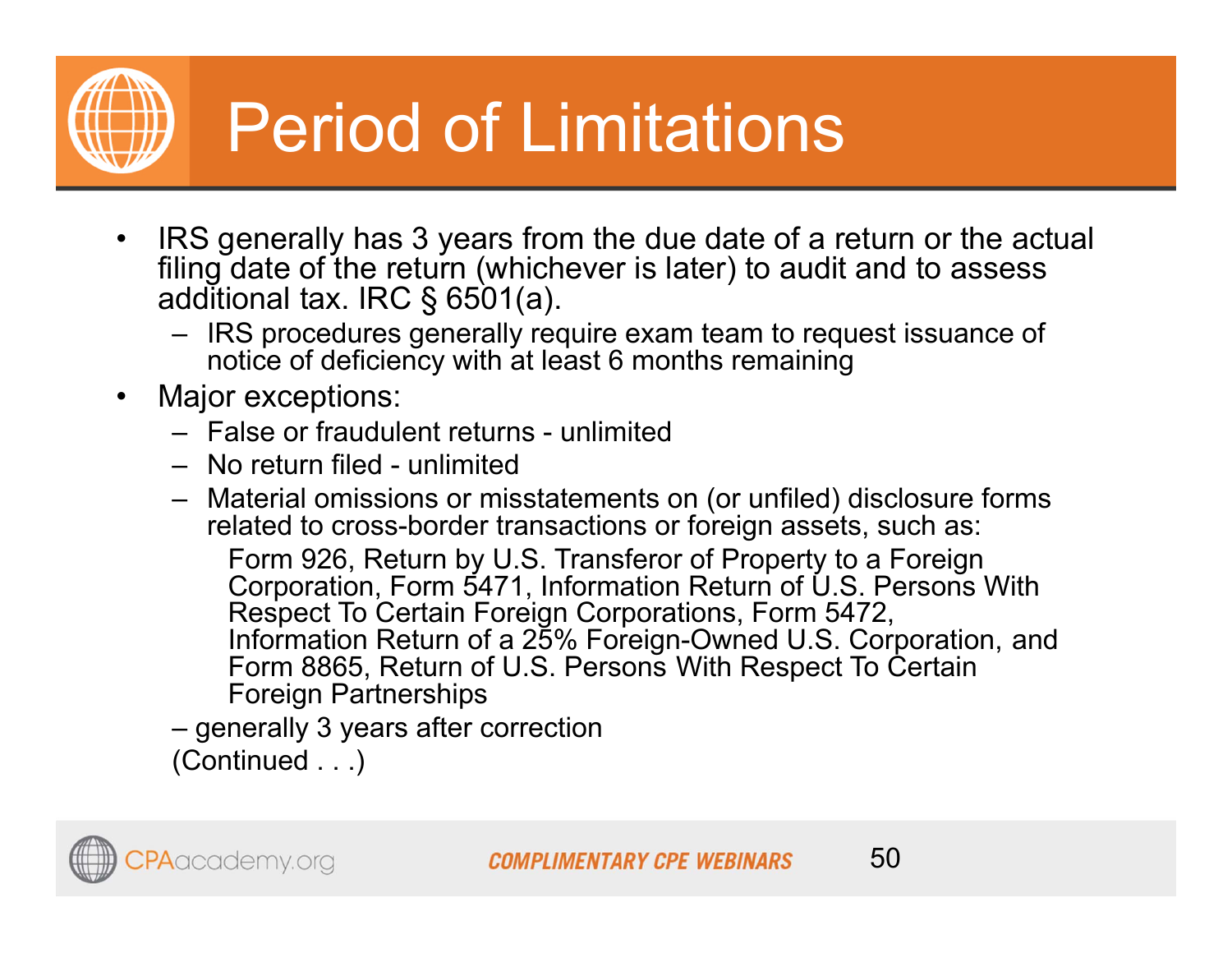

#### Period of Limitations – Major Exceptions Continued

- Failure to report listed transactions special rule, IRC § 6501(c)(10), generally 1 year after correction
- Omissions from gross income in excess of 25% of gross income stated on return – 6 years
- Extension by agreement
	- –Very commonly requested
	- – "If the taxpayer does not consent to extend the statute, the examiner will initiate action, as necessary, to issue a statutory notice of deficiency or initiate other means to assess tax deficiencies before the statute expires." IRM 25.6.23.6.6.

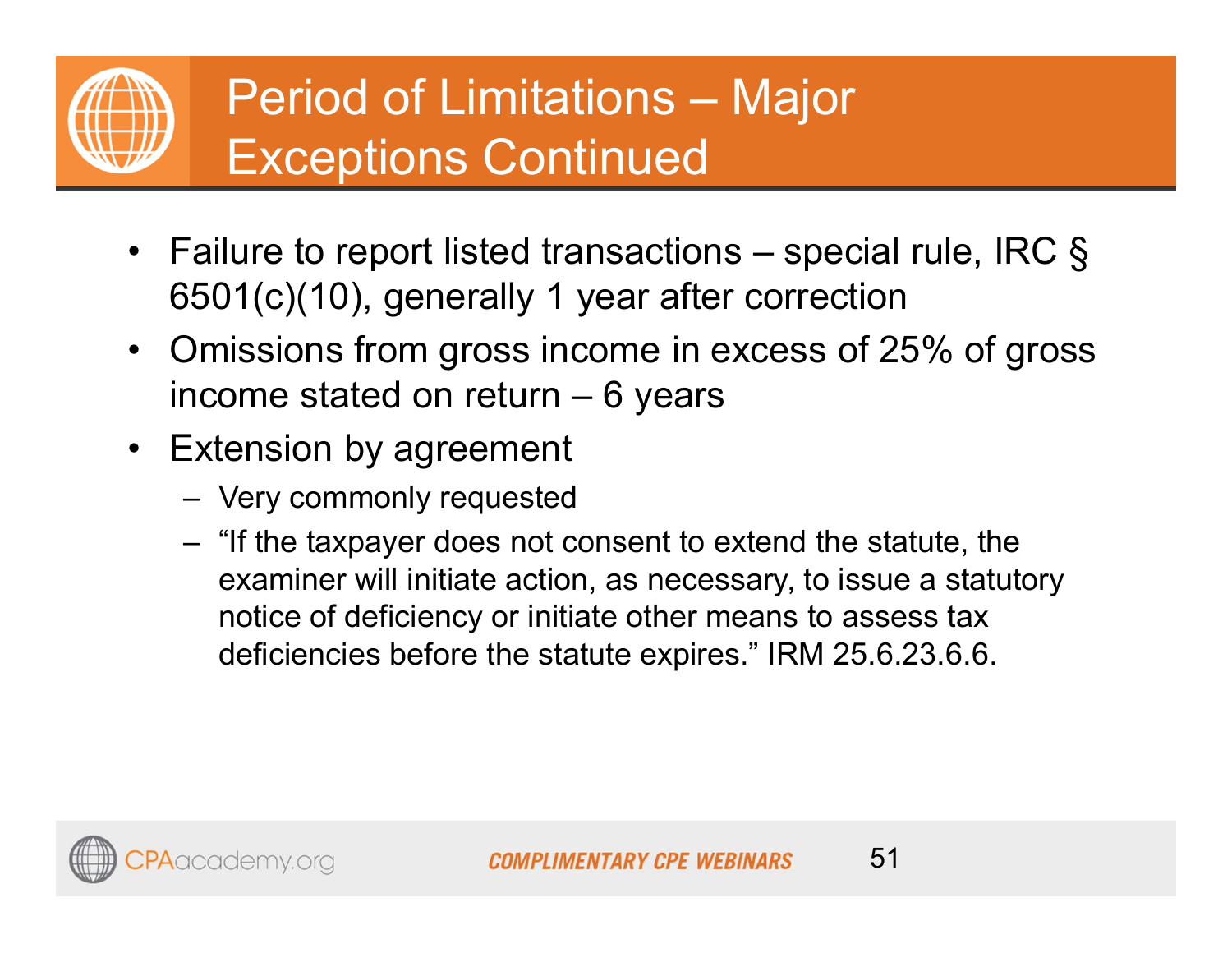### Period of Limitations – Extend?

- •Case by case, but ask: what does taxpayer gain?
- • Conventional wisdom: in most situations, extend
	- Consider limited extension
	- Consider restricted consent
- Considerations:
	- Has IRS raised every troubling issue?
	- Has IRS requested right information and documents?
	- Has IRS been prompt and respectful of resources?
	- What is likelihood of resolution at audit level?
	- Does taxpayer want to protest to Appeals?

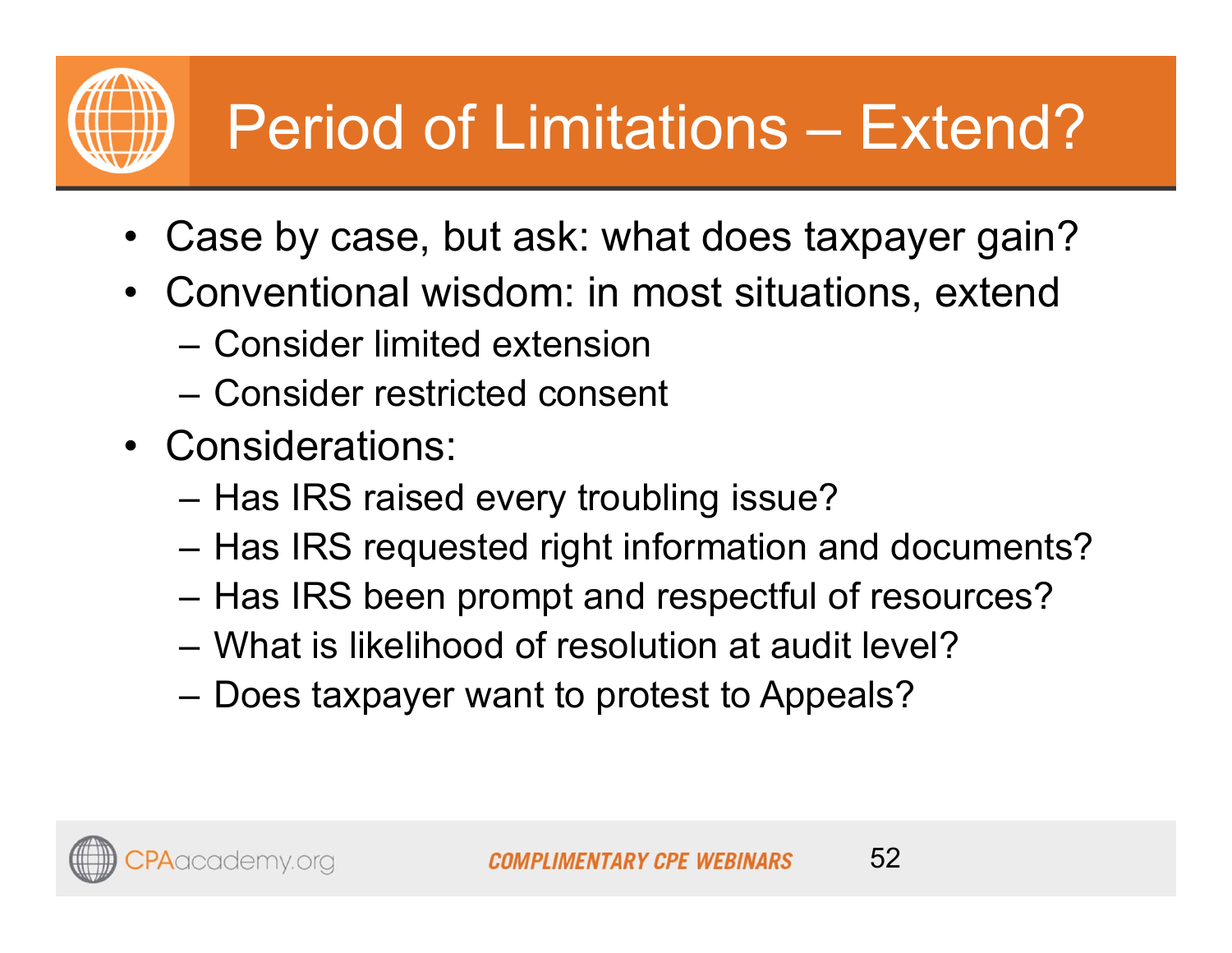

### **PRE 30-DAY LETTER RESOLUTION TOOLS**



**COMPLIMENTARY CPE WEBINARS** 

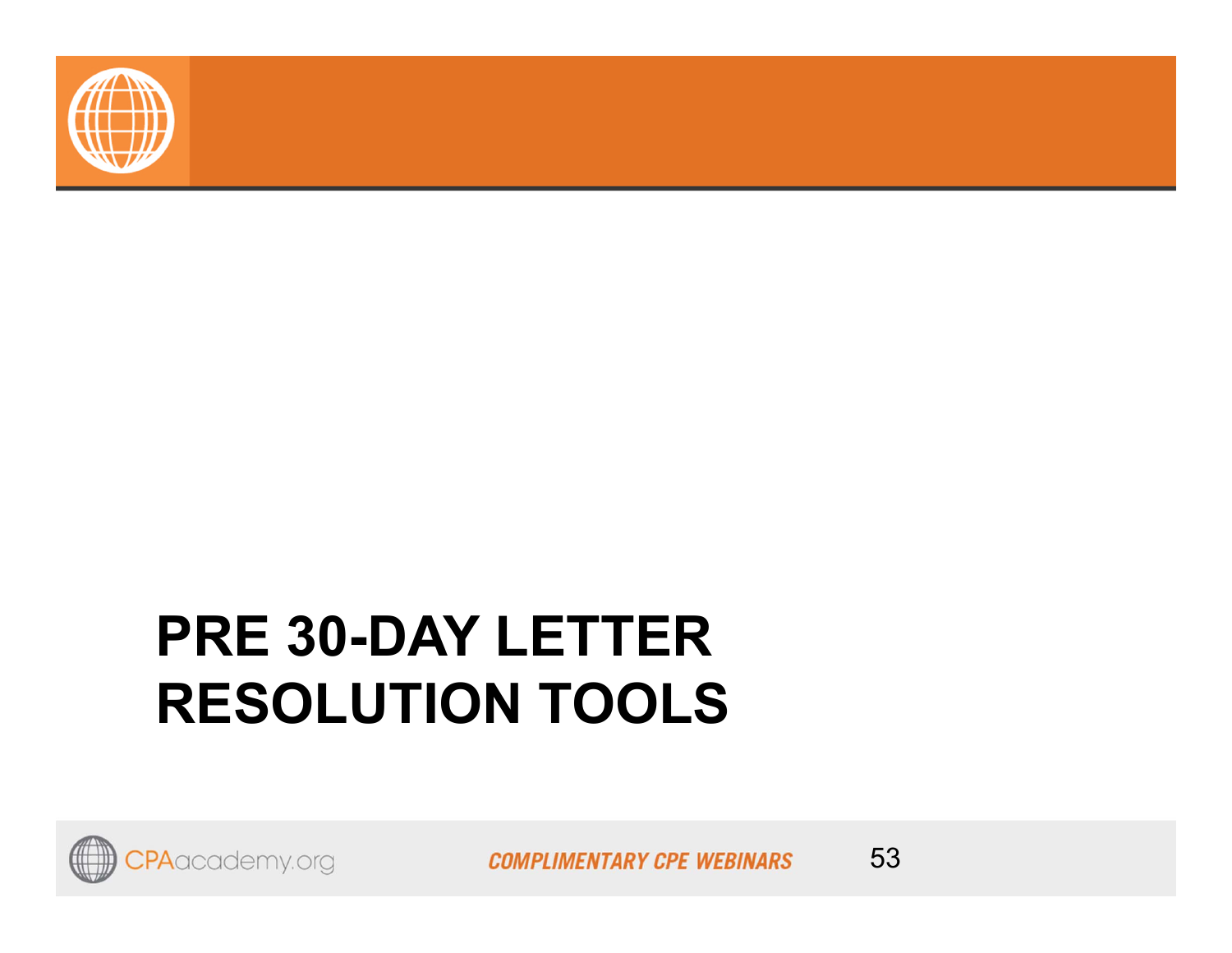

- •Agreement with LB&I Manager
- Fast Track Programs
	- Fact Track Mediation and Fast Track **Settlement**
- •Early Referral of Issues to Appeals



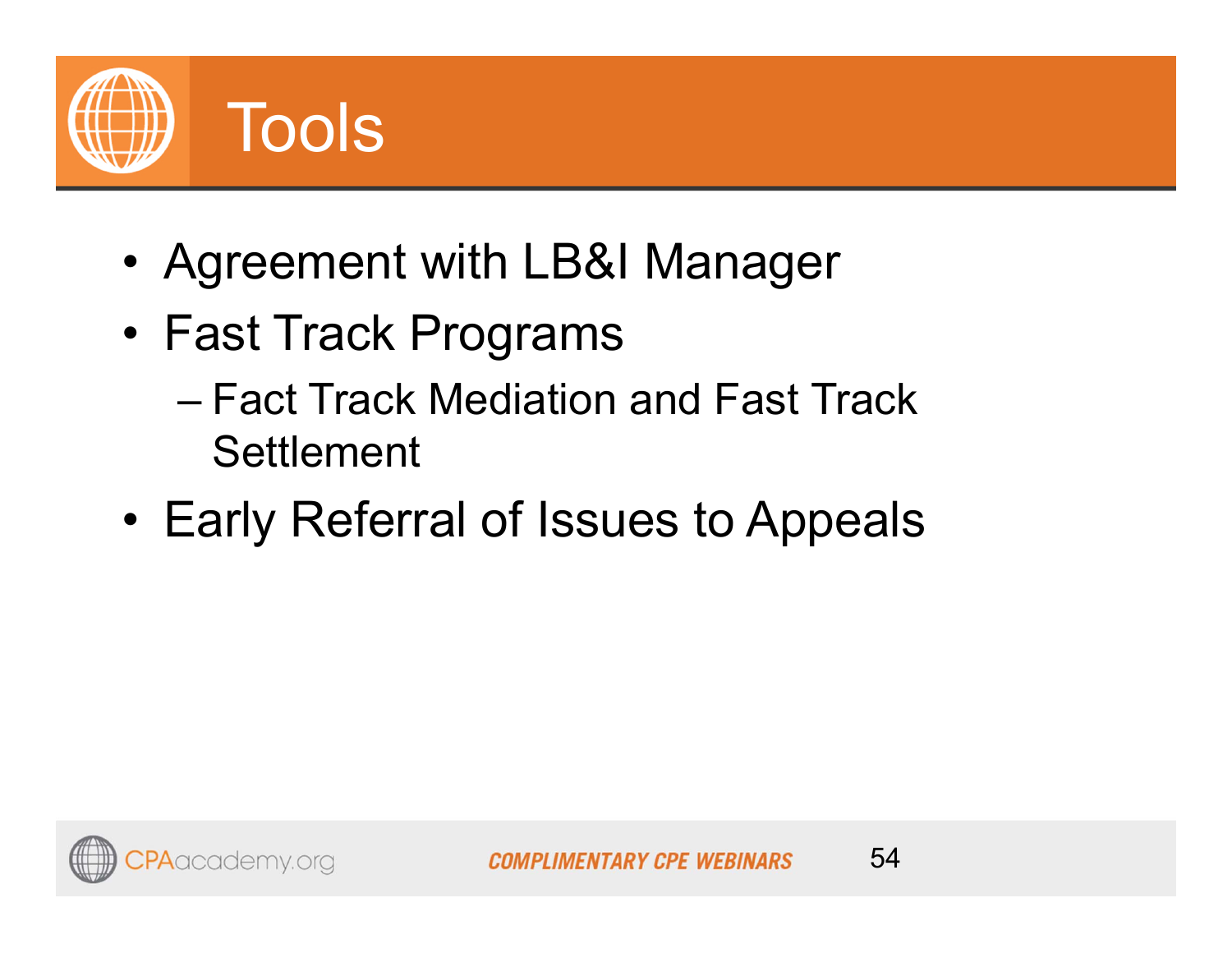- • IRS cannot "settle" issues in exam, but has broad authority to "resolve" issues based on applying law to facts. *See, e.g.*, IRM 4.46.5.3.
- • LB&I managers have final authority to resolve issues. *See* IRM 4.46.5.8(1).
- Resolution at exam level is generally through "agreed RAR."

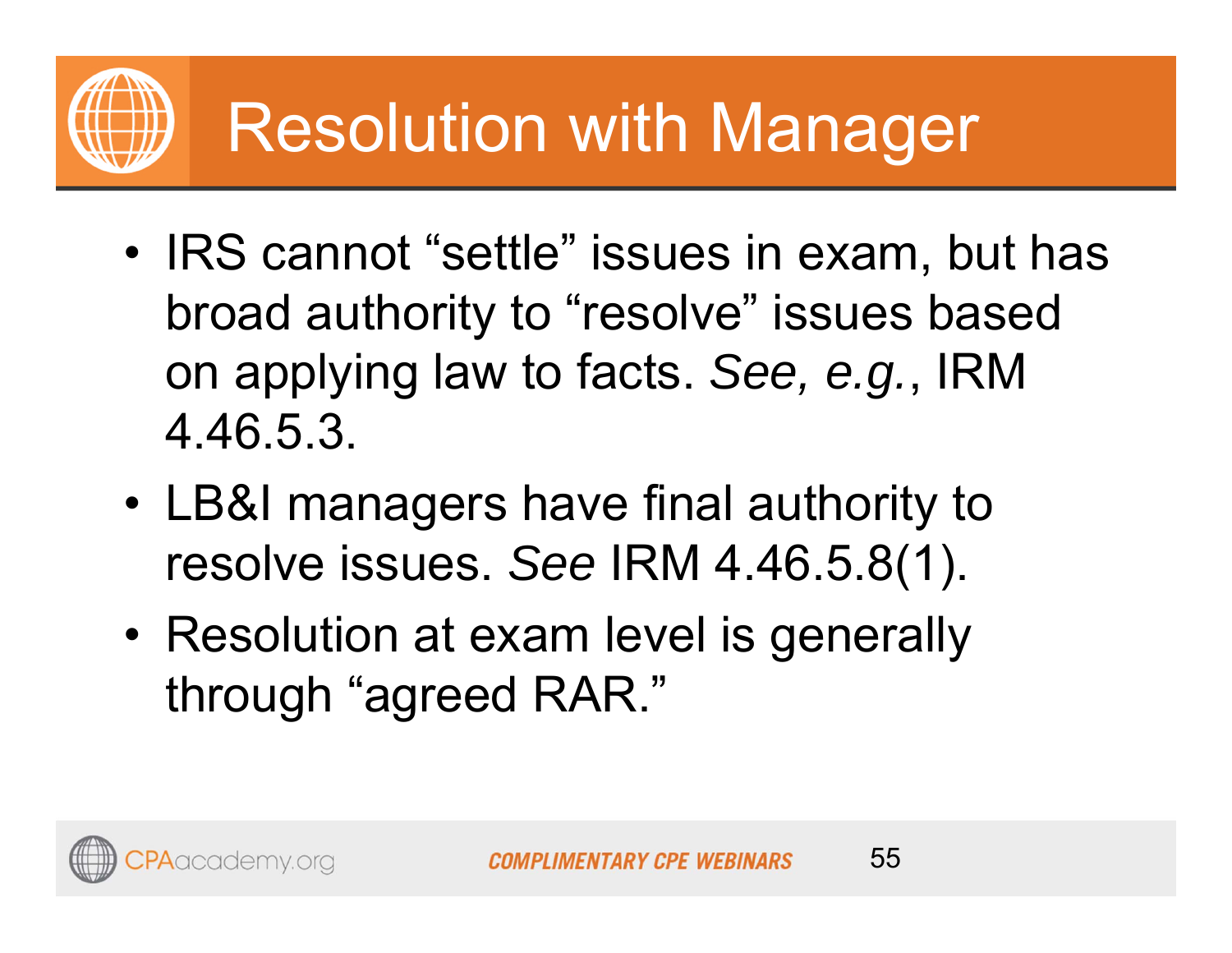- Appeals mediates dispute between exam team and taxpayer while case is still in examination
- IRS and taxpayer have to agree to participate
- IRS and taxpayer have to agree to any settlement
- •Taxpayer may withdraw at any time
- •Taxpayer retains all traditional Appeals rights
- Prohibition against *ex parte* communication between Appeals and IRS does not apply

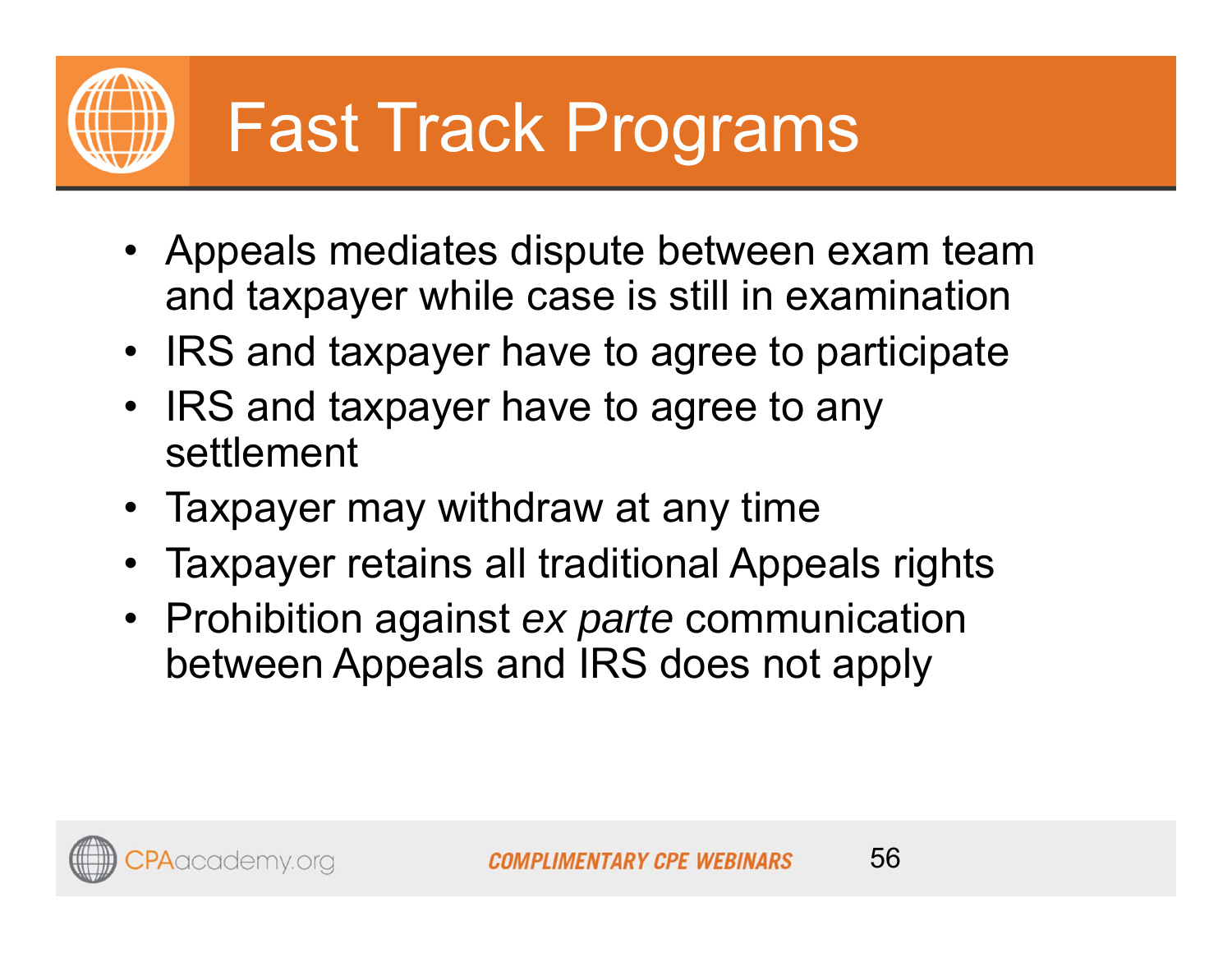## Fast Track Programs

- Fast Track Mediation
	- –Only available in SB/SE audits. Certain exceptions apply.
	- Goal of resolution within 40 days
	- *See* IRS Publication 3605 and Rev. Proc. 2003-41.
- Fast Track Settlement
	- Available in most LB&I and SB/SE audits.
	- In LB&I cases, available only after NOPA and taxpayer's written response to NOPA. In SB/SE cases, taxpayer submits written statement of position.
	- Goal of resolution within 120 days for LB&I taxpayers, and 60 days for SB/SE cases.
	- *See* Rev. Proc. 2003-40 for LB&I cases; Announcement 2011-5 for SB/SE cases.

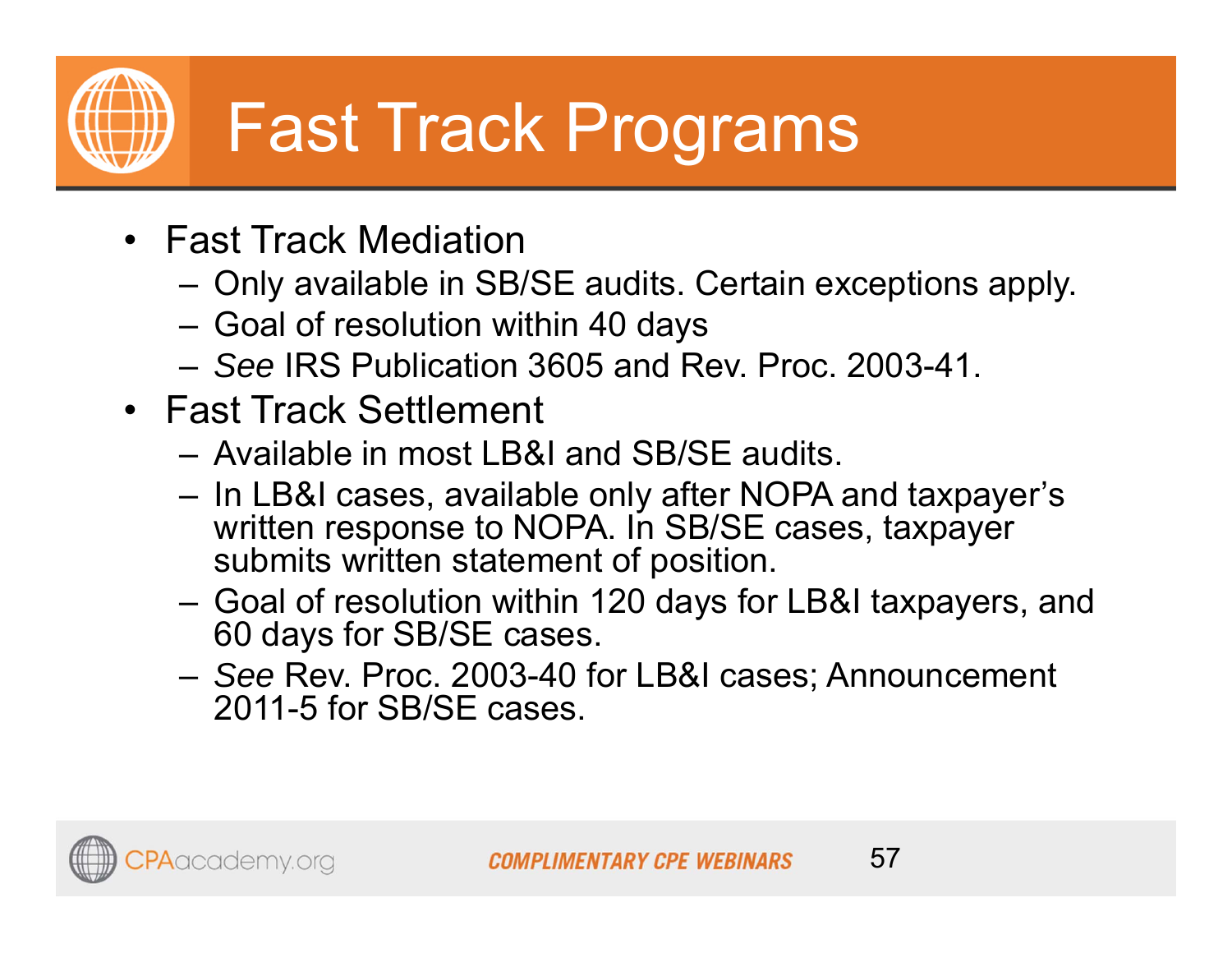# Early Referral to Appeals

- $\bullet$  Request transfer of developed but unagreed issue to Appeals while other issues in the case continue to be developed in Exam.
- $\bullet$ Taxpayer must request early referral and exam must approve it.
- • "Appropriate issues for early referral are limited to those that:
	- (1) If resolved, can reasonably be expected to result in a quicker resolution of the entire case;
	- (2) Both the taxpayer and the District agree should be referred to Appeals early;
	- (3) Are fully developed; *and*
	- (4) Are part of a case where the remaining issues are not expected to be completed before Appeals could resolve the early referral issue."
- $\bullet$ Regular Appeals procedures apply.
- $\bullet$  If no agreement reached (or taxpayer withdraws), Appeals will not reconsider the issue if the entire case is later protested to Appeals, unless there has been a substantial change in circumstances.
- •*See* Rev. Proc. 99-28.

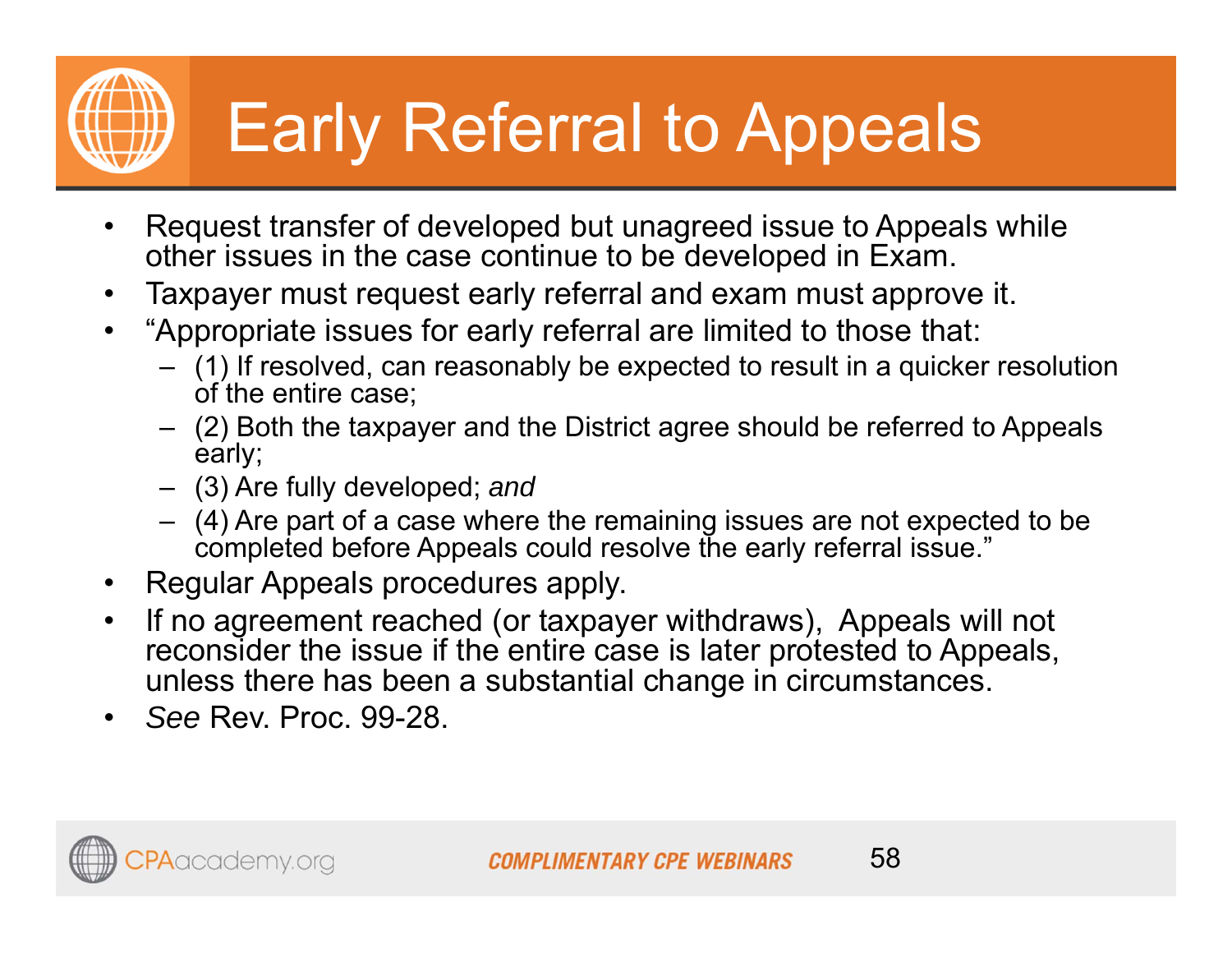

#### Thank You For Listening

#### **IVINS, PHILLIPS & BARKER**



Jamie Brown: (202) 662 3418; jbrown@ipbtax.com